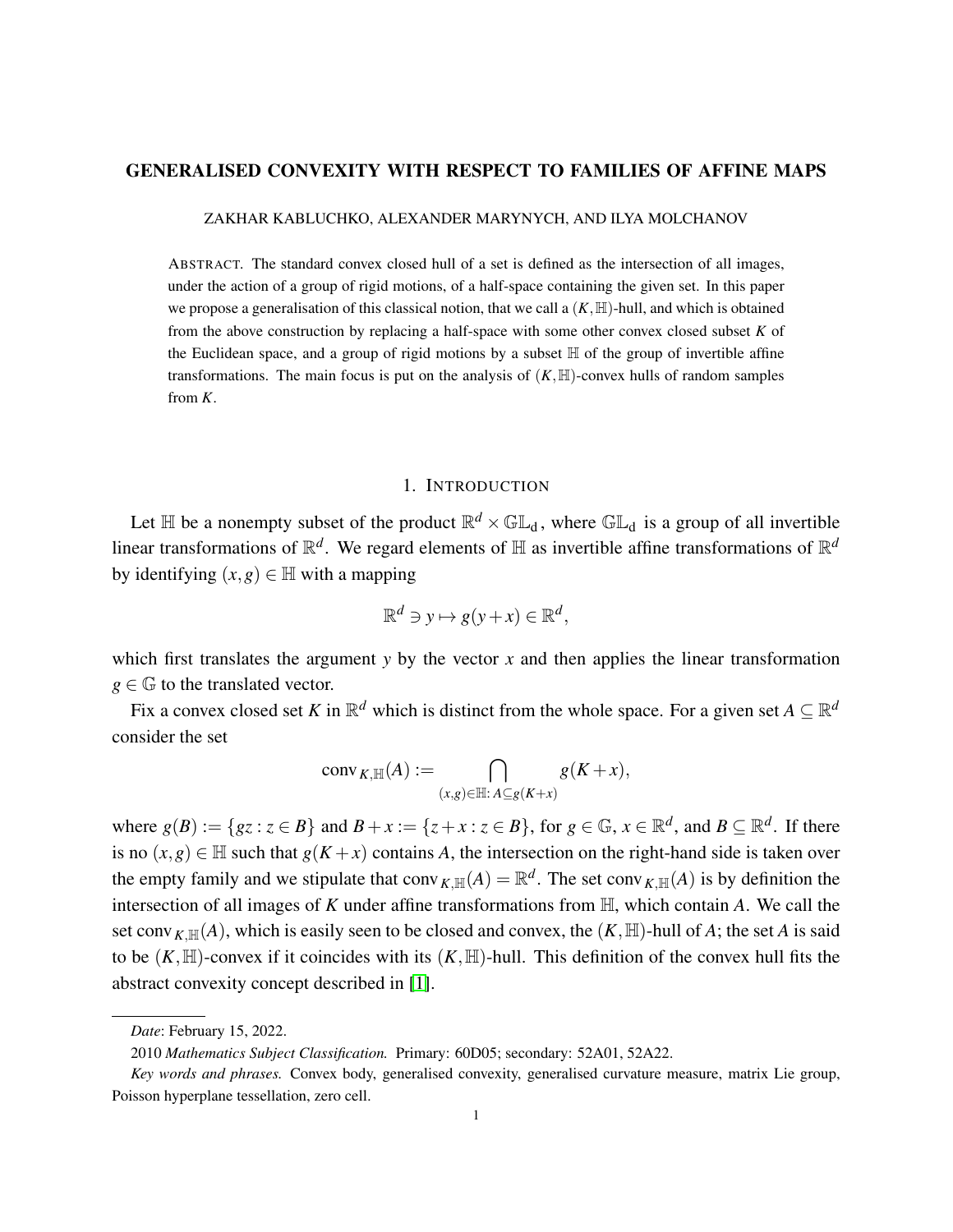In what follows we assume that  $\mathbb{H}$  contains the pair  $(0, I)$ , where *I* is the unit matrix. If  $A \subseteq K$ , then

<span id="page-1-0"></span>
$$
conv_{K,\mathbb{H}}(A) \subseteq K. \tag{1.1}
$$

It is obvious that a larger family  $\mathbb H$  results in a smaller  $(K, \mathbb H)$ -hull, that is, if  $\mathbb H \subseteq \mathbb H_1$ , then

$$
conv_{K,\mathbb{H}_1}(A) \subseteq conv_{K,\mathbb{H}}(A), \quad A \subseteq \mathbb{R}^d.
$$

In particular, if  $\mathbb{H} = \{0\} \times \{I\}$  and  $A \subseteq K$ , then

$$
conv_{K, \{0\} \times \{I\}}(A) = K,
$$

so equality in [\(1.1\)](#page-1-0) is possible. Since  $(K, \mathbb{H})$ -hull is always a convex closed set which contains A,

$$
conv(A) \subseteq conv_{K,\mathbb{H}}(A), \quad A \subseteq \mathbb{R}^d,
$$

where conv denotes the operation of taking conventional closed convex hull. If *K* is a fixed closed half-space,  $\mathbb{H} = \mathbb{R}^d \times \mathbb{SO}_d$ , where  $\mathbb{SO}_d$  is the special orthogonal group, then conv $_{K,\mathbb{H}}(A)$  = conv(*A*), since every closed half-space can be obtained as an image of a fixed closed half-space under a rigid motion. The equality here can also be achieved for arbitrary closed convex set *K* and bounded  $A \subseteq \mathbb{R}^d$  upon letting  $\mathbb{H} = \mathbb{R}^d \times \mathbb{GL}_d$ , see Proposition [2.5](#page-4-0) below.

A nontrivial example, when conv<sub>K,H(</sub> $(A)$ ) differs both from conv( $A$ ) and from  $K$ , is as follows. If *K* is a closed ball of a fixed radius and  $\mathbb{H} = \mathbb{R}^d \times \{I\}$ , then conv $_{K,\mathbb{H}}(A)$  is known in the literature as the ball hull of *A*, and, more generally, if *K* is an arbitrary convex body (that is, a convex compact set with nonempty interior) and  $\mathbb{H} = \mathbb{R}^d \times \{I\}$ , then conv<sub>*K*, $\mathbb{H}(A)$  is called the *K*-hull of *A*, see [\[6\]](#page-34-1)</sub> and [\[10\]](#page-34-2). It is also clear from the definition that further nontrivial examples could be obtained from this case by enlarging the family of linear transformations involved in H.

In the above examples the set  $\mathbb H$  takes the form  $\mathbb T\times\mathbb G$  for some  $\mathbb T\subseteq\mathbb R^d$  and  $\mathbb G\subseteq\mathbb{GL}_d$ . We implicitly assume this, whenever we specify  $\mathbb T$  and  $\mathbb G$ . Furthermore, many interesting examples arise if  $\mathbb T$  is a linear subspace of  $\mathbb R^d$  and  $\mathbb G$  is a subgroup of  $\mathbb{GL}_d$ .

The paper is organised as follows. In Section [2](#page-2-0) we analyse some basic properties of  $(K, \mathbb{H})$ -hulls and show how various known hulls in *convex geometry* can be obtained as particular cases of our construction. However, the main focus in our paper will be put on probabilistic aspects of  $(K,\mathbb{H})$ hulls. As for many other models of *stochastic geometry*, we shall study  $(K, \mathbb{H})$ -hulls of random samples from *K* as the size of the sample tends to infinity. In Section [3](#page-6-0) we introduce a random closed set which can be thought of as a variant of the Minkowski difference between the set *K* and the  $(K, \mathbb{H})$ -hull of a random sample from K. The limit theorems for this object are formulated and proved in Section [4.](#page-10-0) Various properties of the limiting random closed set are studied in Section [5.](#page-15-0) A number of examples for various choices of  $K$  and  $H$  are presented in Section [6.](#page-18-0) Some technical results related mostly to the convergence in distribution of random closed sets are collected in the Appendix.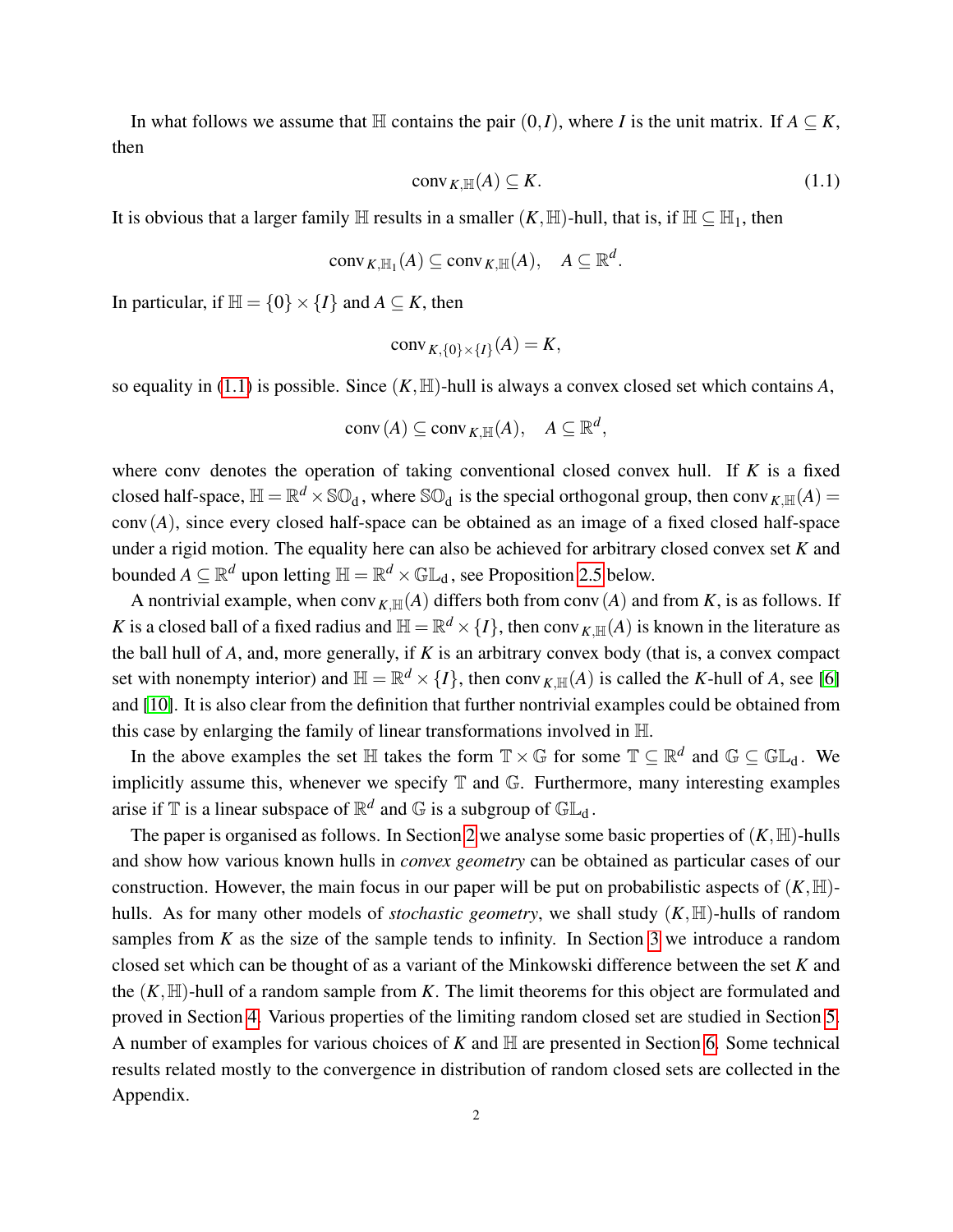# 2.  $(K, \mathbb{H})$ -HULLS OF SUBSETS OF  $\mathbb{R}^d$

<span id="page-2-0"></span>We first show that the  $(K, \mathbb{H})$ -hull is an idempotent operation.

**Proposition 2.1.** *If A*  $\subseteq$  *K, then* 

$$
conv_{K,\mathbb{H}}(\mathsf{conv}_{K,\mathbb{H}}(A)) = conv_{K,\mathbb{H}}(A).
$$

*Proof.* We only need to show that the left-hand side is a subset of the right-hand one. Assume that *z* belongs to the left-hand side, and  $z \notin g(K+x)$  for at least one  $(x,g) \in \mathbb{H}$  such that  $A \subseteq g(K+x)$ . The latter implies conv<sub>K,H(</sub> $(A) \subseteq g(K+x)$ , so that conv<sub>K,H(</sub>conv<sub>K,H(</sub> $(A)$ )) is also a subset of  $g(K+x)$ , which is a contradiction.  $\Box$ 

It is easy to see that conv<sub>K,H(</sub> $(K) = K$  and conv<sub>K,H(</sub> $(A)$ ) is equal to the intersection of all  $(K, H)$ convex sets containing *A*.

For each  $A \subseteq \mathbb{R}^d$ , denote

$$
K\ominus_{K,\mathbb{H}} A:=\big\{(x,g)\in\mathbb{H}:A\subseteq g(K+x)\big\}.
$$

If  $\mathbb{H} = \mathbb{R}^d \times \{I\}$ , the set  $\left\{x \in \mathbb{R}^d : (-x,I) \in (K \ominus_{K,\mathbb{H}} A)\right\}$  is the usual Minkowski difference

$$
K \ominus A := \{ x \in \mathbb{R}^d : A + x \subseteq K \}
$$

of *K* and *A*, see p. 146 in [\[14\]](#page-34-3). By definition of  $(K, \mathbb{H})$ -hulls

$$
conv_{K,\mathbb{H}}(A) = \bigcap_{(x,g)\in K\ominus_{K,\mathbb{H}^A}} g(K+x),
$$

and, therefore, A is  $(K, \mathbb{H})$ -convex if and only if

$$
A=\bigcap_{(x,g)\in K\ominus_{K,\mathbb{H}} A} g(K+x).
$$

The following is a counterpart of Proposition 2.2 in [\[10\]](#page-34-2).

<span id="page-2-1"></span>**Lemma 2.2.** For every  $A \subseteq \mathbb{R}^d$ , we have

$$
K\ominus_{K,{\mathbb{H}}} A=K\ominus_{K,{\mathbb{H}}}\big(\mathop{\mathrm{conv}}\nolimits_{K,{\mathbb{H}}}(A)\big).
$$

*Proof.* Since  $A \subseteq \text{conv}_{K,\mathbb{H}}(A)$ , the right-hand side is a subset of the left-hand one. Let  $(x,g) \in$ *K*  $\ominus_{K,\mathbb{H}} A$ . Then *A*  $\subseteq$  *g*(*K* + *x*), and, therefore, conv<sub>*K*</sub><sub>*H*</sub>(*A*)  $\subseteq$  *g*(*K* + *x*). The latter means that  $(x, g) \in K \ominus_{K,H} (conv_{K,H}(A)).$ 

Now we shall investigate how conv<sub>K, $\mathbb{H}(A)$ </sub> looks for various choice of K and  $\mathbb{H}$ , in particular, how various known hulls (conventional, spherical, conical, etc.) can be derived as particular cases of our model. In order to proceed, we recall some basic notions of convex geometry. Let *K* be a convex closed set and let

$$
h(K, u) := \sup \{ \langle x, u \rangle : x \in K \}, \quad u \in \mathbb{R}^d
$$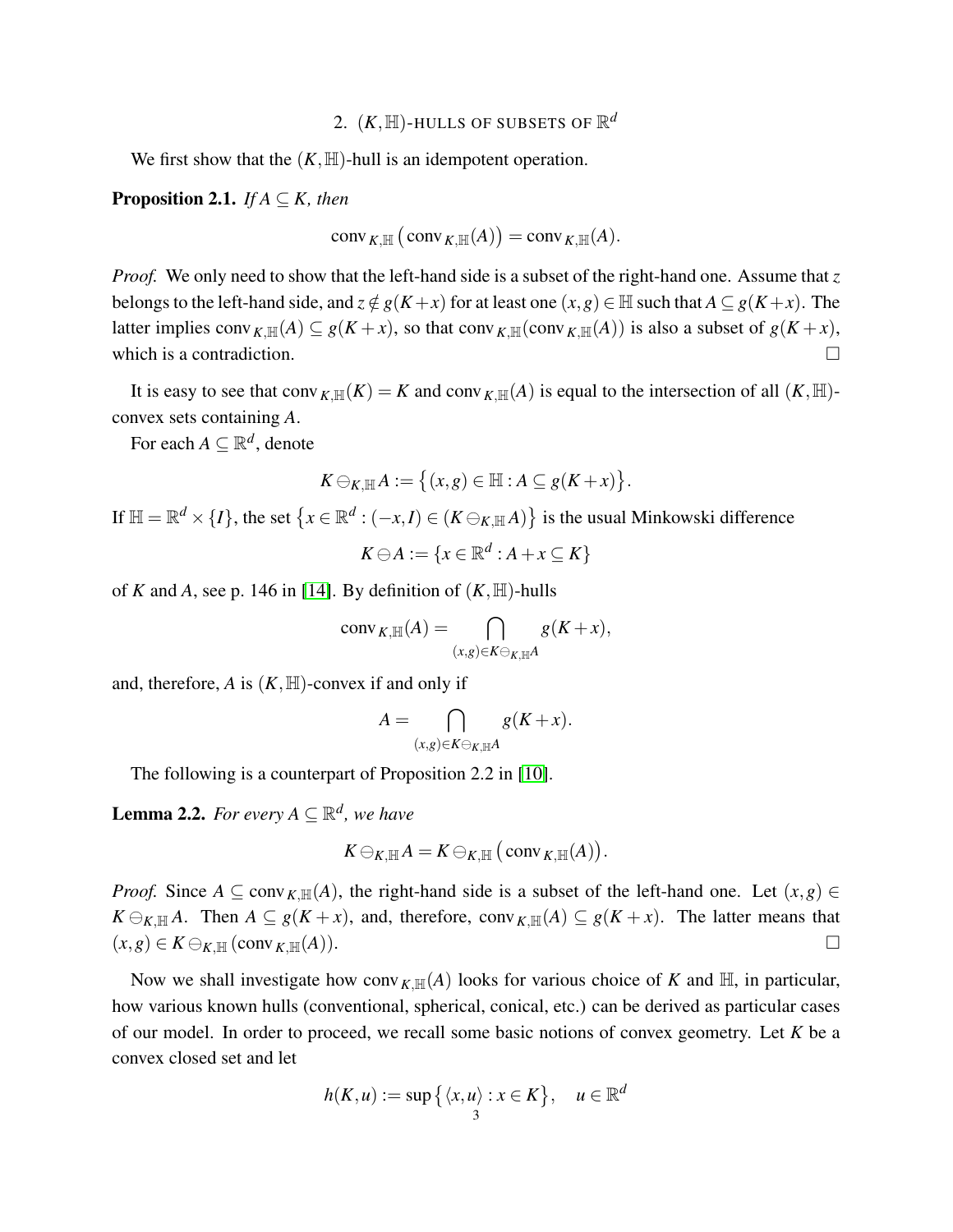denote the support function of K in the direction *u*, where  $\langle x, u \rangle$  is the scalar product. Put

$$
\mathrm{dom}(K):=\big\{u\in\mathbb{R}^d: h(K,u)<\infty\big\}
$$

and note that  $dom(K) = \mathbb{R}^d$  for compact sets *K*. The cone  $dom(L)$  is sometimes called the barrier cone of *L*, see the end of Section 2 in [\[13\]](#page-34-4). For  $u \in \text{dom}(K)$ , let  $H(K, u)$ ,  $H^{-}(K, u)$  and  $F(K, u)$ denote the support plane, supporting halfspace and support set of *K* with outer normal vector  $u \neq 0$ , respectively. Formally,

$$
H(K, u) := \left\{ x \in \mathbb{R}^d : \langle x, u \rangle = h(K, u) \right\}, \quad H^-(K, u) := \left\{ x \in \mathbb{R}^d : \langle x, u \rangle \le h(K, u) \right\}
$$

and  $F(K, u) = H(K, u) \cap K$ . We shall also need notions of supporting and normal cones of K at a point *v*  $\in$  *K*. The supporting cone at *v*  $\in$  *K* is defined by

$$
S(K,v) := \mathrm{cl}\,\Big(\bigcup_{\lambda>0}\lambda(K-v)\Big),
$$

where cl is the topological closure, see p. 81 in [\[14\]](#page-34-3). If  $v \in F(K, u)$  for some  $u \in \text{dom}(K)$ , then

<span id="page-3-1"></span>
$$
S(K, v) + v \subseteq H^-(K, u). \tag{2.1}
$$

For *v* which belong to the boundary ∂*K* of *K*, the normal cone *N*(*K*, *v*) to *K* at *v* is defined by

$$
N(K,v):=\big\{u\in\mathbb{R}^d\setminus\{0\}:v\in H(K,u)\big\}\cup\{0\}.
$$

**Proposition 2.3.** Let K be a convex closed set, and let  $\mathbb{H} = \mathbb{T} \times \mathbb{G}$ , where  $\mathbb{T} = \mathbb{R}^d$ , and  $\mathbb{G} = \{\lambda I :$  $\lambda > 0$ *} is the group of all scaling transformations. If*  $A \subseteq K$ *, then* 

<span id="page-3-0"></span>
$$
conv_{K,\mathbb{H}}(A) = \bigcap_{x \in \mathbb{R}^d, v \in \partial K, A \subseteq S(K,v) + v + x} \big(S(K,v) + v + x\big),\tag{2.2}
$$

*that is,* conv<sub>K, $\mathbb{H}(A)$  *is the intersection of all translations of supporting cones to K that contain A.*</sub>

*Proof.* If  $A \subseteq \lambda K + x$ , then  $A \subseteq S(K, v) + v + x$  for any  $v \in K$ . Hence, we only need to show that the right-hand side of [\(2.2\)](#page-3-0) is contained in the left-hand one. Assume that  $z \in S(K, v) + v + x$  for all  $v \in \partial K$  and  $x \in \mathbb{R}^d$  such that  $A \subseteq S(K, v) + v + x$ , but  $z \notin \lambda_0 K + y_0$  for some  $\lambda_0 > 0$  and  $y_0 \in \mathbb{R}^d$ with  $A \subseteq \lambda_0 K + y_0$ . By the separating hyperplane theorem, see Theorem 1.3.4 in [\[14\]](#page-34-3), there exists a hyperplane  $H_0 \subseteq \mathbb{R}^d$  such that  $\lambda_0 K + y_0 \subseteq H_0^{-1}$  $\frac{1}{0}$  and  $z \in H_0^+$  $y_0^{\pm}$ , where  $H_0^{\pm}$  $\overline{0}^{\pm}$  are the open half-spaces bounded by  $H_0$ . Let  $u_0$  be the unit outer normal vector to  $H_0^ \overline{0}$  and note that  $u_0 \in \text{dom}(K)$ . Choose an arbitrary  $v_0$  from the support set  $F(K, u_0)$ . Since  $\lambda_0 K = \lambda_0 (K - v_0) + \lambda_0 v_0 \subseteq S(K, v_0) + \lambda_0 v_0$ , we have  $A \subseteq S(K, v_0) + \lambda_0 v_0 + v_0$ . However,

$$
S(K, v_0) + \lambda_0 v_0 + y_0 = S(\lambda_0 K, \lambda_0 v_0) + \lambda_0 v_0 + y_0
$$
  
\n
$$
\subseteq H^-(\lambda_0 K_0, u_0) + y_0 = H^-(\lambda_0 K_0 + y_0, u_0) \subseteq H_0^- \cup H_0,
$$

where the penultimate inclusion follows from [\(2.1\)](#page-3-1). Thus,  $z \notin S(K, v_0) + v_0 + x_0$  with  $x_0 = (\lambda_0 1)v_0 + v_0$ , and  $S(K, v_0) + v_0 + x_0$  contains *A*. The obtained contradiction completes the proof.  $\square$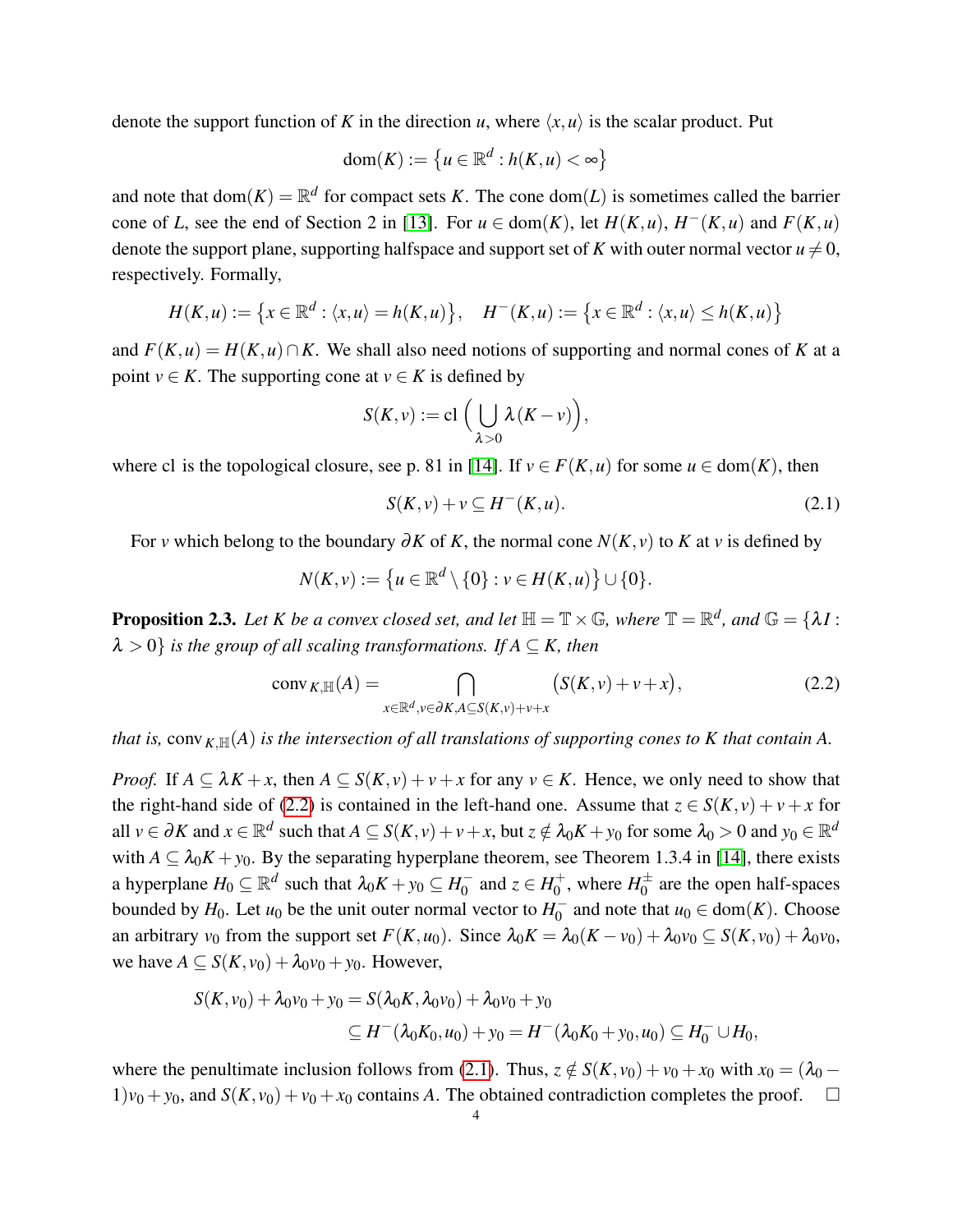Corollary 2.4. *If K is a smooth convex body (meaning that the normal cone at each boundary point is one-dimensional*),  $\mathbb{T} = \mathbb{R}^d$ , and  $\mathbb{G} = \{\lambda I : \lambda > 0\}$  is the group of all scaling transformations, *then* conv<sub>*K*</sub> $\mathbb{H}(A) = \text{conv}(A)$ *, for all*  $A \subseteq K$ .

*Proof.* Since *K* is a smooth convex body,  $dom(K) = \mathbb{R}^d$  and its supporting cone at each boundary point is equal to the supporting half-space. The convex hull of *A* is exactly the intersection of all such half-spaces.  $\Box$ 

The next result formalises an intuitively obvious fact that the  $(K, \mathbb{H})$ -hull of a bounded set *A* coincides with conv(*A*) for arbitrary *K* provided  $\mathbb H$  is sufficiently rich, in particular, if  $\mathbb H = \mathbb R^d \times$  $GL_d$ .

<span id="page-4-0"></span>**Proposition 2.5.** Let K be a convex closed set,  $\mathbb{T} = \mathbb{R}^d$ , and let  $\mathbb{G}$  be the group of all scaling and *orthogonal transformations of* R *d , that is,*

$$
\mathbb{G} = \{x \mapsto \lambda g(x) : \lambda > 0, g \in \mathbb{SO}_d \},
$$

where  $\mathbb{SO}_d$  is the special orthogonal group of  $\mathbb{R}^d$ . Then  $\text{conv}_{K,\mathbb{H}}(A) = \text{conv}(A)$  for all bounded  $A \subseteq \mathbb{R}^d$ .

*Proof.* It is clear that conv(*A*)  $\subseteq$  conv<sub>*K*,H(*A*). In the following we prove the opposite inclusion.</sub> Since  $A \subseteq g(K+x)$  if and only if conv $(A) \subseteq g(K+x)$ , we have conv<sub>K,H(</sub> $(A) = \text{conv}_{K,\mathbb{H}}(\text{conv}(A))$ ) and there is no loss of generality in assuming that *A* is compact and convex. Further, by passing to subspaces, it is possible to assume that *K* has a nonempty interior. Take a point  $z \in \mathbb{R}^d \setminus A$ . We need to show that there exists a pair  $(x, g) \in \mathbb{R}^d \times \mathbb{G}$  (depending on *z*) such that  $z \notin g(K + x)$ and  $A \subseteq g(K + x)$ . By the separating hyperplane theorem, see Theorem 1.3.4 in [\[14\]](#page-34-3), there exists a hyperplane  $H \subseteq \mathbb{R}^d$  such that  $A \subseteq H^-$  and  $z \in H^+$ . If *K* is compact, Theorem 2.2.5 in [\[14\]](#page-34-3) implies that the boundary of *K* contains at least one point at which the supporting cone is a closed half-space. This holds also for convex closed *K*, which is not necessarily bounded, by taking intersections of *K* with a growing family of closed Euclidean balls. Let  $v \in \partial K$  be such a point. After applying appropriate translation  $x_0$  and orthogonal transformation  $g_0 \in \mathbb{SO}_d$ , we may assume that the supporting cone  $S(g_0(K+x_0), g_0(v+x_0))$  is the closure of *H*<sup>-</sup>. Thus,

$$
A\subseteq \bigcup_{\lambda>0}\lambda(g_0(K-\nu))\quad\text{and}\quad z\notin \bigcup_{\lambda>0}\lambda(g_0(K-\nu)).
$$

It remains to show that there exists a  $\lambda_0 > 0$  such that  $A \subseteq \lambda_0(g_0(K - v))$ . Assume that for every *n* ∈ N there exists an *a<sub>n</sub>* ∈ *A* such that  $a_n \notin n(g_0(K - v))$ . Since *A* is compact, there is a subsequence  $(a_{n_j})$  converging to  $a \in A \subseteq H^-$ , as  $j \to \infty$ . Thus, there exists a  $\lambda_0 > 0$  such that *a* lies in the interior of  $\lambda_0(g_0(K - v))$ . Hence,  $a_{n_j} \in \lambda_0(g_0(K - v))$  for all sufficiently large *j*, which is a contradiction.

 $\Box$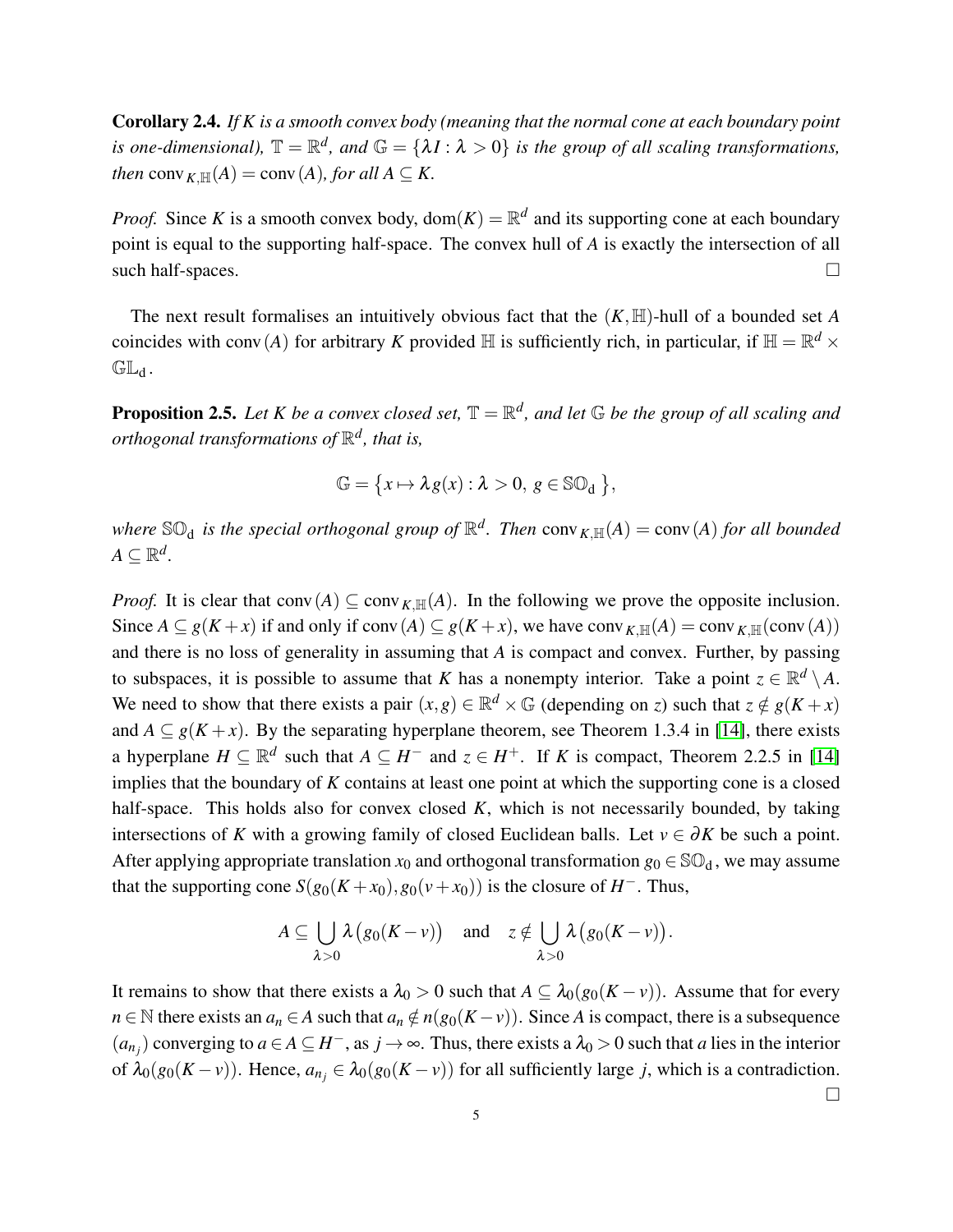*Remark* 2.6*.* For unbounded sets *A* the claim of Proposition [2.5](#page-4-0) is false in general. As an example, one can take  $d = 2$ , *A* is a closed half-space and *K* is an acute closed wedge. Thus, conv<sub>*K*,H(*A*) =</sub>  $\mathbb{R}^2$ , whereas conv $(A) = A$ .

**Proposition 2.7.** Let  $\mathbb{G} = \mathbb{GL}_d$  be the general linear group,  $\mathbb{T} = \{0\}$ , and let  $K = B_1$  be the unit *ball in*  $\mathbb{R}^d$ *. Then, for arbitrary compact set*  $A \subseteq \mathbb{R}^d$ *, it holds* conv $\kappa_{K,\mathbb{H}}(A) = \text{conv}(A \cup \check{A})$ *, where*  $\check{A} = \{-z : z \in A\}.$ 

*Proof.* The images of the unit ball under the elements of  $GL_d$  are all ellipsoids centered at 0. Since each of these ellipsoids is origin symmetric and convex, it is clear that conv<sub>K,H(</sub> $(A) \supseteq$  conv( $A \cup \check{A}$ ). Let us prove the converse inclusion. Since replacing *A* by the convex compact set conv $(A \cup \tilde{A})$ does not change its  $(K, \mathbb{H})$ -hull, it suffices to assume that *A* is an origin symmetric convex compact set. Let us take some  $z \notin A$ . We need to construct an ellipsoid F centered at the origin and such that  $A \subseteq F$ , whereas  $z \notin F$ . By the separating hyperplane theorem, see Theorem 1.3.4 in [\[14\]](#page-34-3), there exists an affine hyperplane  $H \subseteq \mathbb{R}^d$  such that  $A \subseteq H^-$  and  $z \in H^+$ , where  $H^\pm$  are open half-spaces bounded by H. Let  $x = (x_1, \ldots, x_d)$  be the coordinate representation of a generic point in  $\mathbb{R}^d$ . After applying an orthogonal transformation, we may assume that the hyperplane *H* is  $\{x_1 = a\}$  for some *a* > 0. Then, *A* ⊆ {| $x_1$ | < *a*}, while  $z \in \{x_1 > a\}$ . Hence, *A* ⊆ { $x \in \mathbb{R}^d$  :  $|x_1| \le a - \varepsilon, x_2^2 + \cdots + x_d^2$  ≤  $R^2$ } =: *D* for sufficiently small  $\varepsilon > 0$  and sufficiently large  $R > 0$ . Clearly, there is an ellipsoid *F* centered at 0, containing *D* and contained in the strip  $\{|x_1| < a\}$ . By construction, we have  $A \subseteq F$ and  $z \notin F$ , and the proof is complete.

Our next example deals with conical hulls.

<span id="page-5-0"></span>**Proposition 2.8.** Let  $\mathbb{T} = \{0\}$ ,  $\mathbb{G} = \mathbb{SO}_d$  be the special orthogonal group, and let K be the closed  $\emph{half-space in $\mathbb{R}^d$ such that $0\in\partial K$. If $A\subseteq K$, then}$ 

$$
conv_{K,\mathbb{H}}(A) = cl (pos(A)),
$$

*where*

pos(A) := 
$$
\left\{\sum_{i=1}^{m} \alpha_i x_i : \alpha_i \geq 0, x_i \in A, m = 1, 2, ...\right\}
$$

*is the positive (or conical) hull of A.*

*Proof.* By definition, conv<sub>K,H(</sub> $(A)$ ) is the intersection of all closed half-spaces which contain the origin on the boundary, because every such half-space is an image of *K* under some orthogonal transformation. Since cl(pos(*A*)) is the intersection of *all* convex closed cones which contain *A*,  $cl(pos(A)) \subseteq conv_{K,\mathbb{H}}(A)$ . On the other hand, every convex closed cone is the intersection of its supporting half-spaces, see Corollary 1.3.5 in [\[14\]](#page-34-3). Since all these supporting half-spaces contain the origin on the boundary,  $cl(pos(A))$  is the intersection of *some* family of half-spaces containing the origin on the boundary, which means that conv<sub>*K*,H(*A*)  $\subseteq$  cl(pos(*A*)).</sub>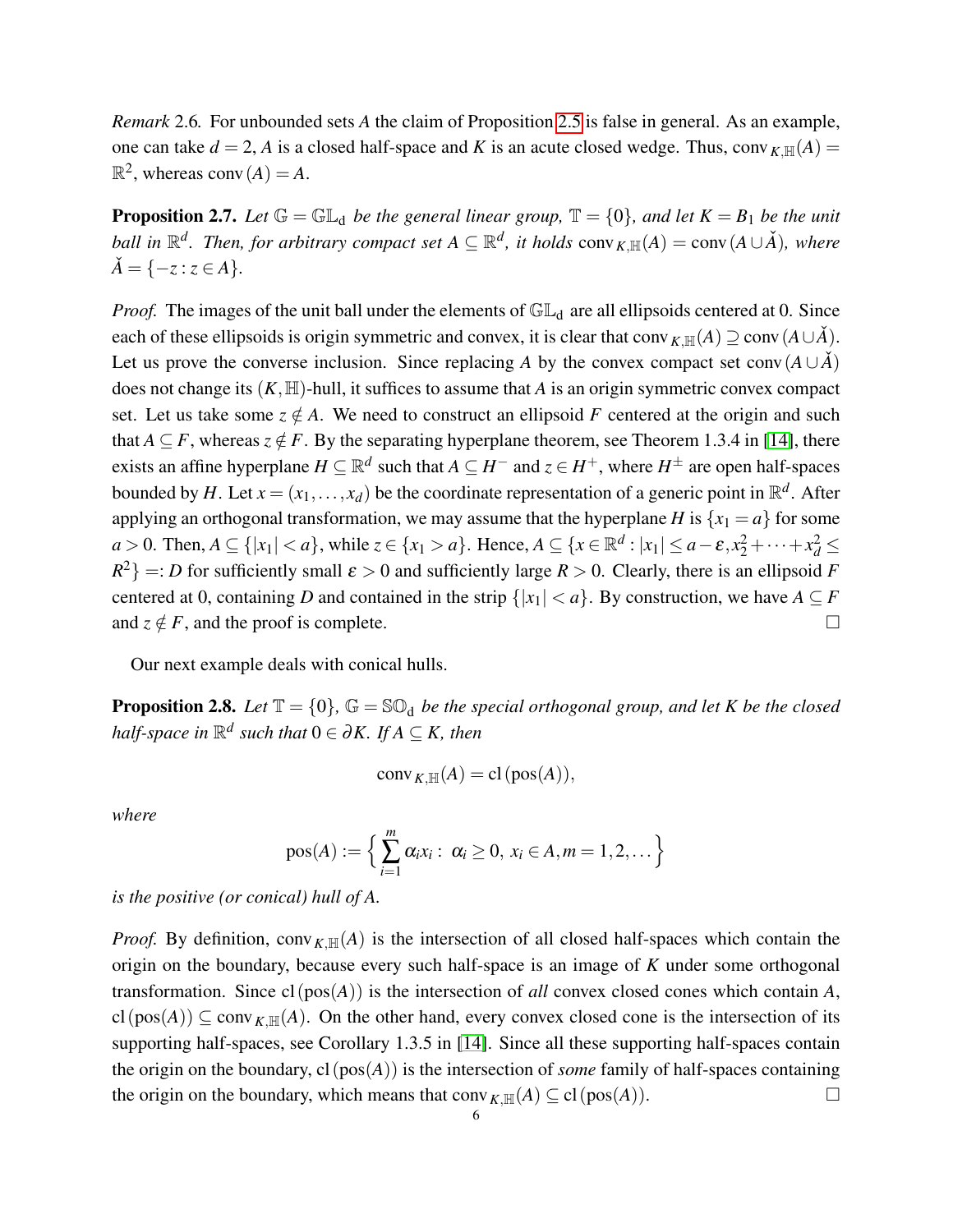The next corollary establishes connections with a probabilistic model studied recently in [\[7\]](#page-34-5). We shall return to this model in Section [6.](#page-18-0) Let

<span id="page-6-3"></span>
$$
B_1^+ := \left\{ (x_1, x_2, \dots, x_d) : x_1^2 + \dots + x_d^2 \le 1, x_1 \ge 0 \right\}
$$
 (2.3)

be the unit upper half-ball in R *d* , and let

$$
\mathbb{S}_{+}^{d-1} := \{ (x_1, x_2, \dots, x_d) : x_1^2 + \dots + x_d^2 = 1, x_1 \ge 0 \}
$$

be the unit upper  $(d-1)$ -dimensional half-sphere. Further, let  $\pi$  :  $\mathbb{R}^d\setminus\{0\}\to\mathbb{S}^{d-1}$  be the mapping  $\pi(x) = x/\|x\|.$ 

**Corollary 2.9.** *Let*  $K = B_1^+$  $j_1^+$ ,  $\mathbb{G} = \mathbb{SO}_d$  and  $\mathbb{T} = \{0\}$ . Then, for arbitrary  $A \subseteq K$ , it holds

<span id="page-6-2"></span>
$$
conv_{K,\mathbb{H}}(A) = cl(pos(A)) \cap B_1.
$$
 (2.4)

*Furthermore, if A*  $\neq$  {0}*, then* 

<span id="page-6-1"></span>
$$
conv_{K,\mathbb{H}}(A) \cap \mathbb{S}^{d-1} = \text{cl}(pos(A)) \cap \mathbb{S}^{d-1} = \text{cl}(pos(\pi(A \setminus \{0\}))) \cap \mathbb{S}^{d-1},
$$
 (2.5)

which is the closed spherical hull of the set  $\pi(A \setminus \{0\}) \subseteq \mathbb{S}^{d-1}.$ 

*Proof.* Note that  $g(B_1^+)$  $j<sub>1</sub><sup>+</sup>$ ) =  $g(H<sub>0</sub><sup>+</sup>)$  $\binom{+}{0} \cap B_1$ , for every  $g \in \mathbb{SO}_d$ , where  $H_0^+$  $_{0}^{+}$  is defined by  $H_0^+ = \{(x_1, x_2, \ldots, x_d) \in \mathbb{R}^d : x_1 \geq 0\}$  $(2.6)$ 

Thus,

$$
\begin{split} \operatorname{conv}_{K,\mathbb{H}}(A) &= \bigcap_{g \in \mathbb{SO}_d, A \subseteq g(B_1^+)} g(B_1^+) \\ &= \bigcap_{g \in \mathbb{SO}_d, A \subseteq g(H_0^+)} \left( g(H_0^+) \cap B_1 \right) = \bigg( \bigcap_{g \in \mathbb{SO}_d, A \subseteq g(H_0^+)} g(H_0^+) \bigg) \cap B_1, \end{split}
$$

where we have used that  $A \subseteq B_1$ . By Proposition [2.8](#page-5-0) the right-hand side is  $cl(pos(A)) \cap B_1$ . The first equation in [\(2.5\)](#page-6-1) is a direct consequence of [\(2.4\)](#page-6-2), while the second one follows from  $pos(A) =$  $pos(A \setminus \{0\}) = pos(\pi(A \setminus \{0\})).$ 

## 3. (*K*,H)-HULLS OF RANDOM SAMPLES FROM *K*

<span id="page-6-0"></span>From now on we additionally assume that  $K \in \mathcal{K}_{(0)}^d$ , that is, *K* is a convex compact set in  $\mathbb{R}^d$ which contains the origin in the interior. Fix a complete probability space  $(\Omega, \mathscr{F}, P)$ . For  $n \in \mathbb{N}$ , let  $\Xi_n := \{\xi_1, \xi_2, \ldots, \xi_n\}$  be a sample of *n* independent copies of a random variable  $\xi$  uniformly distributed on *K*. Put

$$
Q_n := \operatorname{conv}_{K,\mathbb{H}}(\Xi_n)
$$

and

<span id="page-6-4"></span>
$$
\mathbb{X}_{K,\mathbb{H}}(\Xi_n) := \left\{ (x,g) \in \mathbb{H} : \Xi_n \subseteq g(K+x) \right\} = K \ominus_{K,\mathbb{H}} \Xi_n = K \ominus_{K,\mathbb{H}} Q_n, \tag{3.1}
$$

where the last equality follows from Lemma [2.2.](#page-2-1)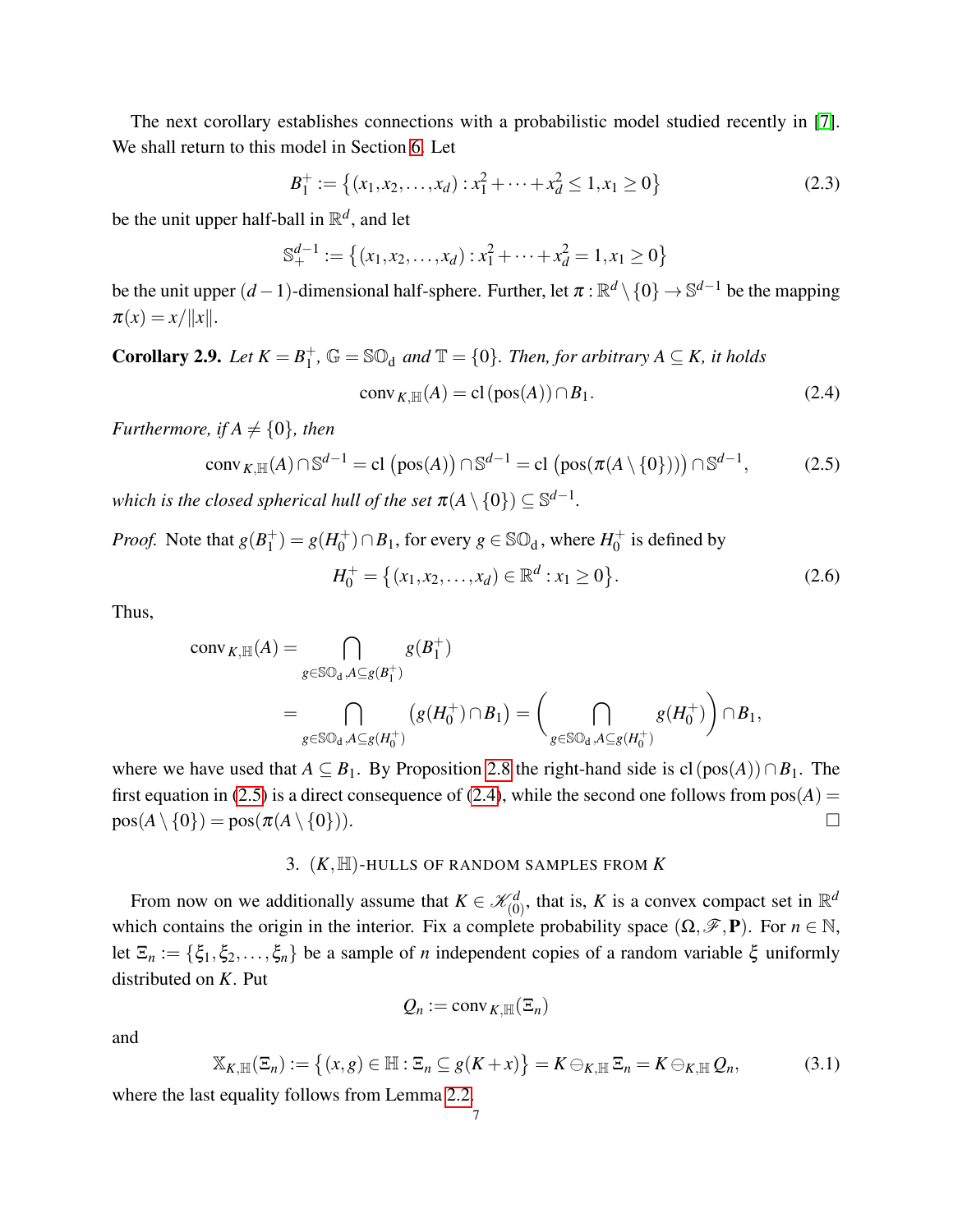We start with a simple lemma which shows that, for every  $n \in \mathbb{N}$ ,  $\mathbb{X}_{K,\mathbb{H}}(\Xi_n)$  is a random closed subset of  $\mathbb H$  equipped with the relative topology induced by  $\mathbb R^d \times M_d$ , see Appendix for the definition of a random closed set. Here and in what follows  $M_d$  denotes the set of  $d \times d$  matrices with real entries. Note that  $Q_n$  is a.s. closed by definition as intersection of closed sets.

<span id="page-7-2"></span>**Lemma 3.1.** *For all*  $n \in \mathbb{N}$ ,  $\mathbb{X}_{K,\mathbb{H}}(\Xi_n)$  *is a random closed set in*  $\mathbb{H}$ *.* 

*Proof.* Let  $\mathbb{X}_{\xi} := \{(x, g) \in \mathbb{H} : \xi \in g(K+x)\}\$ . For each compact set  $L \subseteq \mathbb{H}$ , we have

<span id="page-7-0"></span>
$$
\{\omega \in \Omega : \mathbb{X}_{\xi(\omega)} \cap L \neq \varnothing\} = \{\omega \in \Omega : \xi(\omega) \in L\mathbb{K}\},\tag{3.2}
$$

where  $LK := \{ g(z+x) : (x,g) \in L, z \in K \}$ . Note that *LK* is a compact set, hence it is Borel, and the event on the right-hand side of [\(3.2\)](#page-7-0) is measurable. Thus, in view of (3.2),  $\mathbb{X}_{\xi}$  is a random closed set in the sense of Definition 1.1.1 in [\[12\]](#page-34-6). Hence,

$$
\mathbb{X}_{K,\mathbb{H}}(\Xi_n)=\mathbb{X}_{\xi_1}\cap\cdots\cap\mathbb{X}_{\xi_n}
$$

is also a random closed set, being a finite intersection of random closed sets, see Theorem 1.3.25 on [\[12\]](#page-34-6).

We are interested in the asymptotic properties of  $\mathbb{X}_{K,\mathbb{H}}(\Xi_n)$ , as  $n \to \infty$ . Note that the sequence of sets  $(Q_n)$  is increasing in *n* and, for every  $n \in \mathbb{N}$ ,  $P_n := \text{conv}(\Xi_n) \subseteq Q_n$ . Since  $P_n$  converges almost surely to K in the Hausdorff metric, as  $n \to \infty$ , the sequence  $(Q_n)$  also converges almost surely to *K*. Since the sequence of sets  $(\mathbb{X}_{K,\mathbb{H}}(\Xi_n))$  is decreasing in *n*,

<span id="page-7-1"></span>
$$
\mathbb{X}_{K,\mathbb{H}}(\Xi_n) \downarrow (K \ominus_{K,\mathbb{H}} K) = \left\{ (x,g) \in \mathbb{H} : K \subseteq g(K+x) \right\} \quad \text{a.s. as} \quad n \to \infty. \tag{3.3}
$$

Since we assume  $(0, I) \in \mathbb{H}$ , the set  $K \ominus_{K, \mathbb{H}} K$  contains  $(0, I)$ . However, the set  $K \ominus_{K, \mathbb{H}} K$  may contain other points, e.g., all  $(0, g) \in \mathbb{H}$  such that  $K \subseteq gK$ .

It is natural to ask whether it is possible to renormalise, in an appropriate sense, the set  $\mathbb{X}_{K,\mathbb{H}}(\Xi_n)$ such that it would converge to a random limit? Before giving a rigorous answer to this question we find it more instructive to explain our approach informally. While doing this, we shall also recollect necessary concepts, and introduce some further notation.

First of all, note that

$$
\mathbb{X}_{K,\mathbb{H}}(\Xi_n)=\mathbb{X}_{K,\mathbb{R}^d\times\mathbb{GL}_d}(\Xi_n)\cap\mathbb{H}\quad\text{and}\quad K\ominus_{K,\mathbb{H}}K=(K\ominus_{K,\mathbb{R}^d\times\mathbb{GL}_d}K)\cap\mathbb{H}.
$$

Thus, we can first focus on the special case  $\mathbb{H} = \mathbb{R}^d \times \mathbb{GL}_d$  and then derive the corresponding result for arbitrary H by taking intersections. Denote

$$
\mathbb{X}_n := \mathbb{X}_{K,\mathbb{R}^d \times \mathbb{GL}_d}(\Xi_n).
$$

In order to quantify the convergence in [\(3.3\)](#page-7-1) and derive a meaningful limit theorem for  $\mathbb{X}_n$ , we shall pass to tangent spaces. The vector space  $\mathsf{M}_d$  is a tangent space to the Lie group  $\mathbb{GL}_d$  at *I* and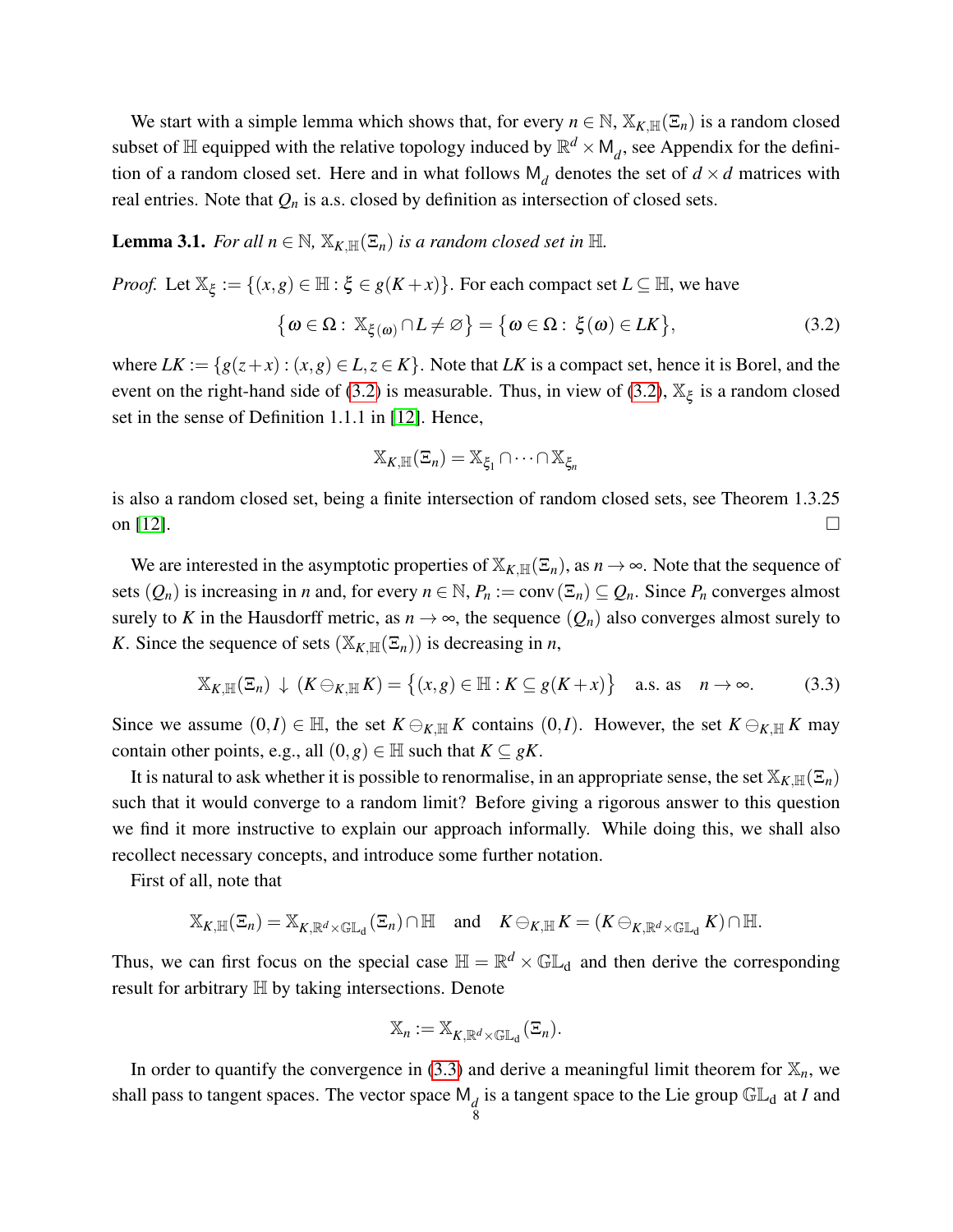is, actually, the Lie algebra of  $\mathbb{GL}_d$ . However, for our purposes the multiplicative structure of the Lie algebra is not needed and we use only its linear structure as of a vector space over R. Let

$$
\exp : \mathsf{M}_d \to \mathbb{GL}_d
$$

be the standard matrix exponent, and let  $\nabla$  be a sufficiently small neighbourhood of *I* in  $\mathbb{GL}_d$ , where the exponent is bijective, see, for example, Theorem 2.8 in [\[4\]](#page-34-7). Finally, let  $\log : \mathbb{V} \to \mathsf{M}_d$  be its inverse and define mappings  $\widetilde{\log} : \mathbb{R}^d \times \mathbb{V} \to \mathbb{R}^d \times \log \mathbb{V}$  and  $\widetilde{\exp} : \mathbb{R}^d \times \log \mathbb{V} \to \mathbb{R}^d \times \mathbb{V}$  by

$$
\widetilde{\log}(x,g)=(x,\log g), \quad \widetilde{\exp}(x,h)=(x,\exp h), \quad x\in\mathbb{R}^d, \ g\in\mathbb{V}, \ h\in\log\mathbb{V}.
$$

Using the above notation, we can write

$$
\widetilde{\log}(\mathbb{X}_n \cap (\mathbb{R}^d \times \mathbb{V})) = \left\{ (x, C) \in \mathbb{R}^d \times \log \mathbb{V} : \Xi_n \subseteq \exp(C)(K + x) \right\} \n= \left\{ (x, C) \in \mathbb{R}^d \times M_d : \Xi_n \subseteq \exp(C)(K + x) \right\} \cap (\mathbb{R}^d \times \log \mathbb{V}) = \mathfrak{X}_n \cap (\mathbb{R}^d \times \log \mathbb{V}),
$$

where we set

$$
\mathfrak{X}_n := \big\{ (x, C) \in \mathbb{R}^d \times \mathsf{M}_d : \Xi_n \subseteq \exp(C)(K+x) \big\}.
$$

In the definition of  $\mathfrak{X}_n$  the space  $\mathbb{R}^d \times M_d$  should be regarded as a tangent vector space at  $(0, I)$  to the Lie group of all invertible affine transformations of R *d* . Similarly to Lemma [3.1,](#page-7-2) it is easy to see that  $\mathfrak{X}_n$  is a random closed set in  $\mathbb{R}^d \times M_d$ . Note that  $\mathfrak{X}_n$  may be unbounded (in the product of the standard norm on  $\mathbb{R}^d$  and some matrix norm on  $M_d$ ) and, in general, is not convex.

We shall prove below, see Theorem [4.1,](#page-10-1) that the sequence  $(n\mathfrak{X}_n)$  converges in distribution to a nondegenerate random set  $\check{3}_K = \{-z : z \in \mathfrak{Z}_K\}$  as random closed sets, see the Appendix for necessary formalities. We pass from the random set  $\mathfrak{Z}_K$  defined at [\(4.1\)](#page-10-2) to its reflected variant to simplify later notation. Moreover, for arbitrary convex compact subset  $\mathfrak{K}$  in  $\mathbb{R}^d \times M_d$  which contains the origin, the sequence of random sets  $(n\mathfrak{X}_n \cap \mathfrak{K})$  converges in distribution to  $\check{\mathfrak{Z}}_K \cap \mathfrak{K}$  on the space of compact subsets of  $\mathbb{R}^d \times M_d$  endowed with the usual Hausdorff metric.

Since V contains the origin in its interior, there exists an  $n_0 \in \mathbb{N}$  such that

$$
n(\mathbb{R}^d \times \log \mathbb{V}) \supseteq \mathfrak{K} \quad \text{and} \quad \mathbb{R}^d \times \mathbb{V} \supseteq \widetilde{\exp}(\mathfrak{K}/n), \quad n \ge n_0. \tag{3.4}
$$

Hence,

 $n\mathfrak{X}_n \cap \mathfrak{K} = n(\mathfrak{X}_n \cap (\mathbb{R}^d \times \log \mathbb{V})) \cap \mathfrak{K}, \quad n \ge n_0.$ 

and, therefore,  $n \widetilde{\log}(\mathbb{X}_n \cap (\mathbb{R}^d \times \mathbb{V})) \cap \mathfrak{K}$  converges in distribution to  $\mathfrak{Z}_K \cap \mathfrak{K}$ , as  $n \to \infty$ . In particular, the above arguments show that the limit does not depend on the choice of V.

Let us now explain the case of arbitrary  $\mathbb{H} \subseteq \mathbb{R}^d \times \mathbb{GL}_d$  containing  $(0,I)$  and introduce assumptions that we shall impose on H. Assume that there exist the following objects:

- a neighbourhood  $\mathfrak{U} \subseteq \mathbb{R}^d \times \log \mathbb{V}$  of  $(0,0)$  in  $\mathbb{R}^d \times \mathsf{M}_d$ ;
- a neighbourhood  $\mathbb{U} \subseteq \mathbb{R}^d \times \mathbb{V}$  of  $(0,I)$  in  $\mathbb{R}^d \times \mathbb{GL}_d$ ;
- a convex closed cone  $\mathfrak{C}_{\mathbb{H}}$  in  $\mathbb{R}^d \times M_d$  with the apex at  $(0,0)$ ;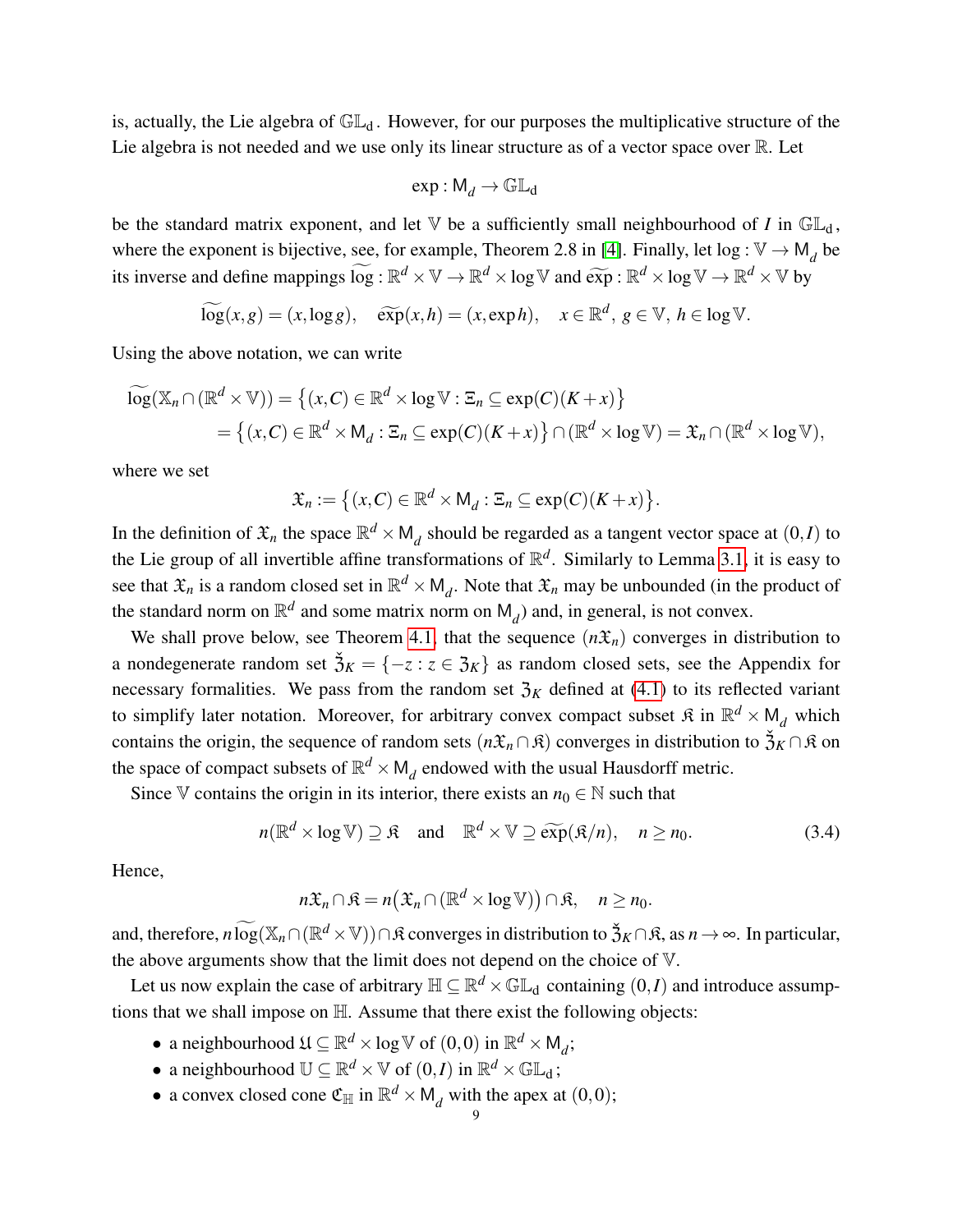such that

<span id="page-9-0"></span>
$$
\mathbb{H} \cap \mathbb{U} = \widetilde{\exp}(\mathfrak{C}_{\mathbb{H}} \cap \mathfrak{U}).
$$
\n(3.5)

Informally speaking, condition [\(3.5\)](#page-9-0) means that locally around  $(0, I)$  the set  $\mathbb H$  is an image of a convex cone in the tangent space  $\mathbb{R}^d \times M_d$  under the extended exponential map exp. The most important particular cases arise when  $\mathbb H$  is the product of a linear space  $\mathbb T$  in  $\mathbb R^d$  and a Lie subgroup G of  $GL_d$ . In this situation  $\mathfrak{C}_{\mathbb{H}}$  is a linear subspace of  $\mathbb{R}^d \times M_d$  which is the direct sum of T and the Lie algebra  $\mathfrak G$  of  $\mathbb G$ . Furthermore,  $\mathfrak C_{\mathbb H}$  is a tangent space to  $\mathbb H$  (regarded as a product of smooth manifolds) at  $(0, I)$ . In a more general class of examples, we allow  $\mathfrak{C}_{\mathbb{H}}$  to be the direct sum of  $\mathbb T$ and an arbitrary linear subspace of  $M_d$ , which is not necessarily a Lie algebra. In the latter case, the second component of  $\mathbb H$  is not a Lie subgroup of  $\mathbb G$ . Furthermore,  $\mathfrak{C}_{\mathbb H}$  can be a proper cone, that is, not a linear subspace, so the second components of  $\mathbb H$  do not form a group as well. For example, assume that  $d = 2$  and  $\mathbb{H} = \{0\} \times \mathbb{G}$ , where

$$
\mathbb{G} = \left\{ \begin{pmatrix} \lambda_1 & 0 \\ 0 & \lambda_2 \end{pmatrix}, \lambda_1, \lambda_2 \in (0,1] \right\}.
$$

Then [\(3.5\)](#page-9-0) holds for appropriate  $U$  and  $\mathfrak U$  upon choosing

$$
\mathfrak{C}_{\mathbb{H}} = \{0\} \times \left\{ \begin{pmatrix} \mu_1 & 0 \\ 0 & \mu_2 \end{pmatrix}, \mu_1, \mu_2 \le 0 \right\}.
$$

This example is important for the analysis of  $(K, \mathbb{H})$ -hulls because we naturally want to exclude transformations that enlarge  $K$ . Examples of a different kind, where  $H$  is not a Lie subgroup, arise by taking  $\mathfrak{C}_{\mathbb{H}}$  to be an arbitrary linear subspace of  $\mathbb{R}^d \times \mathsf{M}_d$  which is not a Lie subalgebra.

For an arbitrary convex compact subset  $\mathfrak{K}$  of  $\mathbb{R}^d \times M_d$  which contains the origin, the set  $\mathfrak{K} \cap \mathfrak{C}_{\mathbb{H}}$ is also convex compact and contains the origin. Furthermore, there exists an  $n_0 \in \mathbb{N}$  such that

$$
\mathfrak{K}\cap\mathfrak{C}_{\mathbb{H}}\subseteq n(\mathfrak{C}_{\mathbb{H}}\cap\mathfrak{U})=n\widetilde{\log}(\mathbb{H}\cap\mathbb{U})\subseteq n\widetilde{\log}(\mathbb{H}\cap(\mathbb{R}^d\times\mathbb{V})),\quad n\geq n_0.
$$

Since  $\mathfrak{K} \cap \mathfrak{C}_{\mathbb{H}}$  is a convex compact set which contains the origin,

$$
n \widetilde{\log} \left( \mathbb{X}_{K,\mathbb{H}}(\Xi_n) \cap (\mathbb{R}^d \times \mathbb{V}) \right) \cap (\mathfrak{K} \cap \mathfrak{C}_{\mathbb{H}})
$$
  
=  $n \widetilde{\log} \left( \mathbb{X}_n \cap (\mathbb{H} \cap (\mathbb{R}^d \times \mathbb{V})) \right) \cap (\mathfrak{K} \cap \mathfrak{C}_{\mathbb{H}})$   
=  $n \mathfrak{X}_n \cap n \widetilde{\log} (\mathbb{H} \cap (\mathbb{R}^d \times \mathbb{V})) \cap (\mathfrak{K} \cap \mathfrak{C}_{\mathbb{H}}) = n \mathfrak{X}_n \cap (\mathfrak{K} \cap \mathfrak{C}_{\mathbb{H}})$ 

converges to  $\check{\mathfrak{Z}}_K \cap \mathfrak{K} \cap \mathfrak{C}_{\mathbb{H}}$ , as  $n \to \infty$ . The limit here is also independent of V.

Let us make a final remark in this informal discussion by connecting the convergence of the sequence  $(n\widetilde{\log}(X_n \cap (\mathbb{R}^d \times V)))$  and relation [\(3.3\)](#page-7-1). The above argument demonstrates that  $\tilde{\mathfrak{Z}}_K$ necessarily contains a nonrandom set

$$
R_K := \liminf_{n \to \infty} \left( n \widetilde{\log}((K \ominus_{K,\mathbb{R}^d \times \mathbb{GL}_d} K) \cap (\mathbb{R}^d \times \mathbb{V})) \right)
$$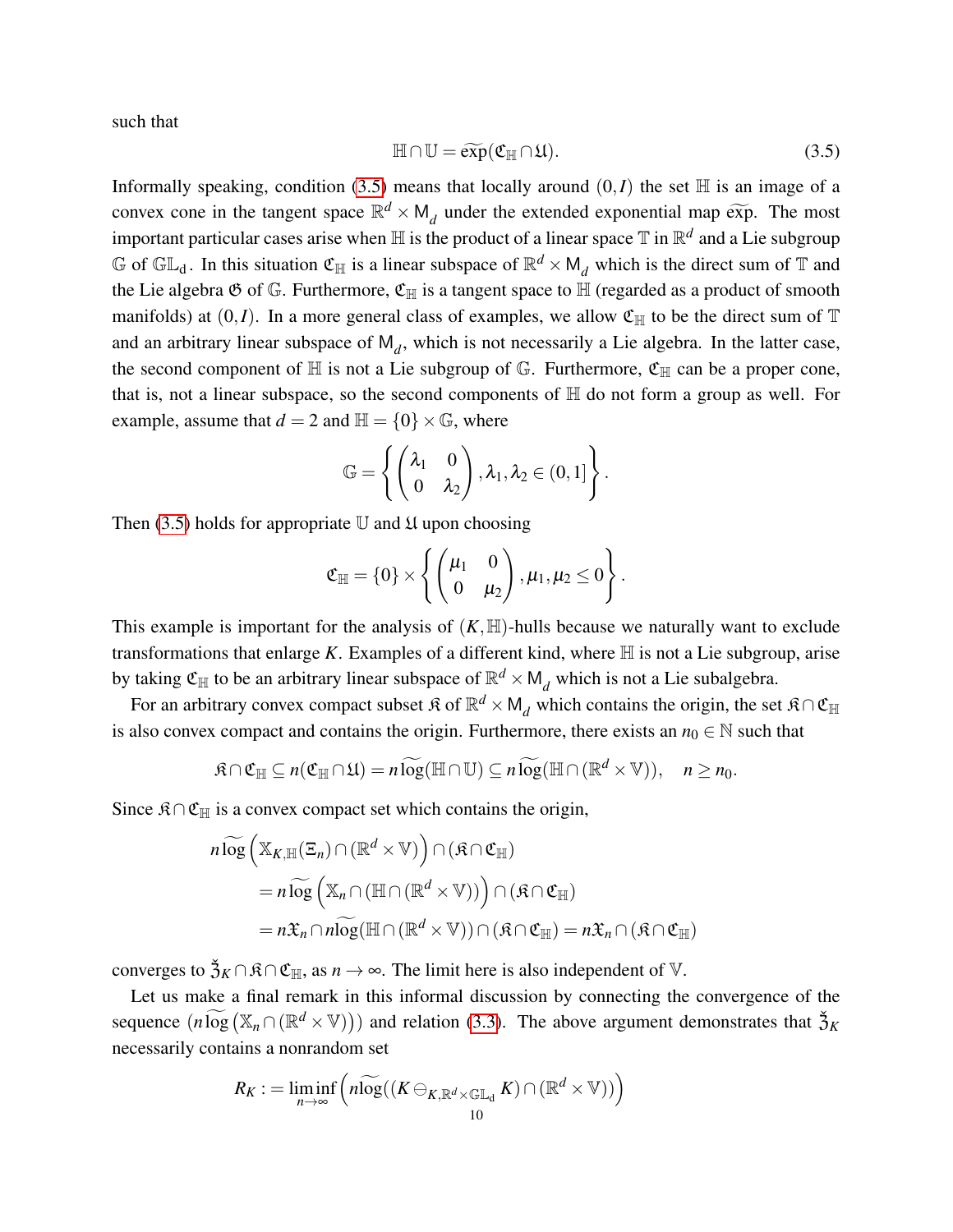$$
= \bigcup_{k\geq 1} \bigcap_{n\geq k} \bigcap_{y\in K} \left\{ (x,C) \in \mathbb{R}^d \times M_d : y \in \exp(C/n)(K+x/n) \right\},\tag{3.6}
$$

which is unbounded. As we shall show, the set  $R_K$  is, indeed, contained in the recession cone of  $\tilde{\mathfrak{Z}}_K$  which we identify in Proposition [5.1](#page-16-0) below.

# <span id="page-10-3"></span>4. LIMIT THEOREMS FOR  $\mathbb{X}_{K,\mathbb{H}}(\Xi_n)$

<span id="page-10-0"></span>Recall that *N*(*K*, *x*) denotes the normal cone to *K* at  $x \in \partial K$ , where  $K \in \mathcal{K}_{(0)}^d$ . By Nor(*K*) we denote the normal bundle, that is, a subset of  $\partial K \times \mathbb{S}^{d-1}$ , which is the family of  $(x, N(K, x) \cap \mathbb{S}^{d-1})$ for  $x \in \partial K$ . It is known, see p. 84 in [\[14\]](#page-34-3), that *K* has the unique outer unit normal  $u_K(x)$  at  $x \in \partial K$ for almost all points *x* with respect to the  $(d-1)$ -dimensional Hausdorff measure  $\mathcal{H}^{d-1}$ . Denote the set of such points by  $\Sigma_1(K)$ , so  $\Sigma_1(K) := \{x \in \partial K : \dim N(K, x) = 1\}.$ 

Let  $\Theta_{d-1}(K,\cdot)$  be the generalised curvature measure of *K*, see Section 4.2 in [\[14\]](#page-34-3). The following formula, which is a consequence of Theorem 3.2 in [\[5\]](#page-34-8), can serve as a definition and is very convenient for practical purposes. If *W* is a Borel subset of  $\mathbb{R}^d \times \mathbb{S}^{d-1}$ , then

$$
\Theta_{d-1}\big(K, (\partial K \times \mathbb{S}^{d-1}) \cap W\big) = \int_{\Sigma_1(K)} \mathbf{1}_{\{(x,u_K(x)) \in W\}} d\mathcal{H}^{d-1}(x).
$$

In particular, this formula implies that the support of  $\Theta_{d-1}(K, \cdot)$  is a subset of Nor(*K*) and its total mass is equal to the surface area of *K*.

Let  $\mathscr{P}_K := \sum_{i\geq 1} \delta_{(t_i,\eta_i,u_i)}$  be the Poisson process on  $(0,\infty)\times \text{Nor}(K)$  with intensity measure  $\mu$  being the product of Lebesgue measure on  $(0, \infty)$  normalised by  $V_d(K)^{-1}$  and the measure  $\Theta_{d-1}(K, \cdot)$ . If *K* is strictly convex,  $\mathscr{P}_K$  can be equivalently defined as a Poisson process  $\{(t_i, F(K, u_i), u_i), i \geq 1\}$ 1}, where  $\{(t_i, u_i), i \ge 1\}$  is the Poisson process on  $(0, \infty) \times \mathbb{S}^{d-1}$  with intensity being the product of the Lebesgue measure on the half-line normalised by  $V_d(K)^{-1}$  and the surface area measure  $S_{d-1}(K, \cdot) := \Theta_{d-1}(K, \mathbb{R}^d \times \cdot)$  of *K*.

The notion of convergence of random closed sets in distribution with respect to the Fell topology is recalled in the Appendix. For  $A \in \mathbb{R}^d \times M_d$ , denote by

$$
\check{A}:=\big\{(-x,-C):(x,C)\in A\big\}
$$

the reflection of *A* with respect to the origin in  $\mathbb{R}^d \times M_d$ .

<span id="page-10-1"></span>**Theorem 4.1.** Assume that  $K \in \mathcal{K}_{(0)}^d$ , and let  $\mathfrak{F}$  be a convex closed set in  $\mathbb{R}^d \times \mathsf{M}_d$  which contains *the origin. The sequence of random closed sets*  $((n\mathfrak{X}_n) \cap \mathfrak{F})_{n \in \mathbb{N}}$  *converges in distribution in the* space of closed subsets of  $\mathbb{R}^d \times \mathsf{M}_d$  endowed with the Fell topology to a random convex closed set  $\check{B}_K \cap \mathfrak{F}$ *, where* 

<span id="page-10-2"></span>
$$
\mathfrak{Z}_K := \bigcap_{(t,\eta,u)\in\mathscr{P}_K} \Big\{ (x,C) \in \mathbb{R}^d \times \mathsf{M}_d : \langle C\eta + x, u \rangle \le t \Big\}.
$$
 (4.1)

*Remark* 4.2. While  $\mathfrak{X}_n$  is not convex in general, the set  $\mathfrak{Z}_K$  from [\(4.1\)](#page-10-2) is almost surely convex as an intersection of convex sets.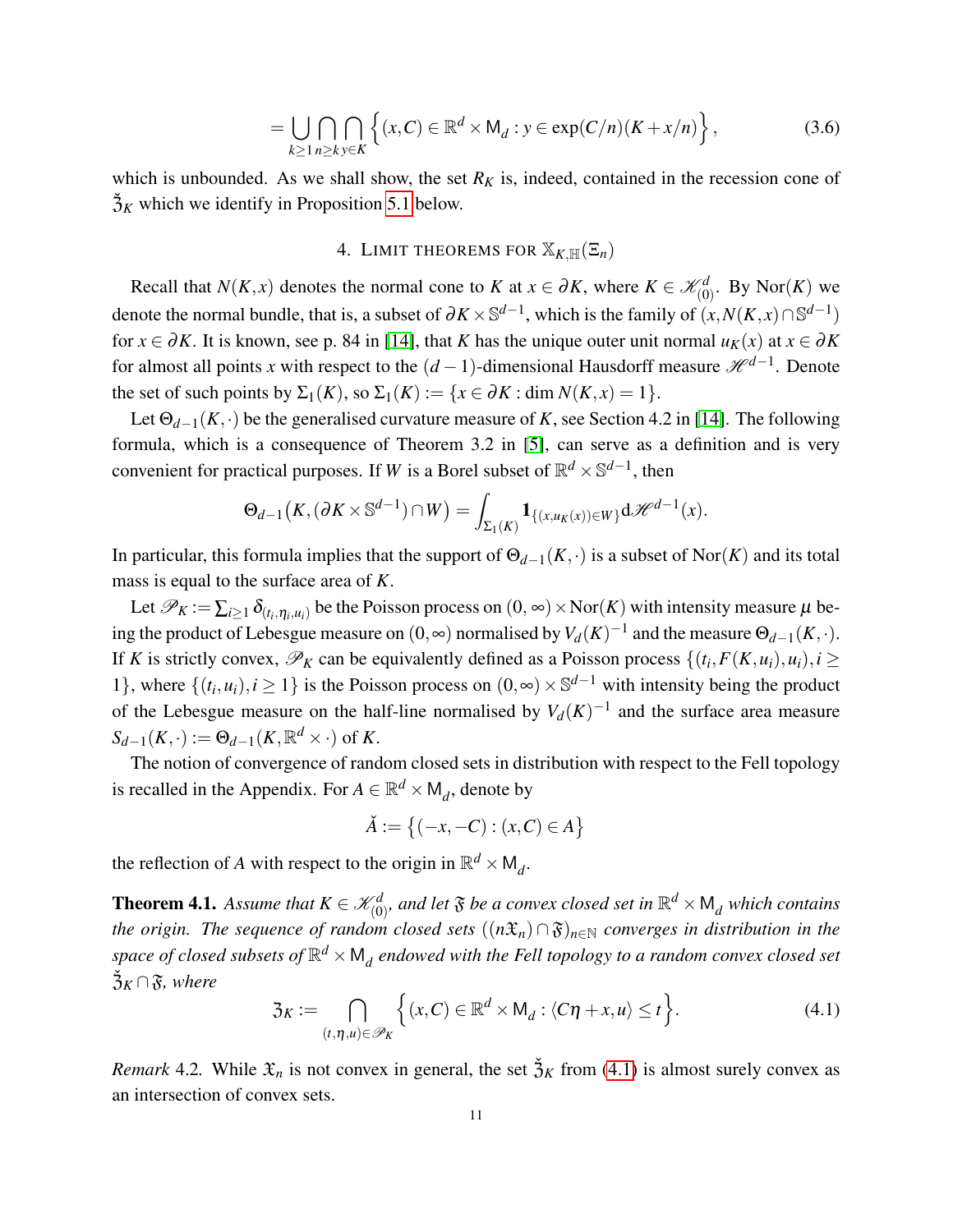Letting  $\mathfrak{F} = \mathbb{R}^d \times M_d$  in Theorem [4.1](#page-10-1) shows that  $n\mathfrak{X}_n$  converges in distribution to  $\mathfrak{Z}_K$ . If  $\mathfrak{F} = \mathfrak{K}$ is a convex compact set which contains the origin in  $\mathbb{R}^d \times M_d$ , the theorem covers the setting of Section [3.](#page-6-0) Taking into account the discussion there, we obtain the following.

**Corollary 4.3.** Assume that  $K \in \mathcal{K}_{(0)}^d$ , and let  $\mathbb{H}$  be a subset of  $\mathbb{R}^d \times \mathbb{GL}_d$  which satisfies [\(3.5\)](#page-9-0). *Then, the sequence of random closed sets*

$$
n \widetilde{\log} \left( \mathbb{X}_{K,\mathbb{H}}(\Xi_n) \cap (\mathbb{R}^d \times \mathbb{V}) \right) \cap \mathfrak{C}_{\mathbb{H}}, \quad n \in \mathbb{N}, \tag{4.2}
$$

 $converges$  in distribution in the space of closed subsets of  $\mathbb{R}^d \times \mathsf{M}_d$  endowed with the Fell topology  $t$ o a random convex closed set  $\check{\mathfrak{Z}}_K \cap \mathfrak{C}_{\mathbb{H}}.$ 

The subsequent proof of Theorem [4.1](#page-10-1) heavily relies on a series of auxiliary results on the properties of the Fell topology and convergence of random closed sets, which are collected in the Appendix. We encourage the readers to acquaint themselves with the Appendix before proceeding further.

We start the proof of Theorem [4.1](#page-10-1) with an auxiliary result which is an extension of Theorem 5.6 in [\[10\]](#page-34-2). Let  $\mathcal{K}_0^d$  be the space of convex compact sets in  $\mathbb{R}^d$  containing the origin and endowed with the Hausdorff metric. Let  $L^{\circ}$  denote the polar set to a convex closed set  $L$ , that is,

<span id="page-11-4"></span>
$$
L^o := \{ x \in \mathbb{R}^d : h(L, x) \le 1 \}.
$$
\n(4.3)

In what follows we shall frequently use the relation

<span id="page-11-3"></span>
$$
[0, t^{-1}u]^o = H_u^-(t), \quad t > 0, \quad u \in \mathbb{S}^{d-1}, \tag{4.4}
$$

where

$$
H_u^-(t) := \{ x \in \mathbb{R}^d : \langle x, u \rangle \le t \}, \quad t \in \mathbb{R}, \quad u \in \mathbb{S}^{d-1}.
$$

From Theorem 5.6 in [\[10\]](#page-34-2) we know that

$$
\sum_{k=1}^n \delta_{n^{-1}(K-\xi_k)^o} \stackrel{\rm d}{\longrightarrow} \sum_{(t,\eta,u)\in\mathscr{P}_K} \delta_{[0,t^{-1}u]} \quad \text{as} \quad n\to\infty,
$$

where the convergence is understood as the convergence in distribution on the space of point mea-sures on<sup>[1](#page-11-0)</sup>  $\mathcal{K}_0^d \setminus \{0\}$  endowed with the vague topology. The limiting point process consists of random segments  $[0, x]$  with  $x = t^{-1}u$  derived from the first and third coordinates of  $\mathscr{P}_K$ . Regarding  $\xi_k$  as a mark of  $n^{-1}(K - \xi_k)$ <sup>o</sup> for  $k = 1, ..., n$  we have the following convergence of marked point processes, which strengthens the above mentioned result from [\[10\]](#page-34-2).

<span id="page-11-2"></span>**Lemma 4.4.** Assume that  $K \in \mathcal{K}_{(0)}^d$ . Then

<span id="page-11-1"></span>
$$
\sum_{k=1}^{n} \delta_{(n^{-1}(K-\xi_k)^o,\xi_k)} \xrightarrow{d} \sum_{(t,\eta,u)\in\mathscr{P}_K} \delta_{([0,t^{-1}u],\eta)} \quad \text{as} \quad n \to \infty,
$$
\n(4.5)

<span id="page-11-0"></span><sup>&</sup>lt;sup>1</sup>It would be more precise to write  $\mathcal{K}_0^d \setminus \{\{0\}\}\$  instead of  $\mathcal{K}_0^d \setminus \{0\}$ , but we prefer the latter notation for the sake of notational simplicity.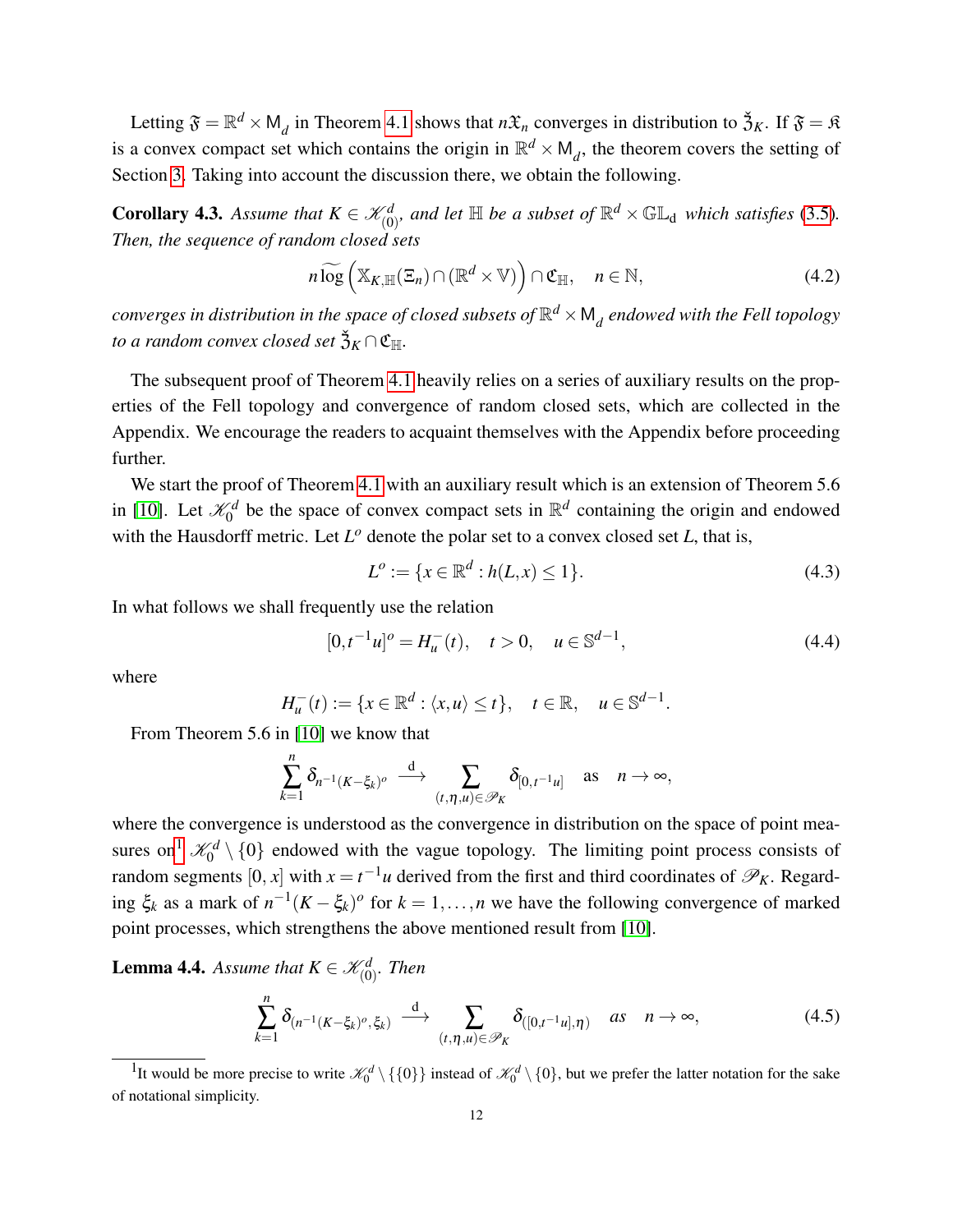*where the convergence is understood as the convergence in distribution on the space of point* measures on  $(\mathscr{K}_0^d\setminus\{0\})\times\mathbb{R}^d$  endowed with the vague topology.

*Proof.* Let  $p(\partial K, \cdot)$  be the metric projection on *K*, that is,  $p(\partial K, x)$  is the set of closest to *x* points on ∂*K*. We start by noting that for the limiting Poisson process the following equality holds for all  $L \in \mathscr{K}_0^d \setminus \{0\}$  and every Borel  $R \subseteq \mathbb{R}^d$ 

$$
\mathbf{P}\big\{ [0,t^{-1}u] \subseteq L \text{ or } \eta \notin p(\partial K, R) \text{ for all } (t, \eta, u) \in \mathscr{P}_K \big\}
$$
  
=  $\exp\big(-\mu(\{(t, \eta, u) : [0, t^{-1}u] \nsubseteq L, \eta \in p(\partial K, R)\})\big)$   
=  $\exp\big(-\mu(\{(t, \eta, u) : L^o \nsubseteq H_u^-(t), \eta \in p(\partial K, R)\})\big)$   
=  $\exp\big(-\mu(\{(t, \eta, u) : h(L^o, u) > t, \eta \in p(\partial K, R)\})\big)$   
=  $\exp\big(-\frac{1}{V_d(K)} \int_{\text{Nor}(K)} \mathbf{1}_{\{x \in p(\partial K, R)\}} h(L^o, u) \Theta_{d-1}(K, dx \times du)\big).$ 

According to Proposition [7.9](#page-32-0) in the Appendix, see, in particular, Eq. [\(7.15\)](#page-32-1), we need to show that, for every  $L \in \mathcal{K}_0^d \setminus \{0\}$  and every Borel  $R \subseteq \mathbb{R}^d$ , as  $n \to \infty$ ,

<span id="page-12-0"></span>
$$
n\mathbf{P}\{n^{-1}(K-\xi)^{o}\nsubseteq L,\xi\in R\} \longrightarrow \frac{1}{V_d(K)}\int_{\mathrm{Nor}(K)}\mathbf{1}_{\{x\in p(\partial K,R)\}}h(L^o,u)\Theta_{d-1}(K,\mathrm{d}x\times\mathrm{d}u). \tag{4.6}
$$

Note that

$$
\mathbf{P}\{n^{-1}(K-\xi)^{o} \not\subseteq L, \xi \in R\} = \mathbf{P}\{n^{-1}L^{o} \not\subseteq (K-\xi), \xi \in R\}
$$
  
= 
$$
\mathbf{P}\{\xi \notin K \ominus n^{-1}L^{o}, \xi \in R\} = \frac{V_d(R \cap (K \setminus (K \ominus n^{-1}L^{o})))}{V_d(K)}.
$$

Applying Theorem 1 in [\[9\]](#page-34-9) with  $C = p(\partial K, R)$ ,  $A = K$ ,  $P = B = W = \{0\}$ ,  $Q = -(L^o)$  and  $\varepsilon = n^{-1}$ , we obtain [\(4.6\)](#page-12-0). The proof is complete.  $\Box$ 

Applying continuous mapping theorem to convergence [\(4.5\)](#page-11-1) and using Lemma [7.2\(](#page-25-0)ii), we obtain the convergence of marked point processes

$$
\sum_{k=1}^{n} \delta_{(n(K-\xi_k),\xi_k)} \stackrel{d}{\longrightarrow} \sum_{(t,\eta,u)\in\mathscr{P}_K} \delta_{(H_u^-(t),\eta)} \quad \text{as} \quad n\to\infty. \tag{4.7}
$$

*Proof of Theorem [4.1.](#page-10-1)* According to Lemma [7.3](#page-27-0) in the Appendix it suffices to show that  $(n\mathfrak{X}_n)$  ∩  $\mathfrak{F}\cap\mathfrak{K}$  converges to  $\mathfrak{Z}_K\cap\mathfrak{F}\cap\mathfrak{K}$  for arbitrary compact convex subset  $\mathfrak{K}$  of  $\mathbb{R}^d\times\mathsf{M}_d$ , which contains the origin in its interior and then pass to the limit  $\mathfrak{K} \uparrow (\mathbb{R}^d \times M_d)$ . It holds

$$
(n\mathfrak{X}_n) \cap \mathfrak{K} = \left\{ (x, C) \in \mathfrak{K} : \Xi_n \subseteq \exp(C/n)(K + x/n) \right\}
$$

$$
= \bigcap_{k=1}^n \left\{ (x, C) \in \mathfrak{K} : \xi_k \in \exp(C/n)(K + x/n) \right\}
$$

$$
= \bigcap_{k=1}^n \left\{ (x, C) \in \mathfrak{K} : \exp(-C/n)\xi_k \in K + x/n \right\}
$$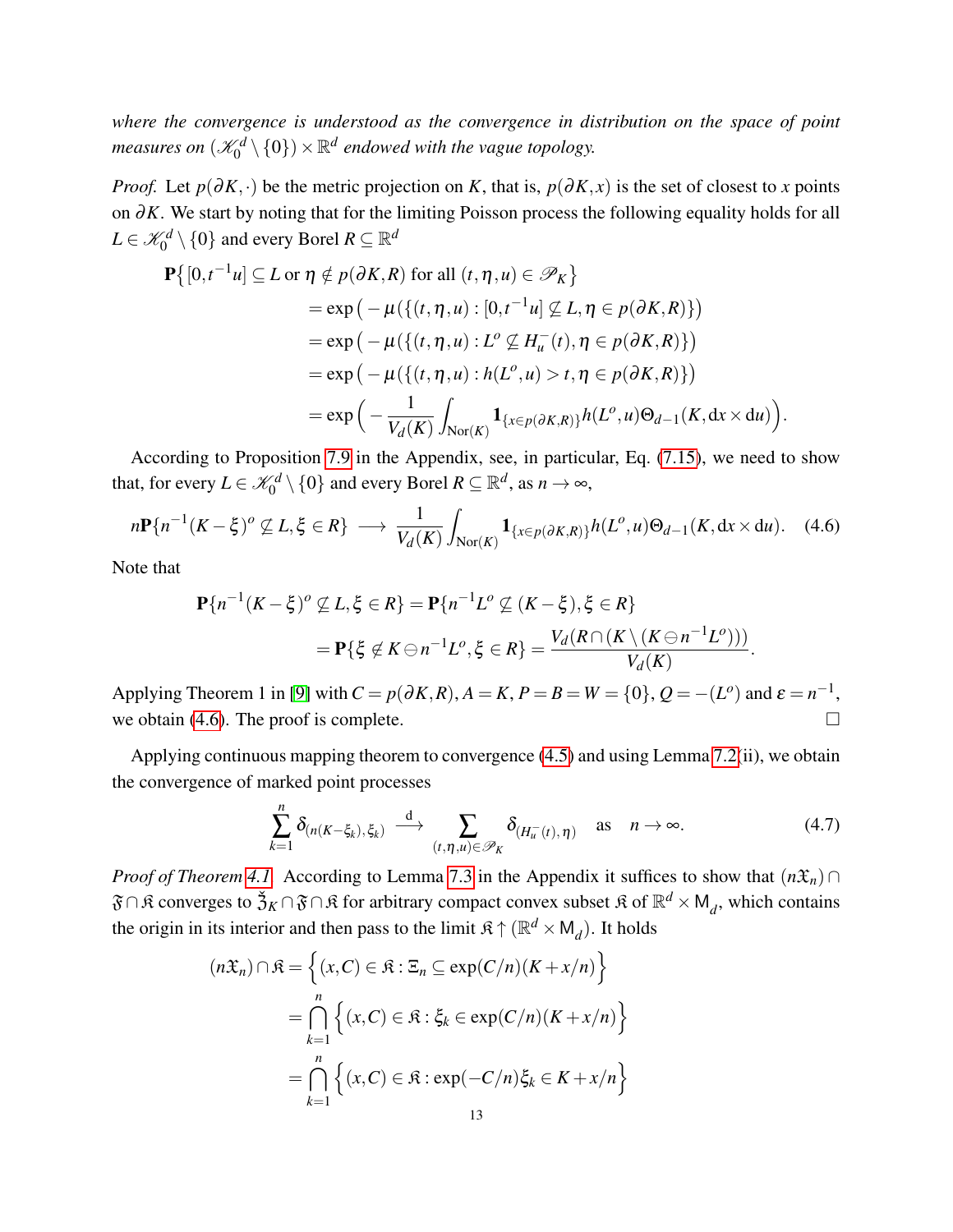$$
= \bigcap_{k=1}^n \Big\{ (x,C) \in \mathfrak{K} : \big( n(\exp(-C/n)-I) \big) \xi_k - x \in n(K-\xi_k) \Big\}.
$$

Let

$$
a_m := \sup_{n \ge m} \sup_{(x,C) \in \mathfrak{K}, y \in K} \left\| \left( n(\exp(-C/n) - I)y + Cy \right\|, \quad m \in \mathbb{N}.
$$

Note that  $a_m \to 0$ , as  $m \to \infty$ , because  $n(\exp(-C/n) - I) \to -C$  locally uniformly in *C*, as  $n \to \infty$ , the set  $\mathfrak{K}$  is compact in  $\mathbb{R}^d \times \mathsf{M}_d$ , and K is compact in  $\mathbb{R}^d$ .

Let  $B_{a_m}$  be the closed ball of radius  $a_m$  in  $\mathbb{R}^d$  centred at the origin. For each  $m \in \mathbb{N}$  and  $n \geq m$ , we have

<span id="page-13-0"></span>
$$
\mathfrak{Y}_{m,n}^- \subseteq ((n\mathfrak{X}_n) \cap \mathfrak{K}) \subseteq \mathfrak{Y}_{m,n}^+, \tag{4.8}
$$

where

$$
\mathfrak{Y}_{m,n}^+ := \bigcap_{k=1}^n \left\{ (x,C) \in \mathfrak{K} : -C \xi_k - x \in n(K - \xi_k) + B_{a_m} \right\}
$$

and

<span id="page-13-1"></span>
$$
\mathfrak{Y}_{m,n}^- := \bigcap_{k=1}^n \big\{ (x,C) \in \mathfrak{K} : -C\xi_k - x + B_{a_m} \subseteq n(K - \xi_k) \big\}.
$$
 (4.9)

The advantage of lower and upper bounds in [\(4.8\)](#page-13-0) is the convexity of  $\mathfrak{Y}_{m,n}^{\pm}$ , which makes their analysis simpler. We aim to apply Lemma [7.8](#page-31-0) from the Appendix with  $Y_{n,m}^{\pm} = \mathfrak{Y}_{m,n}^{\pm} \cap \mathfrak{F}$  and  $X_n =$ ( $n\mathfrak{X}_x$ )∩ $\mathfrak{K} \cap \mathfrak{F}$ . Let us start with analysis of  $\mathfrak{Y}_{m,n}^+$  which is simpler.

Let  $\mathfrak L$  be a compact subset of  $\mathfrak K$ . Denote

$$
M_m^+(\mathfrak{L}) := \left\{ (L, y) \in \mathcal{K}_0^d \times \mathbb{R}^d : -Cy - x \in L^o + B_{a_m} \text{ for all } (x, C) \in \mathfrak{L} \right\},
$$
  

$$
M_m^-(\mathfrak{L}) := \left\{ (L, y) \in \mathcal{K}_0^d \times \mathbb{R}^d : -Cy - x + B_{a_m} \subseteq L^o \text{ for all } (x, C) \in \mathfrak{L} \right\},
$$
  

$$
M(\mathfrak{L}) := \left\{ (L, y) \in \mathcal{K}_0^d \times \mathbb{R}^d : -Cy - x \in L^o \text{ for all } (x, C) \in \mathfrak{L} \right\}.
$$

Then

$$
\mathbf{P}\left\{\mathfrak{L}\subseteq\mathfrak{Y}_{m,n}^{\pm}\right\}=\mathbf{P}\left\{(n^{-1}(K-\xi_i)^o,\xi_i)\in M_m^{\pm}(\mathfrak{L}),i=1,\ldots,n\right\}.
$$

By Lemma [4.4,](#page-11-2) the point process  $\{(n^{-1}(K-\xi_i)^o, \xi_i), i=1,\ldots,n\}$  converges in distribution to the Poisson process  $\{([0,t^{-1}u],\eta) : (t,\eta,u) \in \mathscr{P}_K\}$ . The sets  $M(\mathfrak{L}), M_m^{\pm}(\mathfrak{L})$  are continuity sets for the distribution of the limiting Poisson process. Indeed, for each  $(t, \eta, u) \in (0, \infty) \times \text{Nor}(K)$ ,

$$
\begin{aligned}\n\left\{ ([0, t^{-1}u], \eta) \in \partial M_m^+(\mathfrak{L}) \right\} \\
&= \left\{ -C\eta - x \in H_u^-(t + a_m) \text{ for all } (x, C) \in \mathfrak{L} \right\} \setminus \left\{ -C\eta - x \in \text{Int} H_u^-(t + a_m) \text{ for all } (x, C) \in \mathfrak{L} \right\} \\
&= \left\{ \langle -C\eta - x, u \rangle \le t + a_m \text{ for all } (x, C) \in \mathfrak{L} \right\} \setminus \left\{ \langle -C\eta - x, u \rangle < t + a_m \text{ for all } (x, C) \in \mathfrak{L} \right\} \\
&= \left\{ \langle -C\eta - x, u \rangle \le t + a_m \text{ for all } (x, C) \in \mathfrak{L} \text{ and } \langle -C\eta - x, u \rangle = t + a_m \text{ for some } (x, C) \in \mathfrak{L} \right\},\n\end{aligned}
$$

where Int denotes the topological interior. Since the probability of the latter event for some  $(t, \eta, u) \in \mathscr{P}_K$  vanishes, it follows that  $M_m^+(\mathfrak{L})$  is a continuity set for the Poisson point process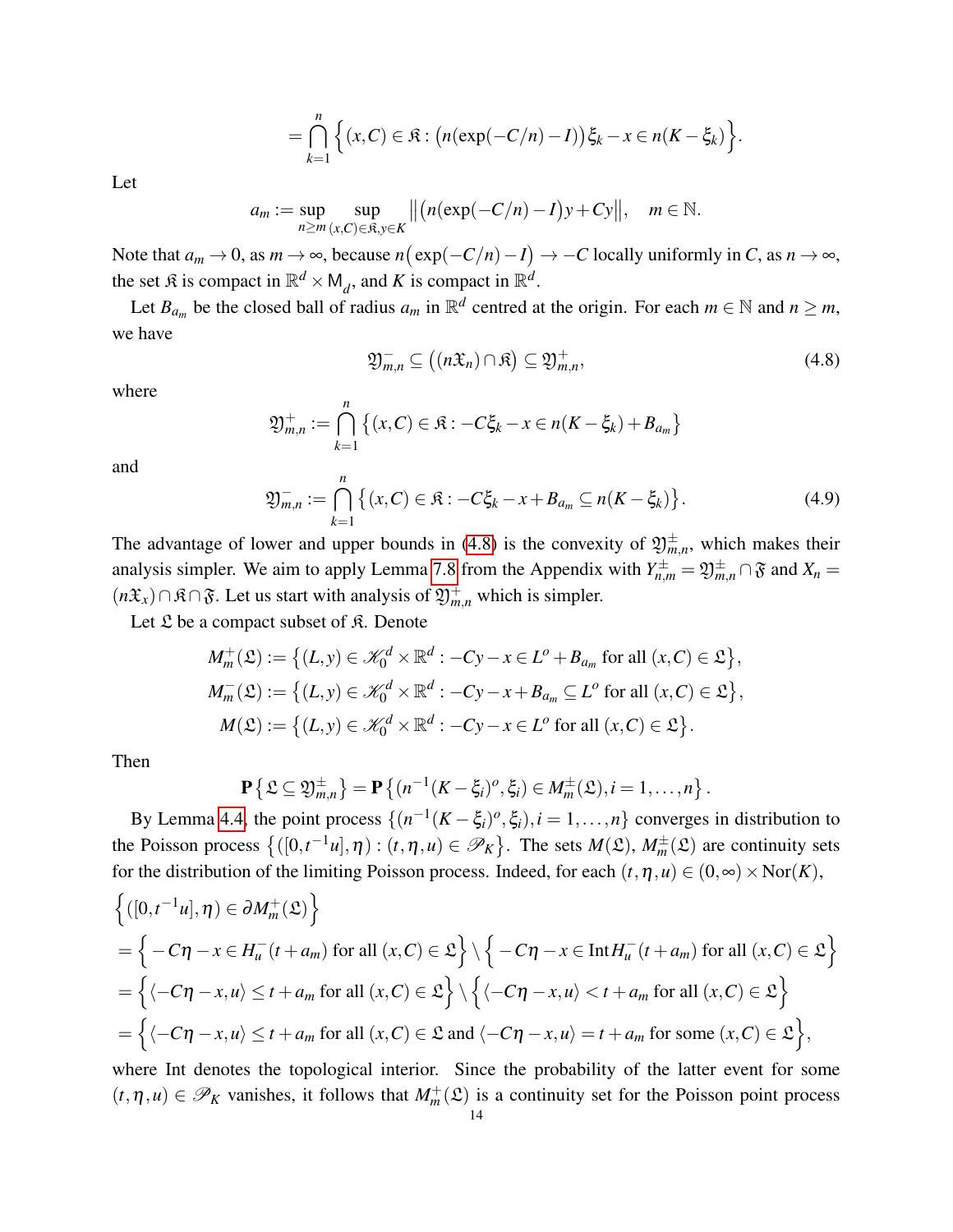$\{([0,t^{-1}u],\eta) : (t,\eta,u) \in \mathscr{P}_K\}$ . Letting  $a_m = 0$ , we obtain that  $M(\mathfrak{L})$  is also a continuity set. The argument for  $M_m^-(\mathfrak{L})$  is similar by replacing  $a_m$  with  $(-a_m)$ .

Thus, for all  $m \in \mathbb{N}$ ,

$$
\mathbf{P}\left\{\mathfrak{L}\subseteq\mathfrak{Y}_{m,n}^{+}\right\}\to\mathbf{P}\left\{\left\{\left([0,t^{-1}u],\eta\right):(t,\eta,u)\in\mathscr{P}_{K}\right\}\subseteq M_{m}^{+}(\mathfrak{L})\right\}=\mathbf{P}\left\{\mathfrak{L}\subseteq\mathfrak{Y}_{m}^{+}\right\}\text{ as }n\to\infty,
$$

where

$$
\mathfrak{Y}_m^+ := \bigcap_{(t,\eta,u)\in\mathscr{P}_K} \Big\{ (x,C) \in \mathfrak{K} : -C\eta - x \in H_u^-(t+a_m) \Big\}.
$$

The random closed sets  $\mathfrak{Y}^+_{m,n}$  and  $\mathfrak{Y}^+_m$  are convex and almost surely contain a neighbourhood of the origin in  $\mathbb{R}^d \times M_d$ , hence, are regular closed, see the Appendix for the definition. By Theorem [7.5](#page-29-0) applied to the space  $\mathbb{R}^d \times M_d$ , the random convex set  $\mathfrak{Y}^+_{m,n}$  converges in distribution to  $\mathfrak{Y}^+_m$ . Since  $\mathfrak{Y}_{m,n}^+$  $\stackrel{d}{\longrightarrow} \mathfrak{Y}_m^+$ , as  $n \to \infty$ , and the involved sets almost surely contain the origin in their interiors, Corollary [7.7](#page-31-1) yields that  $(\mathfrak{Y}^+_{m,n} \cap \mathfrak{F}) \stackrel{d}{\longrightarrow} (\mathfrak{Y}^+_{m} \cap \mathfrak{F})$ , as  $n \to \infty$ , for each convex closed set  $\mathfrak{F}$  which contains the origin in  $\mathbb{R}^d \times M_d$  (not necessarily as an interior point). Thus, we have checked part (i) of Lemma [7.8.](#page-31-0)

We proceed with checking part (ii) of Lemma [7.8](#page-31-0) with  $Y_m^- = \mathfrak{Y}_m^-$ , where

$$
\mathfrak{Y}_m^- := \bigcap_{(t,\eta,u)\in\mathscr{P}_K} \Big\{ (x,C) \in \mathfrak{K} : -C\eta - x \in H_u^-(t-a_m) \Big\}.
$$

Note that the random sets  $\mathfrak{Y}_{m,n}^-$  and  $\mathfrak{Y}_m^-$  may be empty and otherwise not necessarily contain the origin. We need to check [\(7.14\)](#page-31-2), which in our case reads as follows

<span id="page-14-0"></span>
$$
\mathbf{P}\left\{\mathfrak{Y}_{m,n}^{-}\cap\mathfrak{F}\cap\mathfrak{L}\neq\varnothing,0\in\mathfrak{Y}_{m,n}^{-}\right\}\to\mathbf{P}\left\{\mathfrak{Y}_{m}^{-}\cap\mathfrak{F}\cap\mathfrak{L}\neq\varnothing,0\in\mathfrak{Y}_{m}^{-}\right\}\quad\text{as}\quad n\to\infty,
$$
 (4.10)

for all compact sets  $\mathfrak L$  which are continuity sets of  $\mathfrak{Y}_m^- \cap \mathfrak{F}$ . We shall prove [\(4.10\)](#page-14-0) for all compact sets  $\mathfrak{L}$  in  $\mathbb{R}^d \times M_d$ . To this end, we shall employ Lemma [7.6](#page-30-0) and divide the derivation [\(4.10\)](#page-14-0) into several steps, each devoted to checking one condition of Lemma [7.6.](#page-30-0)

STEP 1. Let us check that, for sufficiently large  $n \in \mathbb{N}$ ,

$$
\mathbf{P}\{(0,0)\in \mathfrak{Y}_{m,n}^{-}\}=\mathbf{P}\{(0,0)\in \text{Int}\mathfrak{Y}_{m,n}^{-}\}>0,\quad m\in \mathbb{N}.
$$

Since the interior of a finite intersection is intersection of the interiors, and using independence, it suffices to check this for each of the set which appear in the intersection in  $(4.9)$ . If  $(0,0)$  belongs to  $Y_k := \big\{(x,C)\in\mathfrak{K}\colon -C\xi_k-x+B_{a_m}\subseteq n(K-\xi_k)\big\}$ , then  $B_{a_m}\subseteq n(K-\xi_k)$ . Since  $\xi_k$  is uniform on *K*, we have

$$
\mathbf{P}\left\{B_{a_m} \subseteq n(K-\xi_k)\right\} = \mathbf{P}\left\{B_{a_m} \subseteq n\mathop{\rm Int}\nolimits(K-\xi_k)\right\}
$$

for all *n*. If  $B_{a_m} \subseteq n$  Int $(K - \xi_k)$ , then  $-C\xi_k - x + B_{a_m} \subseteq n(K - \xi_k)$  for all *x* and *C* from a sufficiently small neighbourhood of the origin in  $\mathbb{R}^d \times M_d$ . Furthermore,

$$
\mathbf{P}\left\{(0,0)\in\mathfrak{Y}_{m,n}^{-}\right\}=\mathbf{P}\left\{B_{a_m}\subseteq n(K-\xi_k),k=1,\ldots,n\right\}=\mathbf{P}\left\{B_{a_m/n}\subseteq K\ominus\Xi_n\right\}>0
$$

for all sufficiently large *n*.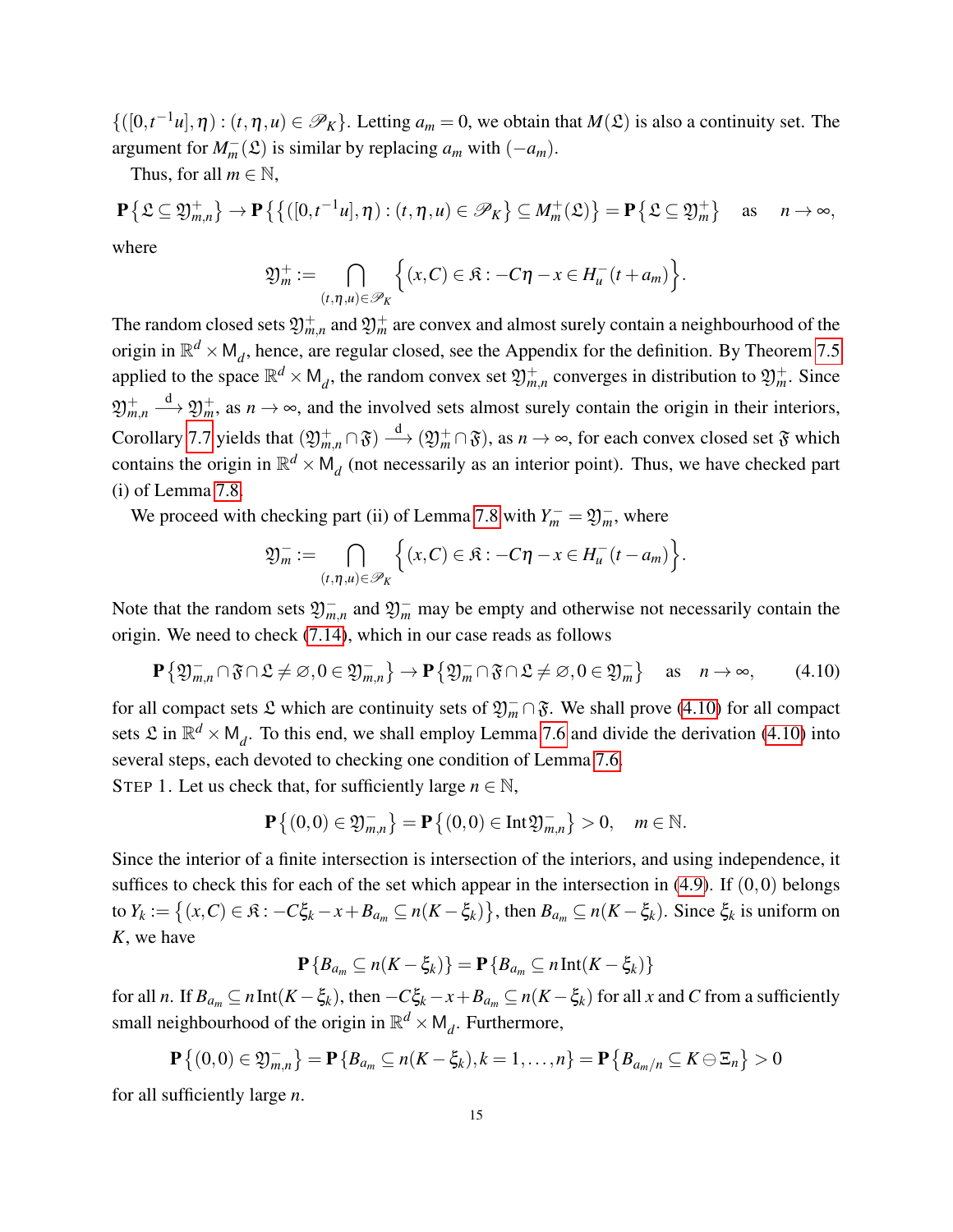STEP 2. Let us check that, for each  $m \in \mathbb{N}$ ,

$$
\mathbf{P}\left\{(0,0)\in\mathfrak{Y}_m^-\right\}=\mathbf{P}\left\{(0,0)\in\mathrm{Int}\mathfrak{Y}_m^-\right\}>0.
$$

The equality above follows from the observation that the origin lies on the boundary of  $\{(x, C) \in$  $\mathfrak{K}: -C\eta - x \in H_u^{-}(t - a_m)$  only if  $t = a_m$ , which happens with probability zero. Furthermore,  $(0,0)$  ∈  $\mathfrak{Y}_m^-$  if  $t \ge a_m$  for all  $(t,\eta,u) \in \mathcal{P}_K$ , which has positive probability.

STEP 3. By a similar argument as we have used for  $\mathfrak{Y}_{m,n}^+$ , for every compact subset  $\mathfrak L$  of  $\mathfrak K$  and  $m \in \mathbb{N}$ , it holds

$$
\mathbf{P}\left\{\mathfrak{L}\subseteq\mathfrak{Y}_{m,n}^{-}\right\}\to\mathbf{P}\left\{\left\{\left([0,t^{-1}u],\eta\right):(t,\eta,u)\in\mathscr{P}_{K}\right\}\subseteq M_{m}^{-}(\mathfrak{L})\right\}=\mathbf{P}\left\{\mathfrak{L}\subseteq\mathfrak{Y}_{m}^{-}\right\}\quad\text{as}\quad n\to\infty.
$$

Summarising, we have checked all conditions of Lemma [7.6.](#page-30-0) This finishes the proof of [\(4.10\)](#page-14-0) and shows that all the condition of part (ii) of Lemma [7.8](#page-31-0) hold. It remains to note that

$$
(\mathfrak{Y}_m^+\cap\mathfrak{F})\downarrow(\mathfrak{Z}_K\cap\mathfrak{K}\cap\mathfrak{F}),\quad (\mathfrak{Y}_m^-\cap\mathfrak{F})\uparrow(\mathfrak{Z}_K\cap\mathfrak{K}\cap\mathfrak{F})\quad\text{a.s. as}\quad m\to\infty,
$$

in the Fell topology, and

$$
\lim_{m\to\infty} \mathbf{P}\left\{0\in\mathfrak{Y}_m^-\right\}=1.
$$

Thus, by Lemma [7.8](#page-31-0)  $(n\mathfrak{X}_n) \cap \mathfrak{K} \cap \mathfrak{F}$  converges in distribution to  $\mathfrak{Z}_K \cap \mathfrak{K} \cap \mathfrak{F}$ , as  $n \to \infty$ . By Lemma [7.3,](#page-27-0)  $(n\mathfrak{X}_n) \cap \mathfrak{F}$  converges in distribution to  $\mathfrak{Z}_K \cap \mathfrak{F}$ .  $\Box$ 

### 5. PROPERTIES OF THE SET  $\mathfrak{Z}_K$

<span id="page-15-0"></span>5.1. **Boundedness and the recession cone.** The random set  $\mathfrak{Z}_K$  is a subset of the product space  $\mathbb{R}^d \times \mathsf{M}_d$ . The latter space can be turned into the real Euclidean vector space with the inner product given by

$$
\langle (x,C_1), (y,C_2) \rangle_1 := \langle x, y \rangle + \text{Tr}(C_1 C_2^{\top}), \quad x, y \in \mathbb{R}^d, \quad C_1, C_2 \in M_d,
$$

where Tr denotes the trace of a square matrix and  $A^{\top}$  is the transpose of  $A \in M_d$ . In terms of this inner product the set  $\mathfrak{Z}_K$  can be written as

$$
\mathfrak{Z}_K = \bigcap_{(t,\eta,u)\in\mathscr{P}_K} \Big\{ (x,C) \in \mathbb{R}^d \times \mathsf{M}_d : \langle (x,C), (u,\eta \otimes u) \rangle_1 \le t \Big\} = \bigcap_{(t,\eta,u)\in\mathscr{P}_K} H^-_{(u,\eta \otimes u)}(t), \quad (5.1)
$$

where  $H^-_{\mu\nu}$  $(\overline{u}, \eta \otimes u)(t)$  is a closed half-space of  $\mathbb{R}^d \times M_d$  containing the origin, and  $\eta \otimes u$  is the tensor product of  $\eta$  and *u*. The boundaries of  $H_{\mu}^ (\overline{u}_{\mu, \eta \otimes u})(t)$ ,  $(t, \eta, u) \in \mathscr{P}_K$ , constitute a Poisson process on the affine Grassmannian of hyperplanes in  $\mathbb{R}^d \times M_d$  called a Poisson hyperplane tessellation. The random set obtained as the intersection of the half-spaces  $H_{\alpha}^ (\overline{u}_{\mu, \eta \otimes u})(t)$ ,  $(t, \eta, u) \in \mathscr{P}_K$ , is called the zero cell, see Section 10.3 in [\[15\]](#page-34-10). The intensity measure of this tessellation is the measure on the affine Grassmannian obtained as the product of the Lebesgue measure on  $\mathbb{R}_+$  (normalised by  $V_d(K)$ ) and the measure  $V_K$  obtained as the push-forward of the generalised curvature measure  $\Theta_{d-1}(K, \cdot)$  under the map  $\text{Nor}(K) \ni (x, u) \mapsto (u, x \otimes u) \in \mathbb{R}^d \times M_d$ . If, for example,  $K = B_1$  is the unit ball,  $v_K$  is the push-forward of the  $(d-1)$ -dimensional Hausdorff measure on the unit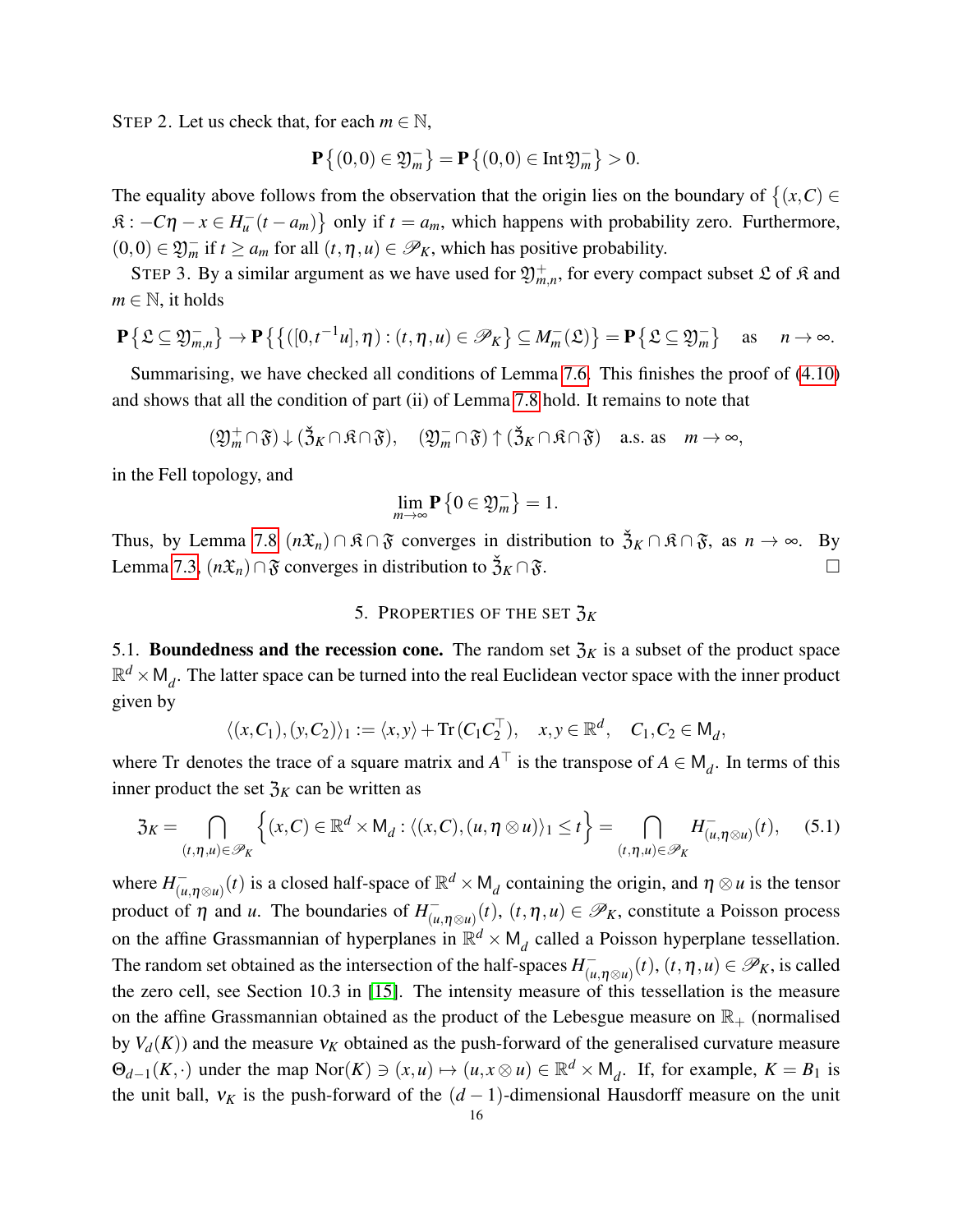sphere  $\mathbb{S}^{d-1}$  by the map  $u \mapsto (u, u \otimes u)$ . For a strictly convex and smooth body *K*, the positive cone generated by  $\{x \otimes u : (x, u) \in \text{Nor}(K)\}\$ is called the normal bundle cone of *K*, see [\[3\]](#page-34-11).

Note that the set  $\mathfrak{Z}_K$  is almost surely convex, closed and unbounded. Thus, it is natural to consider the recession cone of  $\mathfrak{Z}_K$  which is formally defined as

$$
\operatorname{rec}(\mathfrak{Z}_K) := \big\{ (x, C) \in \mathbb{R}^d \times M_d : (x, C) + \mathfrak{Z}_K \subseteq \mathfrak{Z}_K \big\}.
$$

For instance, since  $\mathfrak{Z}_K$  always contains  $(0, -\lambda I)$  with  $\lambda \leq 0$ , the recession cone also contains  $\{(0,-\lambda I): \lambda \leq 0\}.$ 

<span id="page-16-0"></span>**Proposition 5.1.** *The set*  $R_K$  *defined at* [\(3.6\)](#page-10-3) *is contained in the following set* 

$$
T_K := \bigcap_{y \in K} \left\{ (x, C) \in \mathbb{R}^d \times M_d : -Cy - x \in S(K, y) \right\},\tag{5.2}
$$

which is a convex closed cone in  $\mathbb{R}^d \times \mathsf{M}_d$ . Furthermore, with probability one

<span id="page-16-1"></span>
$$
\check{T}_K \subseteq \text{rec}(\mathfrak{Z}_K). \tag{5.3}
$$

*Moreover, if K is smooth, then*  $\check{T}_K = \text{rec}(\mathfrak{Z}_K)$ *, and, with*  $\mathbb H$  *satisfying* [\(3.5\)](#page-9-0)*,* 

<span id="page-16-2"></span>
$$
\operatorname{rec}(\mathfrak{Z}_K \cap \mathfrak{C}_{\mathbb{H}}) = \check{T}_K \cap \mathfrak{C}_{\mathbb{H}}.\tag{5.4}
$$

*In particular, the limit*  $\check{\mathfrak{Z}}_K \cap \mathfrak{C}_\mathbb{H}$  of  $(n \widetilde{\log}(\mathbb{X}_{K,\mathbb{H}}(\Xi_n) \cap (\mathbb{R}^d \times \mathbb{V}))) \cap \mathfrak{C}_\mathbb{H}$  *is a random compact set with probability one if and only if*  $\check{T}_K \cap \mathfrak{C}_{\mathbb{H}} = \{(0,0)\}.$ 

*Proof.* It is clear that  $R_K \subseteq \bigcap_{y \in K} R_{K,y}$ , where

$$
R_{K,y} := \bigcup_{k \geq 1} \bigcap_{n \geq k} \left\{ (x,C) \in \mathbb{R}^d \times M_d : y \in \exp(C/n)(K+x/n) \right\}.
$$

A pair  $(x, C) \in \mathbb{R}^d \times M_d$  lies in  $R_{K,y}$  if and only if there exists a  $k \in \mathbb{N}$  such that  $\exp(-C/n)y - x/n \in$ *K* for all  $n > k$ , equivalently,

$$
n(\exp(-C/n) - I)y - x \in n(K - y) \quad \text{for all} \quad n \ge k.
$$

Sending *n* → ∞ and using that  $\limsup_{n\to\infty} n(K-y) = S(K, y)$  show that  $-Cy-x \in S(K, y)$ , which means that  $(x, C) \in T_{K,y}$ . Thus,

$$
R_{K,y} \subseteq \left\{ (x,C) \in \mathbb{R}^d \times M_d : -Cy - x \in S(K,y) \right\} =: T_{K,y},
$$

so that  $R_K \subseteq T_K$ . Since  $T_{K,y}$  is a convex closed cone for all  $y \in K$ , the set  $T_K$  is a convex closed cone as well.

In order to check [\(5.3\)](#page-16-1) note that  $(N(K, y))^o = S(K, y)$ . Hence,  $-Cy-x \in S(K, y)$  if and only if  $\langle Cy + x, u \rangle$  ≥ 0 for all *u* ∈ *N*(*K*, *y*). Therefore,

$$
T_K = \bigcap_{y \in K} \bigcap_{u \in N(K, y)} \left\{ (x, C) \in \mathbb{R}^d \times M_d : \langle Cy + x, u \rangle \ge 0 \right\}
$$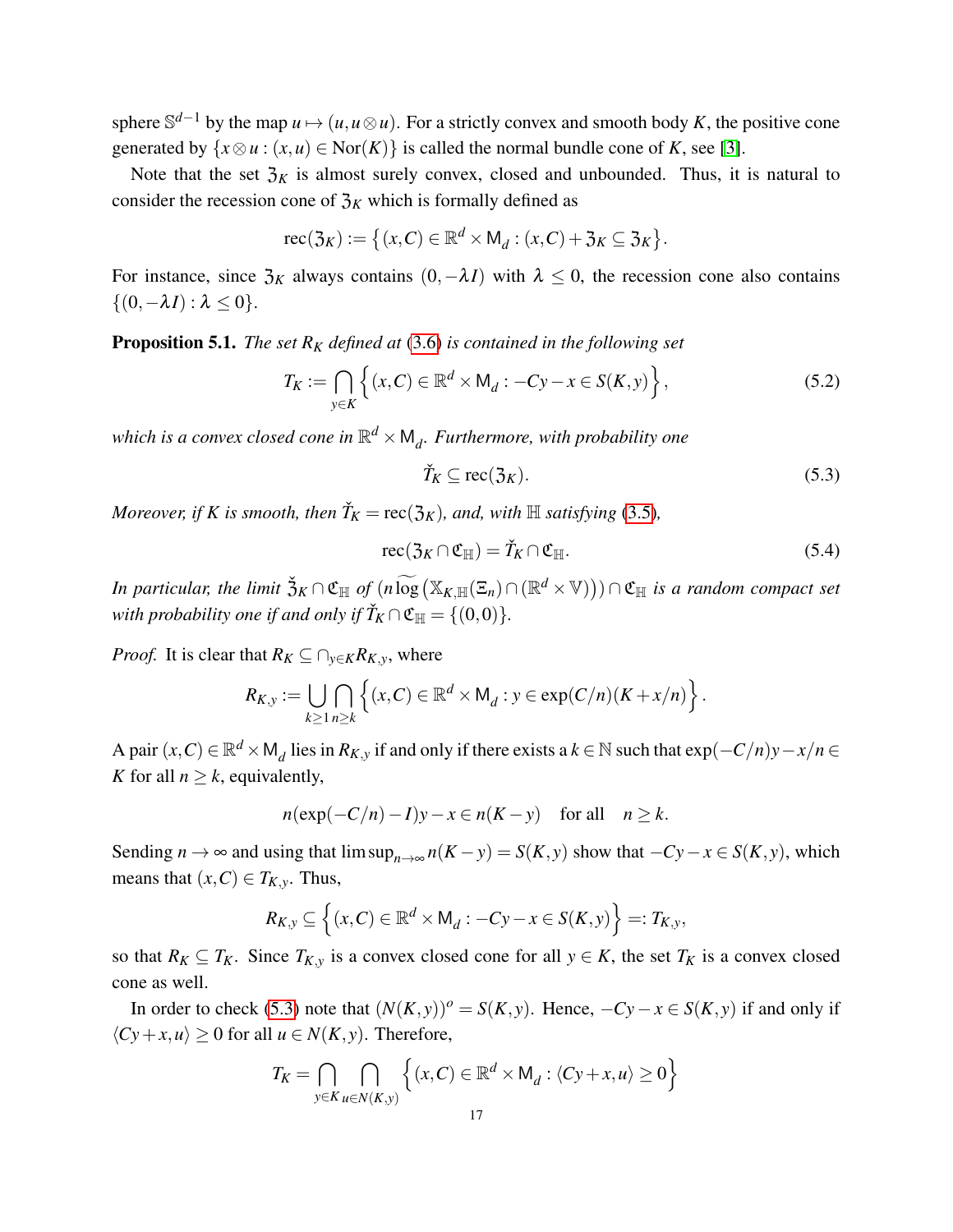$$
= \bigcap_{(y,u)\in \text{Nor}(K)} \left\{ (x,C) \in \mathbb{R}^d \times M_d : \langle Cy + x, u \rangle \ge 0 \right\},\
$$

where we have used that  $N(K, y) = \{0\}$  if  $y \in \text{Int } K$ .

It follows from well-known results on recession cones, see p. 62 in [\[13\]](#page-34-4), that

$$
\text{rec}(\mathfrak{Z}_K) = \bigcap_{(t,\eta,u)\in\mathscr{P}_K} \left\{ (x,C) \in \mathbb{R}^d \times M_d : \langle (x,C), (u,\eta \otimes u) \rangle_1 \le 0 \right\}
$$

$$
= \bigcap_{(t,\eta,u)\in\mathscr{P}_K} \left\{ (x,C) \in \mathbb{R}^d \times M_d : \langle C\eta + x, u \rangle \le 0 \right\}.
$$

This immediately yields that  $\check{T}_K \subseteq \text{rec}(\mathfrak{Z}_K)$ . To see the converse inclusion for smooth *K* note that the set

$$
\{(\eta, u) \in \text{Nor}(K) : (t, \eta, u) \in \mathscr{P}_K \text{ for some } t > 0\}
$$

is a.s. dense in Nor( $K$ ) = { $(x, u_K(x))$  :  $x \in \partial K$ }, where  $u_K(x)$  is the unique unit outer normal to *K* at *x*, see Lemma 4.2.2 and Theorem 4.5.1 in [\[14\]](#page-34-3). Thus, with probability one, for every  $(x, C) \in \text{rec}(\mathfrak{Z}_K)$  and  $(y, u) \in \text{Nor}(K)$  there exists a sequence  $(\eta_n, u_n)$  such that  $(\eta_n, u_n) \to (y, u)$ , as  $n \to \infty$ , and  $\langle C\eta_n + x, u_n \rangle \leq 0$ . Thus,  $\langle Cy + x, u \rangle \leq 0$  and  $(x, C) \in \check{T}_K$ . Finally, relation [\(5.4\)](#page-16-2) follows from Corollary 8.3.3 in [\[13\]](#page-34-4) since

$$
\operatorname{rec}(\mathfrak{Z}_k \cap \mathfrak{C}_{\mathbb{H}}) = \operatorname{rec}(\mathfrak{Z}_k) \cap \operatorname{rec}(\mathfrak{C}_{\mathbb{H}}) = \operatorname{rec}(\mathfrak{Z}_k) \cap \mathfrak{C}_{\mathbb{H}}.
$$

Further information on the properties of  $\mathfrak{Z}_K$  is encoded in its polar set which takes the following rather simple form

$$
\mathfrak{Z}_K^o=\mathrm{conv}\,\Big(\bigcup_{(t,\eta,u)\in\mathscr{P}_K}[0,t^{-1}(u,(\eta\otimes u))]\Big),\,
$$

as easily follows from [\(4.4\)](#page-11-3). Since  $\mathfrak{Z}_K$  a.s. contains the origin in the interior,  $\mathfrak{Z}_K^o$  is a.s. compact. Note that  $\mathfrak{Z}_K^o$  is a subset of the Cartesian product of  $\mathbb{R}^d$  and Gruber's normal bundle cone, see [\[3\]](#page-34-11). The projection of  $\mathfrak{Z}_K^o$  on the first factor  $\mathbb{R}^d$  is a random polytope with probability one, which was recently studied in [\[10\]](#page-34-2), see Section 5.1 therein.

5.2. Affine transformations of K. Let us now derive various properties of  $\mathfrak{Z}_K$  with respect to transformations of *K*. First of all, it is easy to see that  $\mathfrak{Z}_{rK}$  coincides in distribution with  $r^{-1}\mathfrak{Z}_K$ , for every fixed  $r > 0$ . Let  $A \in \mathbb{O}_d$  be a fixed orthogonal matrix. Note that the point process  $\mathscr{P}_{AK}$ has the same distribution as the image of  $\mathcal{P}_K$  under the map  $(t, \eta, u) \mapsto (t, A\eta, Au)$ . Then, with  $\stackrel{d}{=}$ denoting equality of distributions,

$$
3_{AK} \stackrel{d}{=} \bigcap_{(t,\eta,u)\in\mathscr{P}_K} \left\{ (x,C) \in \mathbb{R}^d \times M_d : \langle CA\eta + x, Au \rangle \le t \right\}
$$
  

$$
= \bigcap_{(t,\eta,u)\in\mathscr{P}_K} \left\{ (x,C) \in \mathbb{R}^d \times M_d : \langle A^\top C A\eta + A^\top x, u \rangle \le t \right\}
$$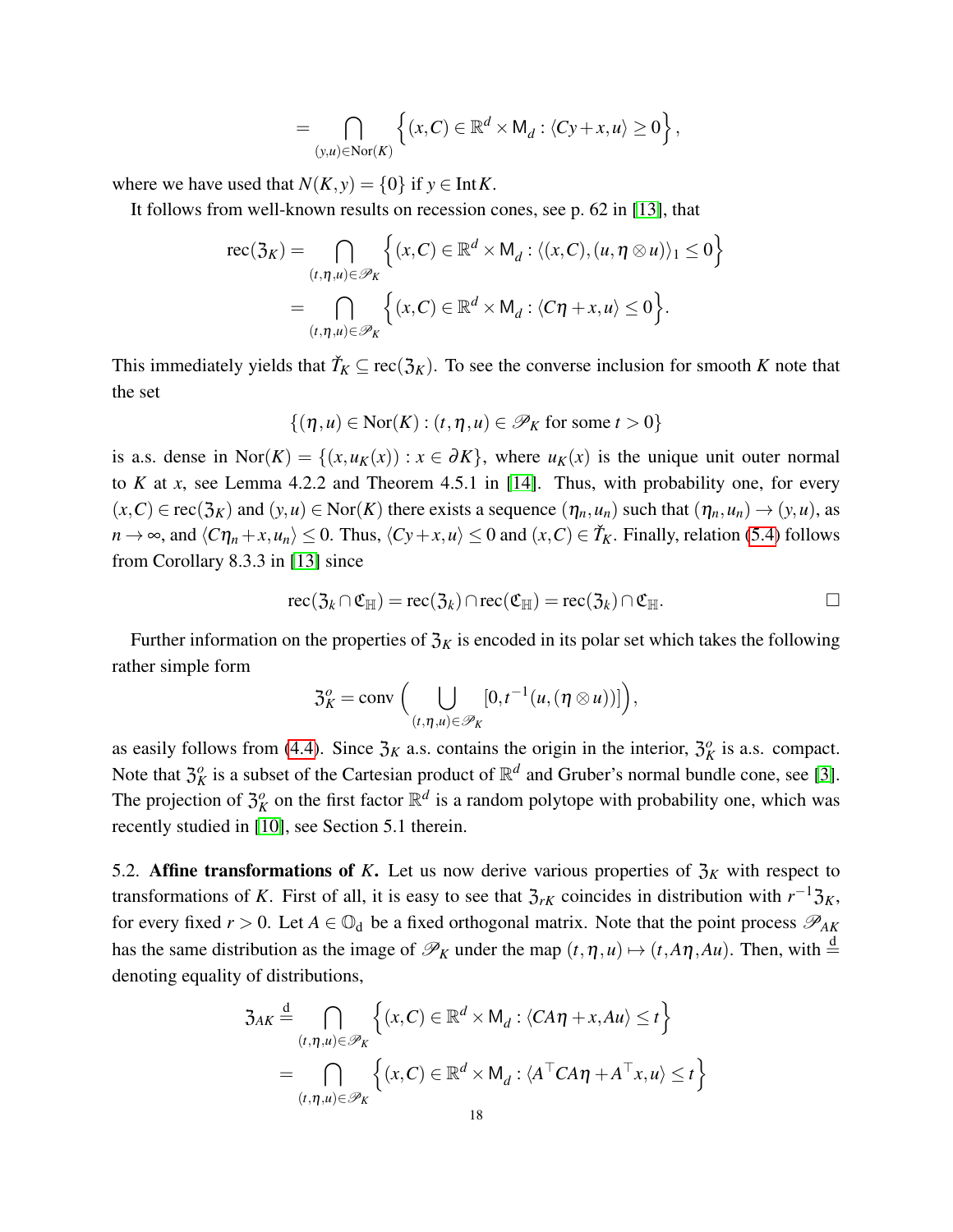$$
= \bigcap_{(t,\eta,u)\in\mathscr{P}_K} \Big\{ (Ay,ABA^\top) \in \mathbb{R}^d \times M_d : \langle B\eta + y, u \rangle \le t \Big\},
$$

so that  $\mathfrak{Z}_{AK}$  has the same distribution as  $\mathfrak{Z}_K$  transformed using the map  $\mathcal{O}_A : (x, C) \to (Ax, ACA^\top)$ , which is orthogonal with respect to the inner product  $\langle \cdot, \cdot \rangle_1$  in  $\mathbb{R}^d \times M_d$ . In particular, if *K* is invariant under *A*, then the distribution of  $\mathfrak{Z}_K$  is invariant under  $\mathcal{O}_A$ . Most importantly, if *K* is a ball, then the distribution of  $\mathfrak{Z}_K$  is invariant under  $\mathscr{O}_A$  for any  $A \in \mathbb{O}_d$ .

If *K* is translated by  $v \in \mathbb{R}^d$ , then

$$
3_{K+v} \stackrel{d}{=} \bigcap_{(t,\eta,u)\in\mathscr{P}_K} \left\{ (x,C) \in \mathbb{R}^d \times M_d : \langle C\eta, u \rangle + \langle Cv, u \rangle + \langle x, u \rangle \le t \right\}
$$

$$
= \bigcap_{(t,\eta,u)\in\mathscr{P}_K} \left\{ (x-Cv,C) \in \mathbb{R}^d \times M_d : \langle C\eta, u \rangle + \langle x, u \rangle \le t \right\},
$$

<span id="page-18-0"></span>meaning that  $\mathfrak{Z}_{K+v}$  is the image of  $\mathfrak{Z}_K$  under the linear operator  $(x, C) \mapsto (x - Cv, C)$ .

### 6. EXAMPLES

Throughout this section  $A = \Sigma_n$  is a sample from the uniform distribution on *K*. If G consists of the unit matrix and  $\mathbb{T} = \mathbb{R}^d$ , then Theorem [4.1](#page-10-1) turns into Theorem 5.1 of [\[10\]](#page-34-2). Another object which has been recently treated in the literature is given in Example [6.6](#page-22-0) below.

Consider further examples involving nontrivial matrix groups.

*Example* 6.1 (General linear group). Let  $\mathbb G$  be the general linear group, so that  $\mathfrak G$  is the family  $\mathsf M_d$ . If  $\mathbb{T} = \mathbb{R}^d$ , Proposition [2.5](#page-4-0) shows that  $Q_n = \text{conv}(\Xi_n)$  for every choice of  $K \in \mathcal{K}_{(0)}^d$ .

Assume that  $\mathbb{T} = \{0\}$  and let *K* be the unit ball  $B_1$ . Then  $Q_n$  is strictly larger than conv $(\Xi_n)$ with probability 1. Indeed, it is clear that  $Q_n \supseteq \text{conv}(\Xi_n)$ , and the inclusion is strict because the set  $Q_n$  is symmetric with respect to the origin, while the set conv $(\Xi_n)$  is almost surely not. Choose  $\mathfrak{C}_{\mathbb{H}} = \{0\} \times \mathsf{M}_d$ . Then

$$
\mathfrak{Z}_{B_1} \cap (\{0\} \times \mathsf{M}_d) = \{0\} \times \bigcap_{(t,u) \in \mathscr{P}} \{C \in \mathsf{M}_d : \langle Cu, u \rangle \leq t\},\
$$

where  $\mathscr P$  is the Poisson process on  $\mathbb{R}_+ \times \mathbb{S}^{d-1}$  with intensity being the product of the Lebesgue measure multiplied by *d* and the uniform probability measure on S *d*−1 . The factor *d* results from taking the ratio of the surface area of the unit sphere and the volume of the unit ball.

By Proposition [5.1,](#page-16-0) since  $S(B_1, y) = H_y^-(0) = \{x \in \mathbb{R}^d : \langle x, y \rangle \le 0\}$ 

$$
\operatorname{rec}(\mathfrak{Z}_{B_1} \cap (\{0\} \times M_d)) = \{0\} \times \bigcap_{y \in B_1} \{C \in M_d : \langle Cy, y \rangle \le 0\}.
$$

Thus,

 $\text{rec}(\check{\mathfrak{Z}}_{B_1} \cap (\{0\} \times \mathsf{M}_d)) = \{0\} \times \{C \in \mathsf{M}_d : C \text{ is positive semi-definite}\}.$ 

In particular, the second factor contains the subspace  $M_d^{SSym}$  $d_d$  of all skew-symmetric matrices, as well as all real symmetric matrices with nonnegative eigenvalues. The former reflects the fact that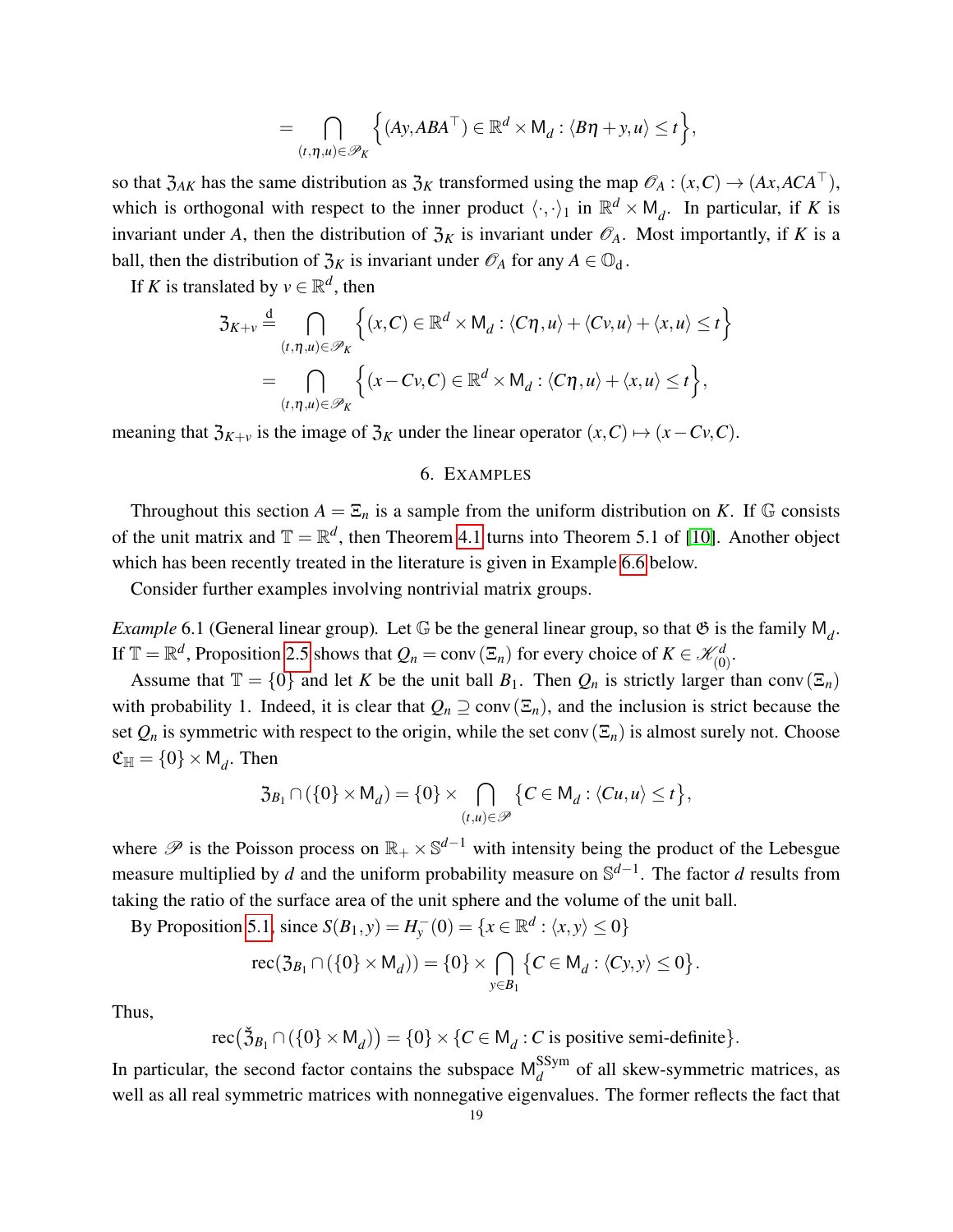$B_1$  is invariant with respect to  $\mathbb{O}_d$  for which  $\mathsf{M}_d^{\mathsf{SSym}}$  $d_d^{\text{asym}}$  is the Lie algebra. The latter is a consequence of the fact that  $\mathbb{X}_{B_1,\mathbb{GL}_d}(\mathbb{Z}_n)$  contains all scalings with scaling factors (possibly different along pairwise orthogonal directions) larger or equal than 1.

*Example* 6.2 (Special linear group). Let  $\mathbb{G}$  be the special linear group  $\mathbb{SL}_d$ , which consists of all  $d \times d$  real-valued matrices with determinant one and assume again that  $\mathbb{T} = \{0\}$ . The elements of the corresponding Lie algebra  $\mathfrak{G} = \{C \in \mathsf{M}_d : \text{Tr } C = 0\}$  are matrices with zero trace. Thus, we can set  $\mathfrak{C}_{\mathbb{H}} = \{0\} \times \mathfrak{G}$ . If  $K = B_1$ , then

$$
\mathfrak{Z}_{B_1} \cap (\{0\} \times \mathfrak{G}) = \{0\} \times \bigcap_{(t,u) \in \mathscr{P}} \{C \in \mathfrak{G} : \langle Cu, u \rangle \leq t\}.
$$

By Proposition [5.1](#page-16-0)

$$
\mathfrak{R} := \text{rec}(\mathfrak{Z}_{B_1} \cap (\{0\} \times \mathfrak{G})) = \{0\} \times \bigcap_{y \in B_1} \{C \in \mathfrak{G} : \langle Cy, y \rangle \le 0\}
$$

$$
= \{0\} \times \bigcap_{y \in B_1} \{C \in \mathsf{M}_d : \text{Tr } C = 0, \langle Cy, y \rangle \le 0\}.
$$

The intersection of  $\Re$  and  $\check{\Re}$  is called the lineality space of  $\mathfrak{Z}_{B_1} \cap (\{0\} \times \mathfrak{G})$ ; it consists of all vectors that are parallel to a line contained in  $\mathfrak{Z}_{B_1} \cap (\{0\} \times \mathfrak{G})$ , see p. 16 in [\[14\]](#page-34-3). Clearly, the lineality space of  $\mathfrak{Z}_{B_1} \cap (\{0\} \times \mathfrak{G})$  is a.s. equal to

$$
\mathfrak{R} \cap \mathfrak{R} = \{0\} \times \bigcap_{y \in B_1} \left\{ C \in \mathsf{M}_d : \text{Tr } C = 0, \langle Cy, y \rangle = 0 \right\} = \{0\} \times \mathsf{M}_d^{\text{SSym}}.
$$

The vector space of square matrices  $M_d$  is the direct sum of the vector spaces of symmetric and skew-symmetric matrices:

$$
\mathsf{M}_d = \mathsf{M}_d^{\mathsf{Sym}} \oplus \mathsf{M}_d^{\mathsf{SSym}}.
$$

Furthermore, with respect to the inner product  $\langle A, B \rangle := \text{Tr}(AB^{\top})$  this direct sum decomposition is orthogonal. Similarly, the space  $\mathfrak{G}$  is a direct sum of two vector spaces  $M_d^{SSym}$  $\frac{d}{d}$  and  $\mathfrak{G}_+$ , where  $\mathfrak{G}_{+}:=\{C\in \mathsf{M}^{\mathsf{Sym}}_{d}$  $d_d^{\text{sym}}$ : Tr  $C = 0$ . By Lemma 1.4.2 in [\[14\]](#page-34-3) we a.s. have the orthogonal decomposition

$$
\mathfrak{Z}_{B_1} \cap (\{0\} \times \mathfrak{G}) = \{0\} \times \left(\mathsf{M}_d^{\mathsf{SSym}} \oplus (\mathfrak{Z}_{B_1} \cap (\{0\} \times \mathfrak{G}))_+\right),
$$

where

$$
(\mathfrak{Z}_{B_1} \cap (\{0\} \times \mathfrak{G}))_+ := \bigcap_{(t,u) \in \mathscr{P}} \{C \in M_d^{\text{Sym}} : \text{Tr } C = 0, \langle Cu, u \rangle \leq t \}.
$$

If a matrix  $C \in \mathfrak{G}_+$  does not vanish, then at least one of its eigenvalues is strictly positive (because all eigenvalues are real by symmetry and their sum is 0). If we denote by *v* the corresponding unit eigenvector, then  $\langle Cv, v \rangle > 0$ . Since the set of *u<sub>i</sub>*'s for which  $(t_i, u_i) \in \mathscr{P}$  is a.s. dense on the unit sphere in  $\mathbb{R}^d$ , it follows that  $\langle Cu_i, u_i \rangle > 0$  for some *i*. Thus,  $sC \notin (\mathfrak{Z}_{B_1} \cap (\{0\} \times \mathfrak{G}))_+$  if  $s > 0$ is sufficiently large. Therefore, the convex set  $(3_{B_1} \cap (\{0\} \times \mathfrak{G}) )_{+}$  is a.s. bounded, hence, is a compact subset of  $\mathsf{M}^{\mathsf{Sym}}_d$ *d* .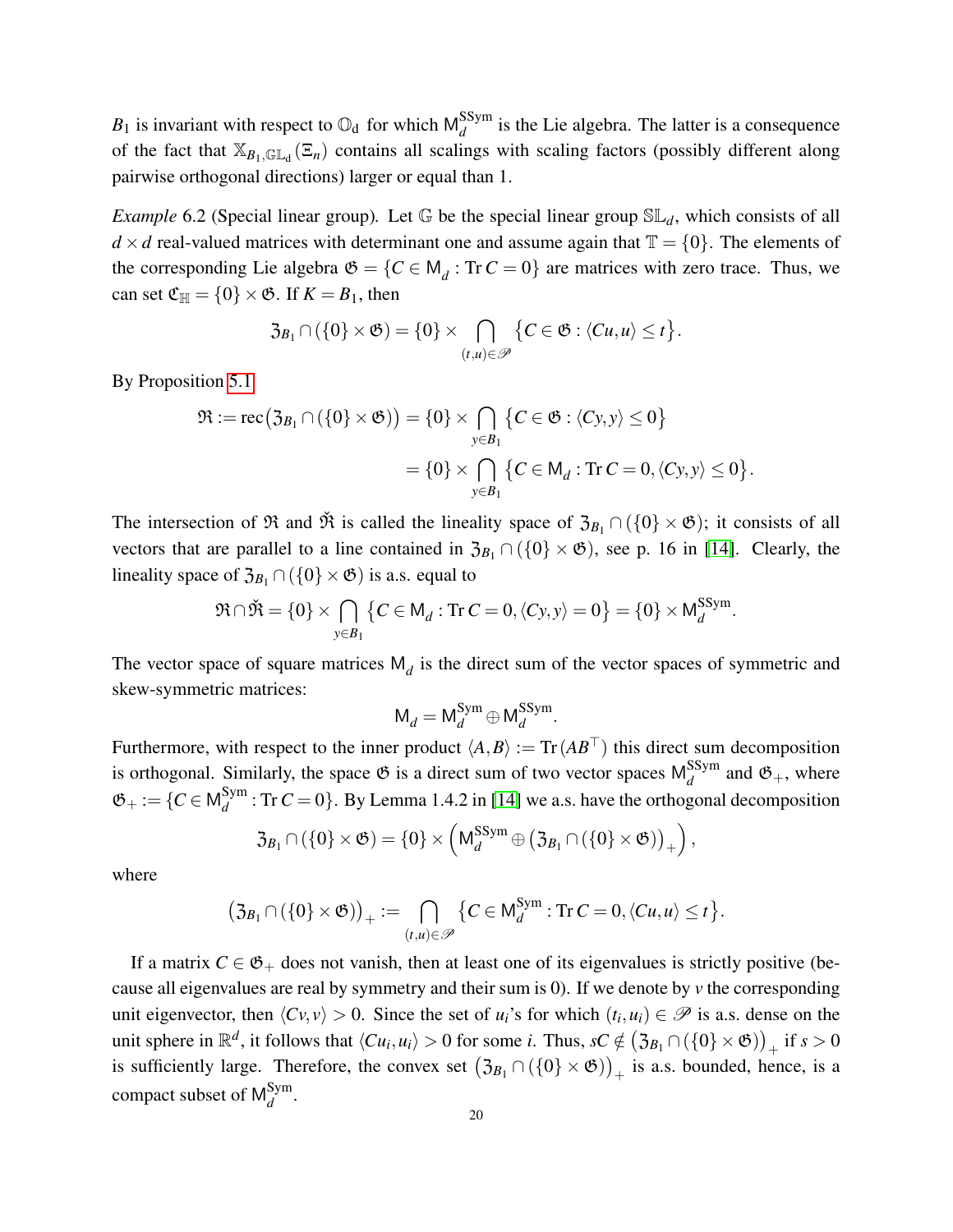As in the previous example, the unbounded component  $\{0\} \times M_d^{SSym}$  $d_d^{\text{SSym}}$  is present in  $\mathfrak{Z}_{B_1} \cap (\{0\} \times$  $\mathfrak{G}$ ) due to the fact that  $B_1$  is invariant with respect to the orthogonal group  $\mathbb{O}_d$  which is a Lie subgroup of  $SL_d$ . Since arbitrarily large scalings are not allowed in  $SL_d$ , the random closed set  $\mathfrak{Z}_{B_1} \cap (\{0\} \times \mathfrak{G})$  is a.s. bounded on the complement to  $\{0\} \times \mathsf{M}_d^{\text{SSym}}$ *d* .

*Example* 6.3. Let  $\mathbb{G} = \mathbb{O}_d$  be the orthogonal group. As has already been mentioned, the corresponding Lie algebra  $\mathfrak{G} = \mathsf{M}^{\text{SSym}}_{d}$  $\frac{d}{d}$  is the  $d(d-1)/2$ -dimensional subspace of M<sub>*d*</sub>, consisting of all skew symmetric matrices. If  $\mathbb{T} = \mathbb{R}^d$ , then  $\mathfrak{C}_{\mathbb{H}} = \mathbb{R}^d \times \mathfrak{G}$  and

$$
\mathfrak{Z}_K \cap (\mathbb{R}^d \times \mathfrak{G}) = \bigcap_{(t,\eta,u) \in \mathscr{P}_K} \Big\{ (x,C) \in \mathbb{R}^d \times M_d^{\text{SSym}} : \langle C\eta, u \rangle + \langle x, u \rangle \leq t \Big\}.
$$

In the special case  $d = 2$  the Lie algebra  $\mathfrak{G}$  is one-dimensional and is represented by the matrices

$$
C = \begin{pmatrix} 0 & c \\ -c & 0 \end{pmatrix}, \quad c \in \mathbb{R}.
$$

Write  $\eta := (\eta', \eta'')$  and  $u := (u', u'')$ . Then, with  $\approx$  denoting the isomorphism of  $\mathbb{R}^2 \times \mathsf{M}_2^{\text{SSym}}$  $_2^{\rm 55yIII}$  and  $\mathbb{R}^2 \times \mathbb{R}$ , we can write

$$
\mathfrak{Z}_K \cap (\mathbb{R}^2 \times \mathsf{M}_2^{\text{SSym}}) \cong \bigcap_{(t,\eta,u) \in \mathscr{P}_K} \left\{ (x,c) \in \mathbb{R}^2 \times \mathbb{R} : c(\eta''u' - \eta'u'') + \langle x,u \rangle \leq t \right\}
$$

$$
= \bigcap_{(t,\eta,u) \in \mathscr{P}_K} \left\{ (x,c) \in \mathbb{R}^2 \times \mathbb{R} : \langle x,u \rangle \leq t - c[u,\eta] \right\},
$$

where  $[u, \eta]$  is the (signed) area of the parallelepiped spanned by *u* and  $\eta$ . Therefore,  $\mathfrak{Z}_K \cap (\mathbb{R}^2 \times$  $M_2^{\text{SSym}}$  $\binom{2}{2}$  is (isomorphic to) the zero cell of a hyperplane tessellation  $H_{(u,[u,\eta])}(t)$ ,  $(t,\eta,u) \in \mathscr{P}_K$  in  $\mathbb{R}^2 \times \mathbb{R}$ .

Let  $K = [-1, 1]^2$  be a square in  $\mathbb{R}^2$ . Then  $\Theta_{d-1}(K, \cdot)$  is the sum of four terms, being products of the 1-dimensional Hausdorff measures supported by the sides of *K* and the Dirac measure at unit normal vectors  $u_1, \ldots, u_4$  to these sides. The push-forward of each of these four measures is the product of the Lebesgue measure on  $[-1,1]$  and the Dirac measure at  $u_1,\ldots,u_4$ . Hence,

$$
\mathfrak{Z}_K \cap (\mathbb{R}^d \times \mathfrak{G}) \cong \bigcap_{i=1}^4 \bigcap_{(t,y)\in \mathscr{P}_i} \Big\{ (x,c) \in \mathbb{R}^2 \times \mathbb{R} : cy + \langle x, u_i \rangle \leq t \Big\},\
$$

where  $\mathscr{P}_1,\ldots,\mathscr{P}_4$  are independent homogeneous Poisson processes on  $\mathbb{R}_+ \times [-1,1]$  of intensity  $1/4$  (recall that the area of *K* is 4).

In the special case  $\mathbb{T} = \{0\}$  we can set  $x = 0$ , so that

$$
\mathfrak{Z}_K \cap (\{0\} \times \mathsf{M}_2^{\mathsf{SSym}}) \cong \{0\} \times \bigcap_{i=1}^4 \bigcap_{(t,y) \in \mathscr{P}_i} \{c \in \mathbb{R} : c\mathbf{y} \leq t\}.
$$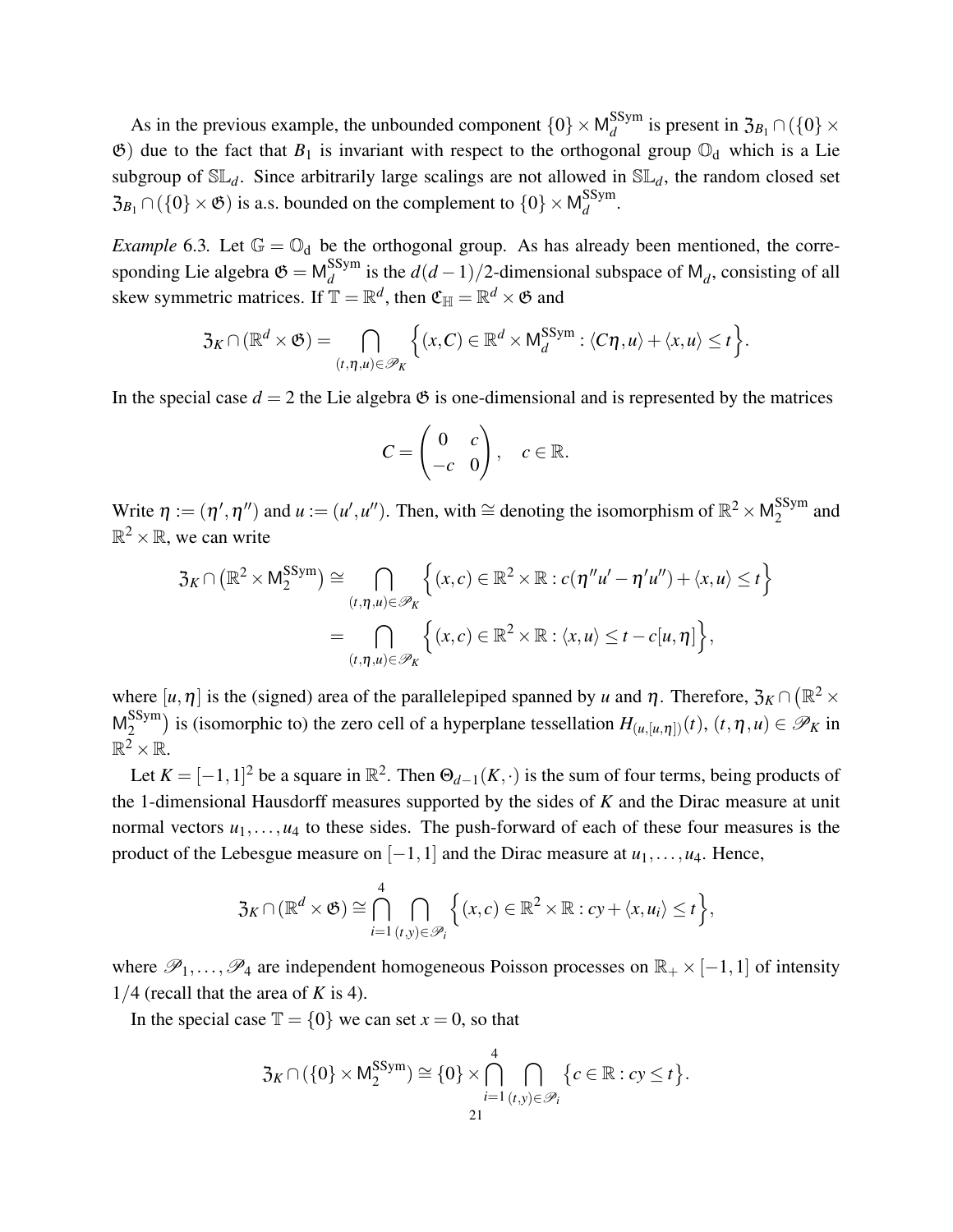An easy calculation (based on considering separately  $\mathscr{P}_i$  restricted on  $[0,1] \times \mathbb{R}$  and  $[-1,0] \times$ R) shows that the double intersection above is a segment  $[-\zeta', \zeta'']$ , where  $\zeta'$  and  $\zeta''$  are two exponentially distributed random variables of mean one.

*Example* 6.4 (Scaling by constants). Let  $\mathbb{H}$  be the product of  $\mathbb{T} = \mathbb{R}^d$  and the family  $\mathbb{G} = \{e^r I : r \in I\}$ R} of scaling transformations, so that  $\mathfrak{C}_{\mathbb{H}} = \mathbb{R}^d \times \{rI : r \in \mathbb{R}\}$ . Then, with  $\cong$  denoting the natural isomorphism between  $\mathfrak{C}_\mathbb{H}$  and  $\mathbb{R}^d\times\mathbb{R},$ 

$$
3_K \cap \mathfrak{C}_{\mathbb{H}} \cong \bigcap_{(t,\eta,u) \in \mathscr{P}_K} \left\{ (x,r) \in \mathbb{R}^d \times \mathbb{R} : r\langle \eta, u \rangle + \langle x, u \rangle \le t \right\}
$$
  
\n
$$
= \bigcap_{(t,\eta,u) \in \mathscr{P}_K} \left\{ (x,r) \in \mathbb{R}^d \times \mathbb{R} : rh(K,u) + \langle x, u \rangle \le t \right\}
$$
  
\n
$$
= \bigcap_{(t,\eta,u) \in \mathscr{P}_K} \left\{ (x,r) \in \mathbb{R}^d \times \mathbb{R} : h(rK + x, t^{-1}u) \le 1 \right\}
$$
  
\n
$$
= \bigcap_{(t,\eta,u) \in \mathscr{P}_K} \left\{ (x,r) \in \mathbb{R}^d \times \mathbb{R} : t^{-1}u \in (rK + x)^o \right\}
$$
  
\n
$$
= \left\{ (x,r) \in \mathbb{R}^d \times \mathbb{R} : \text{conv}(\{t^{-1}u : (t,\eta,u) \in \mathscr{P}_K\}) \subseteq (rK + x)^o \right\}.
$$

The set conv $(\{t^{-1}u : (t, \eta, u) \in \mathscr{P}_K\})$  has been studied in [\[10\]](#page-34-2), in particular, the polar set to this hull is the zero cell  $Z_K$  of the Poisson hyperplane tessellation in  $\mathbb{R}^d$ , whose intensity measure is the product of the Lebesgue measure (scaled by  $V_d^{-1}$  $S_{d-1}(K)$  and the surface area measure  $S_{d-1}(K, \cdot)$  =  $\Theta_{d-1}(K,\mathbb{R}^d \times \cdot)$  of *K*. Thus, we can write

<span id="page-21-0"></span>
$$
\mathfrak{Z}_K \cap \mathfrak{C}_{\mathbb{H}} \cong \{ (x, r) \in \mathbb{R}^d \times \mathbb{R} : rK + x \subseteq Z_K \}. \tag{6.1}
$$

If *K* is the unit Euclidean ball  $B_1$ , then [\(6.1\)](#page-21-0) can be recast as

$$
\mathfrak{Z}_{B_1} \cap \mathfrak{C}_{\mathbb{H}} \cong \left\{ (x,r) \in \mathbb{R}^d \times \mathbb{R} : x \in \cap_{i \geq 1} H_{u_i}^-(t_i - r) \right\},\
$$

where  $\{H_{u_i}(t_i), i \geq 1\}$  is a stationary Poisson hyperplane tessellation in  $\mathbb{R}^d$ . For every  $r_0 \geq 0$ , the section of  $\mathfrak{Z}_{B_1} \cap \mathfrak{C}_{\mathbb{H}}$  by the hyperplane  $\{r = r_0\}$  is the set  $\{x \in \mathbb{R}^d : x + B_{r_0} \subseteq Z\}$ , where *Z* is the zero cell of the aforementioned tessellation. If  $r_0 < 0$ , then the section by  $\{r = r_0\}$  is the Minkowski sum  $Z + B_{-r_0}$ . The set  $\mathfrak{Z}_{B_1} \cap \mathfrak{C}_{\mathbb{H}}$  can also be considered as the zero cell of the Poisson hyperplane tessellation in R *<sup>d</sup>*+<sup>1</sup> with the directional measure being the product of the surface area measure of the unit ball (scaled by its volume) and the Dirac measure  $\delta_{-1}$ .

*Example* 6.5 (Diagonal matrices)*.* Let G be the group of diagonal matrices with positive entries given by  $diag(e^z)$  for  $z \in \mathbb{R}^d$ . If  $\mathbb{T} = \mathbb{R}^d$ , then  $\mathfrak{C}_{\mathbb{H}} \cong \mathbb{R}^d \times \mathbb{R}^d$ . If K is the unit ball, we get

$$
\mathfrak{Z}_{B_1} \cap \mathfrak{C}_{\mathbb{R}^d \times \mathbb{G}} \cong \Big\{ (x,z) \in \mathbb{R}^d \times \mathbb{R}^d : x \in \bigcap_{i \geq 1} H_{u_i}^- \left( t_i - \sum_{j=1}^d z_j u_{i,j}^2 \right) \Big\}.
$$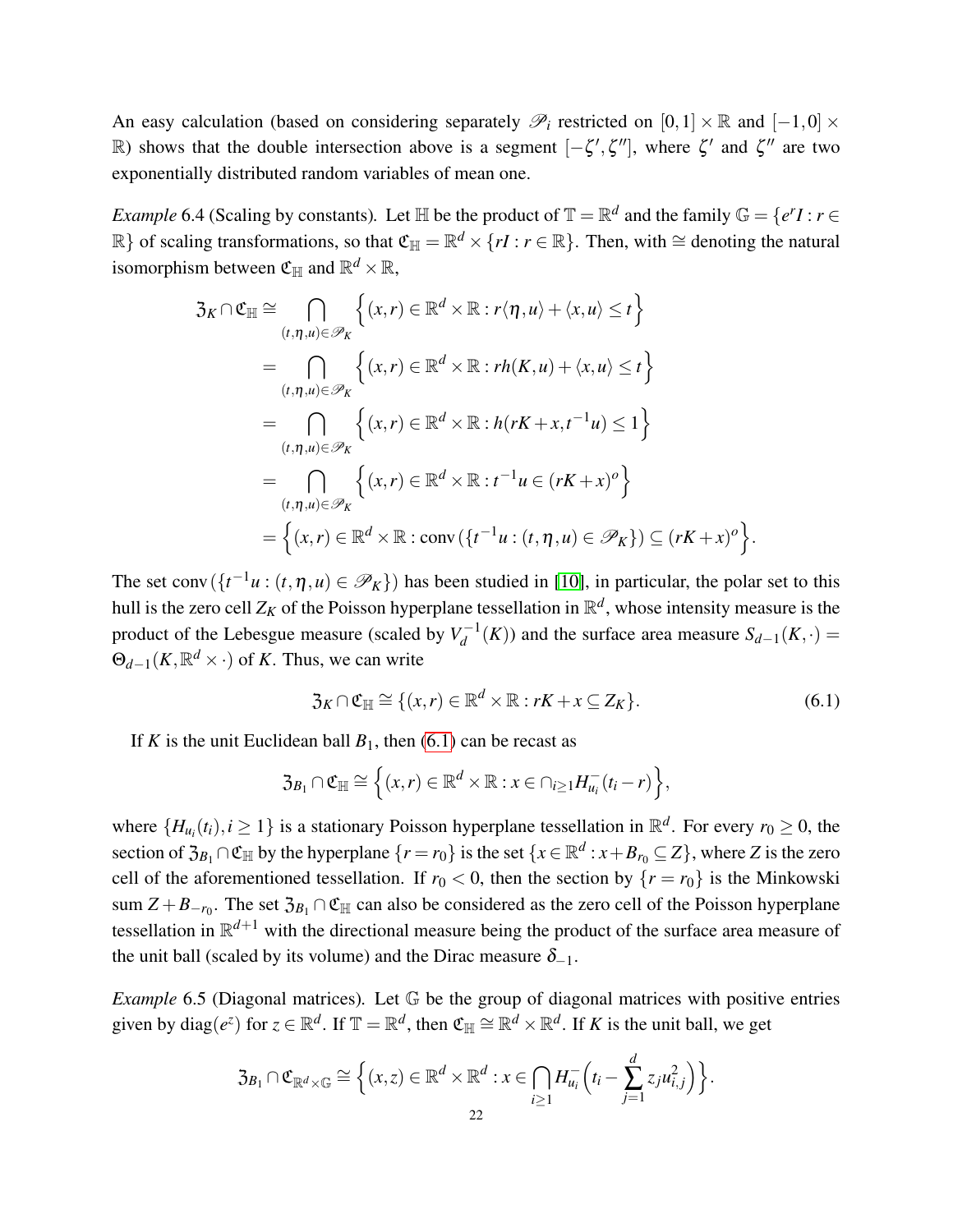If  $\mathbb{T} = \{0\}$  and *K* is arbitrary, then

$$
\mathfrak{Z}_K \cap \mathfrak{C}_{\mathbb{R}^d \times \mathbb{G}} = \{0\} \times \bigcap_{(t,\eta,u) \in \mathscr{P}_K} \{z \in \mathbb{R}^d : \langle \mathrm{diag}(z)\eta, u \rangle \le t\}
$$

$$
= \{0\} \times \bigcap_{(t,\eta,u) \in \mathscr{P}_K} \{z \in \mathbb{R}^d : \langle z, (\mathrm{diag}(\eta)u) \rangle \le t\},\
$$

where diag( $\eta$ )*u* is the vector given by componentwise products of  $\eta$  and *u*. Thus, the above intersection is the zero cell of a Poisson tessellation in R *<sup>d</sup>* whose directional measure is obtained as the push-forward of  $\Theta_{d-1}(K, \cdot)$  under the map  $(x, u) \mapsto diag(x)u$ . If *K* is the unit ball, then this directional measure is the push-forward of the uniform distribution on the unit sphere under the map which transforms  $x$  to the vector composed of the squares of its components. By Proposition [5.1](#page-16-0)

$$
\operatorname{rec}(\mathfrak{Z}_{B_1} \cap \mathfrak{C}_{\{0\} \times \mathbb{G}}) \cong \{0\} \times \bigcap_{u \in B_1} \left\{ z \in \mathbb{R}^d : \langle z, \operatorname{diag}(u)u \rangle \le 0 \right\} = \{0\} \times (-\infty, 0]^d.
$$

<span id="page-22-0"></span>*Example* 6.6 (Random cones and spherical polytopes)*.* Assume that *K* is the closed unit upper half-ball  $B_1^+$  $_1^+$  defined at [\(2.3\)](#page-6-3),  $\mathbb{T} = \{0\}$  and  $\mathbb{G} = \mathbb{SO}_d$ , so that  $\mathfrak{C}_{\mathbb{H}} = \{0\} \times \mathsf{M}_d^{\mathsf{SSym}}$  $\frac{d}{d}$ . If  $\Xi_n$  is a sample from the uniform distribution in *K*, then  $\pi(\Xi_n)$  is a sample from the uniform distribution on the half-sphere  $\mathbb{S}^{d-1}_+$ , where  $\pi(x) = x / \|x\|$  for  $x \neq 0$ . Indeed, for a Borel set  $A \subseteq \mathbb{S}^{d-1}_+$ ,

$$
\mathbf{P}\{\pi(\xi_1)\in A\}=\mathbf{P}\{\xi_1/\|\xi_1\|\in A\}=\mathbf{P}\{\xi_1\in\text{pos}(A)\}=\frac{V_d(\text{pos}(A)\cap B_1^+)}{V_d(B_1^+)}=\frac{\mathcal{H}_{d-1}(A)}{\mathcal{H}_{d-1}(S_+^{d-1})},
$$

where  $\mathcal{H}_{d-1}$  is the  $(d-1)$ -dimensional Hausdorff measure. According to [\(2.5\)](#page-6-1),

$$
Q_n \cap \mathbb{S}^{d-1} = \operatorname{conv}_{K,\mathbb{H}}(\Xi_n) \cap \mathbb{S}^{d-1} = \operatorname{pos}(\Xi_n) \cap \mathbb{S}^{d-1} = \operatorname{pos}(\pi(\Xi_n)) \cap \mathbb{S}^{d-1}
$$

is a closed random spherical polytope obtained as the spherical hull of *n* independent points, uniformly distributed on  $\mathbb{S}^{d-1}_+$ . This object has been intensively studied in [\[7\]](#page-34-5). Let  $T_n : \mathbb{R}^d \to \mathbb{R}^d$  be a linear mapping

$$
T_n(x_1, x_2,...,x_d) = (nx_1, x_2,...,x_d), \quad n \in \mathbb{N}.
$$

Theorem 2.1 in [\[7\]](#page-34-5) implies that the sequence of random closed cones  $(T_n(pos(\Xi_n)))_{n\in\mathbb{N}}$  converges in distribution in the space of closed subsets of  $\mathbb{R}^d$  endowed with the Fell topology to a closed random cone whose intersection with affine hyperplane  $\{(x_1, x_2,..., x_d) \in \mathbb{R}^d : x_1 = 1\}$  is the convex set  $(conv(\widetilde{\mathscr{P}}),1)$ , where  $\widetilde{\mathscr{P}}$  is a Poisson point process on  $\mathbb{R}^{d-1}$  with the intensity measure

<span id="page-22-1"></span>
$$
x \mapsto c_d ||x||^{-d}, \quad x \in \mathbb{R}^{d-1} \setminus \{0\},\tag{6.2}
$$

with an explicit positive constant  $c_d$ . The following arguments show that it is possible to establish an isomorphism between the positive dual cone  $\{x \in \mathbb{R}^d : \langle x, \xi_k \rangle \geq 0, k = 1, \ldots, n\}$  to the cone  $pos(\Xi_n)$  and the set  $\mathbb{X}_{K,\mathbb{H}}(\Xi_n)$  defined at [\(3.1\)](#page-6-4), so that our limit theorem yields the limit for this normalised dual cone.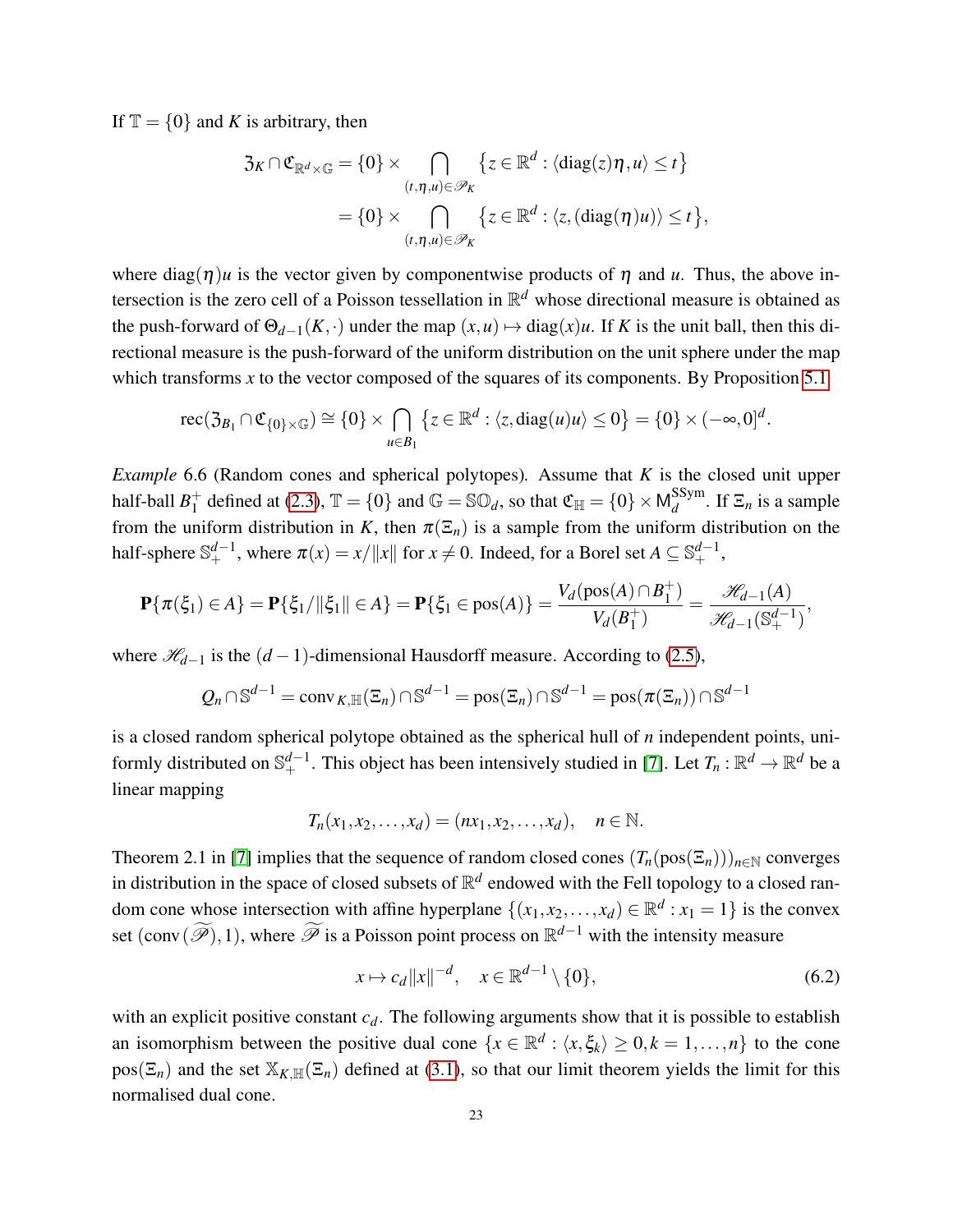Denote by  $e_1, \ldots, e_d$  standard basis vectors. Since  $\langle C\eta, u \rangle = 0$  for all  $(t, \eta, u) \in \mathcal{P}_K$  with  $u \in$ S<sup>*d*−1</sup> and *C* ∈ M $_d^{\text{SSym}}$  $\mathcal{P}_d^{sym}$ , we need only to consider  $(t, \eta, u) \in \mathcal{P}_K$  such that  $u = -e_1$ , meaning that  $\eta$ lies on the flat boundary part of  $B_1^+$  $_1^+$ , so that

$$
3_{B_1^+} \cap (\{0\} \times \mathsf{M}_d^{\text{SSym}}) = \{0\} \times \bigcap_{(t,\eta,u) \in \mathscr{P}_{B_1^+}} \left\{ C \in \mathsf{M}_d^{\text{SSym}} : \langle C\eta, u \rangle \le t \right\}
$$

$$
= \{0\} \times \bigcap_{(t,\eta,-e_1) \in \mathscr{P}_{B_1^+}} \left\{ C \in \mathsf{M}_d^{\text{SSym}} : \langle C\eta, -e_1 \rangle \le t \right\}
$$

$$
= \{0\} \times \bigcap_{(t,\eta,-e_1) \in \mathscr{P}_{B_1^+}} \left\{ C \in \mathsf{M}_d^{\text{SSym}} : \langle \eta, Ce_1 \rangle \le t \right\}.
$$

Note that every skew-symmetric matrix can be uniquely decomposed into a sum of a skew-symmetric matrix with zeros in the first row and the first column and a skew symmetric matrix with zeros everywhere except the first row and the first column. This corresponds to the direct sum decomposition of the space of skew symmetric matrices  $M_A^{SSym}$  $Q_d^{\text{SSym}} := V_1 \oplus V_2$ , where  $V_1 \cong \mathscr{M}_{d-1}^{\text{SSym}}$ . For every  $(t, \eta, -e_1) \in \mathscr{P}_{B_1^+}$  and  $C \in V_1$  we obviously have  $\langle \eta, Ce_1 \rangle = 0$ . Thus,

$$
\mathfrak{Z}_{B_1^+} \cap (\{0\} \times \mathsf{M}_d^{\mathsf{SSym}}) \cong \{0\} \times \Big( \mathscr{M}_{d-1}^{\mathsf{SSym}} \oplus \bigcap_{(t,\eta,-e_1) \in \mathscr{P}_{B_1^+}} \big\{ C \in V_2 : \langle \eta, Ce_1 \rangle \leq t \big\} \Big).
$$

The fact that  $\mathfrak{Z}_{B_1^+} \cap (\{0\} \times \mathsf{M}_d^{\text{SSym}})$  $\binom{355 \text{m}}{d}$  contains the subspace  $V_1$  has the following interpretation. It is known that the exponential map from  $M_d^{\rm SSym}$  $\int_{d}^{Sym}$  to  $\mathbb{SO}_d$  is surjective, that is, every orthogonal matrix with determinant one can be represented as the exponent of a skew-symmetric matrix, see Corollary 11.10 in [\[4\]](#page-34-7). The image  $\exp(V_1)$  is precisely the set of orthogonal matrices with determinant one and for which  $e_1$  is a fixed point. This set is a subgroup of  $\mathbb{SO}_d$  which is isomorphic to  $\mathbb{SO}_{d-1}$ , and  $B_1^+$  $_1^+$  is invariant with respect to all transformations from  $exp(V_1)$ . The set  $exp(V_2)$  is not a subgroup of  $\mathbb{SO}_d$  but is a smooth manifold of dimension  $d-1$ . Note that the above construction is the particular case of the well-known general concept of quotient manifolds in Lie groups, see Chapter 11.4 in [\[4\]](#page-34-7).

There is a natural isomorphism  $\phi: \{0\} \times V_2 \to \mathbb{R}^{d-1}$  which sends  $(0, C) \in \{0\} \times V_2$  to the vector  $\phi(C) \in \mathbb{R}^{d-1}$  which is the first column of *C* with the first component (it is always zero) deleted. Moreover, if  $(t, \eta, -e_1) \in \mathscr{P}_{B_1^+}$ , then  $\eta$  is necessarily of the form  $\eta = (0, \eta')$ , where  $\eta' \in B_1'$ 1 and  $B_1'$  $\frac{1}{1}$  is a  $(d-1)$ -dimensional centred unit ball. It can be checked that the Poisson process  $\{(t^{-1}\eta') \in \mathbb{R}^{d-1} \setminus \{0\} : (t,\eta,-e_1) \in \mathscr{P}_{B_1^+}\}\$  has intensity [\(6.2\)](#page-22-1). Summarising,

$$
\phi\big(\mathfrak{Z}_{B_1^+} \cap (\{0\} \times V_2)\big) = \bigcap_{(t,\eta,-e_1) \in \mathscr{P}_{B_1^+}} \left\{x \in \mathbb{R}^{d-1} : \langle \eta',x \rangle \leq t\right\} =: \widetilde{Z}_0,
$$

is the zero cell of the Poisson hyperplane tessellation  $\{H_{\eta'}^-(t) : (t, \eta, -e_1) \in \mathscr{P}_{B_1^+}\}\$  of  $\mathbb{R}^{d-1}$ . Remarkably, the polar set to  $\widetilde{Z}_0$  is the convex hull of  $\widetilde{\mathcal{P}}$ .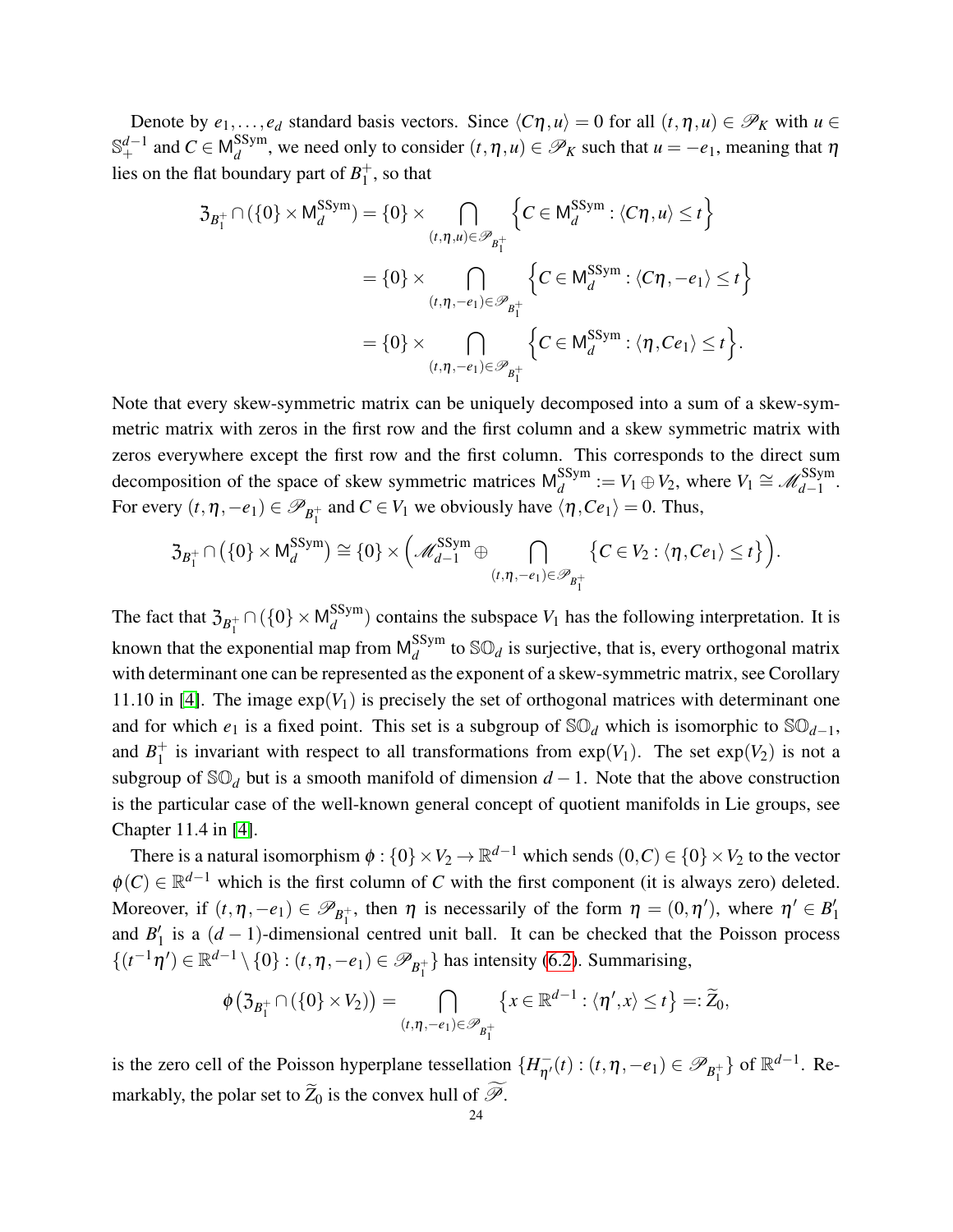#### 7. APPENDIX

The subsequent presentation concerns random sets in Euclidean space R *<sup>d</sup>* of generic dimension *d*. These results are applied in the main part of this paper to random sets of affine transformations, which are subsets of the space  $\mathbb{R}^d \times M_d$ . This latter space can be considered an Euclidean space of dimension  $d + d^2$ .

Let  $\mathscr{F}^d$  be the family of closed sets in  $\mathbb{R}^d$ . Denote by  $\mathscr{C}^d$  the family of (nonempty) compact sets and by  $\mathcal{K}^d$  the family of convex compact sets. The family of convex compact sets containing the origin is denoted by  $\mathcal{K}_0^d$ , while  $\mathcal{K}_{(0)}^d$  is the family of convex compact sets which contain the origin in their interiors. Each set from  $\mathcal{K}_{(0)}^d$  is a convex body (a convex compact set with nonempty interior).

The family  $\mathscr{F}^d$  is endowed with the Fell topology, whose base consists of finite intersections of the sets  ${F : F \cap G \neq \emptyset}$  and  ${F : F \cap L = \emptyset}$  for all open *G* and compact *L*. The definition of the Fell topology and its basic properties can be found in Section 12.2 of [\[15\]](#page-34-10) or Appendix C in [\[11\]](#page-34-12). It is well known that  $F_n \to F$  in the Fell topology (this will be denoted by  $F_n \stackrel{\text{FeII}}{\longrightarrow} F$ ) if and only if  $F_n$  converges to *F* in the Painlevé–Kuratowski sense, that is,  $\limsup F_n = \liminf F_n = F$ . Recall that  $\limsup F_n$  is the set of all limits of convergent subsequences  $x_{n_k} \in F_{n_k}$ ,  $k \ge 1$ , and  $\liminf F_n$ is the set of limits of convergent sequences  $x_n \in F_n$ ,  $n \ge 1$ . The space  $\mathscr{F}^d$  is compact in the Fell topology, see Theorem 12.2.1 in [\[15\]](#page-34-10).

The family  $\mathscr{C}^d$  is endowed with the topology generated by the Hausdorff metric which we denote by  $d_H$ . The topology induced by  $d_H$  on  $\mathcal{K}^d$  is exactly the Painlevé–Kuratowski topology, that is, the topology induced on  $\mathcal{K}^d \subseteq \mathcal{F}^d$  by the Fell topology on  $\mathcal{F}^d$ , see Theorem 1.8.8 in [\[14\]](#page-34-3). In comparison, the topology induced by  $d_H$  on  $\mathcal{C}^d$  is strictly finer, then the topology induced on  $\mathcal{C}^d$ by the Fell topology, see Theorem 12.3.2 in [\[15\]](#page-34-10).

It is easy to see that the convergence  $(F_n \cap L) \xrightarrow{d_H} (F \cap L)$ , as  $n \to \infty$ , for each compact set *L* implies the Fell convergence  $F_n \stackrel{\text{FeII}}{\longrightarrow} F$ . The inverse implication is false in general, since the intersection operation is not continuous, see Theorem 12.2.6 in [\[15\]](#page-34-10). The following result establishes a kind of continuity property for the intersection map. A closed set *F* is said to be *regular closed* if it coincides with the closure of its interior. The empty set is also considered regular closed. A nonempty convex closed set is regular closed if and only if its interior is not empty.

<span id="page-24-0"></span>**Lemma 7.1.** *Let*  $(F_n)_{n\in\mathbb{N}}$  and F be closed sets such that  $F_n \stackrel{\text{Fell}}{\longrightarrow} F$ ,  $n \to \infty$ , and let L be a closed *set in* R *d . Assume that one of the following conditions hold:*

- *(i) F* ∩*L is regular closed;*
- *(ii) the sets F* and *L* are convex,  $0 \in \text{Int } F$  and  $0 \in L$ .

*Then*  $(F_n \cap L) \xrightarrow{\text{Fell}} (F \cap L)$ *, as n*  $\rightarrow \infty$ *.* 

*Proof.* By Theorem 12.2.6(a) in [\[15\]](#page-34-10), we have

$$
\limsup_{25} (F_n \cap L) \subseteq (F \cap L).
$$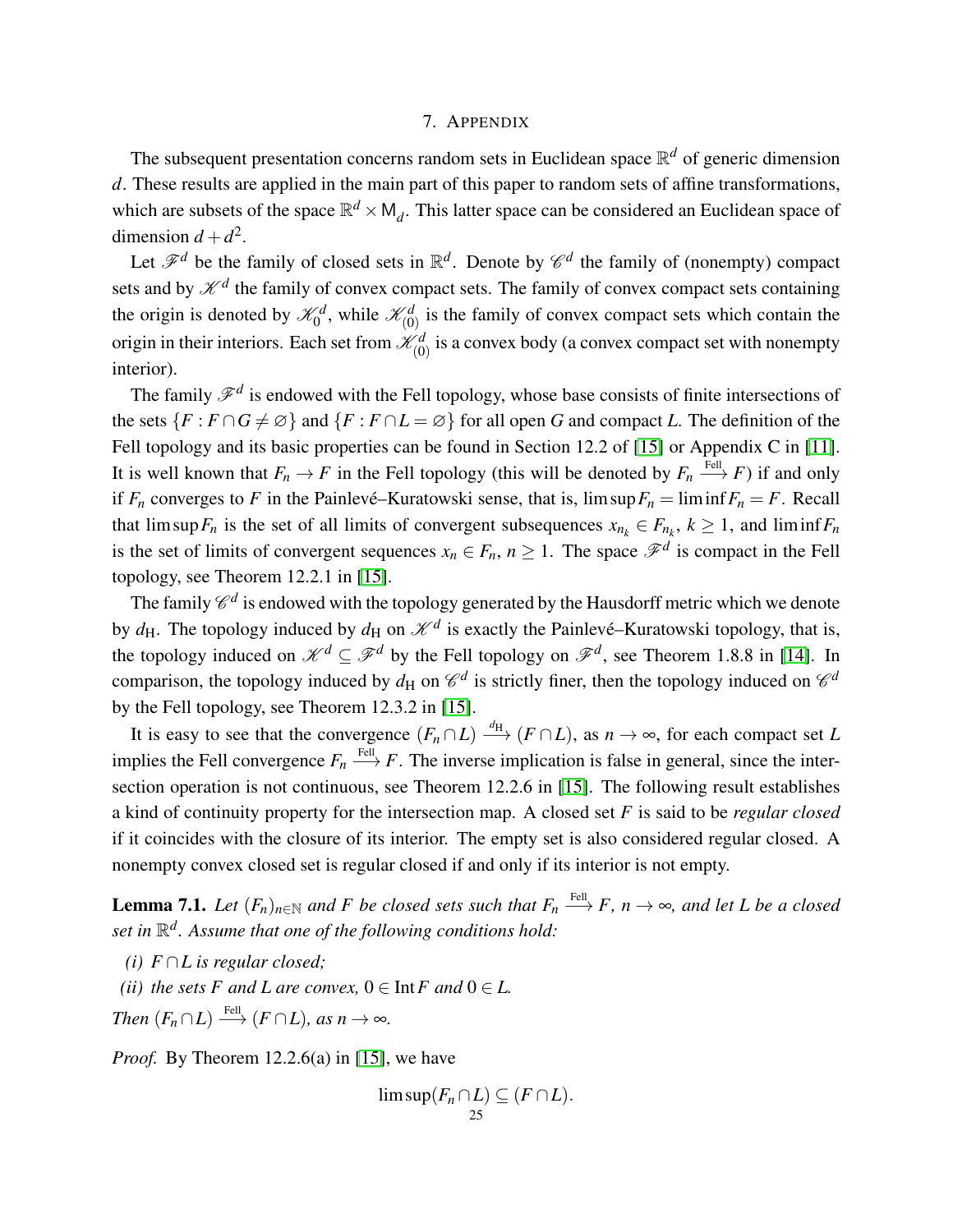If *F* is empty, this finishes the proof. Otherwise, it suffices to show that  $(F \cap L) \subseteq \liminf (F_n \cap L)$ , assuming that *F* is not empty, so that  $F<sub>n</sub>$  is also nonempty for all sufficiently large *n*.

(i) For every  $x \in Int(F \cap L)$ , there exists a sequence  $x_n \in F_n$ ,  $n \ge 1$ , such that  $x_n \to x$  and  $x_n \in L$ for all sufficiently large *n*. Thus, Int( $F \cap L$ )  $\subseteq$  liminf( $F_n \cap L$ ) and therefore

$$
F \cap L = \mathrm{cl}\left(\mathrm{Int}(F \cap L)\right) \subseteq \mathrm{lim\,inf}(F_n \cap L),
$$

where for the equality we have used that *F* ∩*L* is regular closed, and for the inclusion that the lower limit is always a closed set.

(ii) First of all, note that

<span id="page-25-1"></span>
$$
cl((Int F) \cap L) = F \cap L. \tag{7.1}
$$

Indeed, if  $x \in (F \cap L) \setminus \{0\}$ , then convexity of  $F \cap L$  and  $0 \in F \cap L$  imply that  $x_n := (1 - \frac{1}{n})$  $\frac{1}{n}$ )*x* ∈ (Int*F*)∩*L*, for all  $n \in \mathbb{N}$ . Since  $x_n \to x$ , we obtain  $x \in cl$  ((Int*F*)∩*L*). Obviously,  $\{0\} \in cl$  ((Int*F*)∩ *L*). Thus,  $F \cap L \subseteq cl((Int F) \cap L)$ . The inverse inclusion holds trivially. Taking into account [\(7.1\)](#page-25-1) and that liminf is a closed set it suffices to show that

<span id="page-25-2"></span>
$$
(\text{Int } F) \cap L \subseteq \text{lim inf}(F_n \cap L). \tag{7.2}
$$

Assume that  $x \in (\text{Int } F) \cap L$ . Pick a small enough  $\varepsilon > 0$  and a sufficiently large  $R > 0$  such that  $x + B_{\varepsilon} \subseteq F \cap B_R$ . Since  $F \cap B_R$  is convex and contains the origin in the interior, it is regular closed. Thus, by part (i),  $F_n \cap B_R \stackrel{\text{FeII}}{\longrightarrow} F \cap B_R$ . By Theorem 12.3.2 in [\[15\]](#page-34-10), we also have  $F_n \cap B_R \stackrel{d_H}{\longrightarrow} F \cap B_R$ . In particular, there exists  $n_0 \in \mathbb{N}$  such that  $F \cap B_R \subseteq (F_n \cap B_R) + B_{\varepsilon/2}$ , for  $n \ge n_0$ , and, thereupon,  $x + B_{\varepsilon/2} \subseteq F_n$ . Hence  $x \in F_n \cap L$  for all  $n \ge n_0$ . Thus, [\(7.2\)](#page-25-2) holds.

The following result establishes continuity properties of the polar transform  $L \mapsto L^{\circ}$  defined by [\(4.3\)](#page-11-4) on various subfamilies of convex closed sets which contain the origin. It follows from Theorem 4.2 in [\[11\]](#page-34-12) that the polar map  $L \mapsto L^o$  is continuous on  $\mathcal{K}_{(0)}^d$  in the Hausdorff metric, equivalently, in the Fell topology. While  $L^o$  is compact if *L* contains the origin in its interior,  $L^o$ is not necessarily bounded for  $L \in \mathcal{K}_0^d \setminus \mathcal{K}_{(0)}^d$ . Recall that dom(*L*) denotes the set of  $u \in \mathbb{R}^d$  such that  $h(L, u) < \infty$ .

#### <span id="page-25-0"></span>**Lemma 7.2.** *Let L and*  $L_n$ *, n*  $\in \mathbb{N}$ *, be convex closed sets which contain the origin.*

- *(i) Assume that*  $dom(L_n) = dom(L)$  *is closed for all*  $n \in \mathbb{N}$ *, and*  $h(L_n, u) \rightarrow h(L, u)$ *, as*  $n \rightarrow \infty$ *,*  $u$ *niformly over*  $u \in \text{dom}(L) \cap \mathbb{S}^{d-1}$ . Then  $L^o_n \to L^o$  in the Fell topology.
- (ii) The polar transform is continuous as a map from  $\mathscr{K}^d_0$  with the Hausdorff metric to  $\mathscr{F}^d$  with *the Fell topology.*
- *(iii) The polar transform is continuous as the map from the family of convex closed sets which* contain the origin in their interior with the Fell topology to  $\mathscr{K}^d_0$  with the Hausdorff metric.
- *(iv)* The polar transform is continuous as the map from  $\mathscr{K}^d_{(0)}$  to  $\mathscr{K}^d_{(0)}$ , where both spaces are *equipped with the Hausdorff metric.*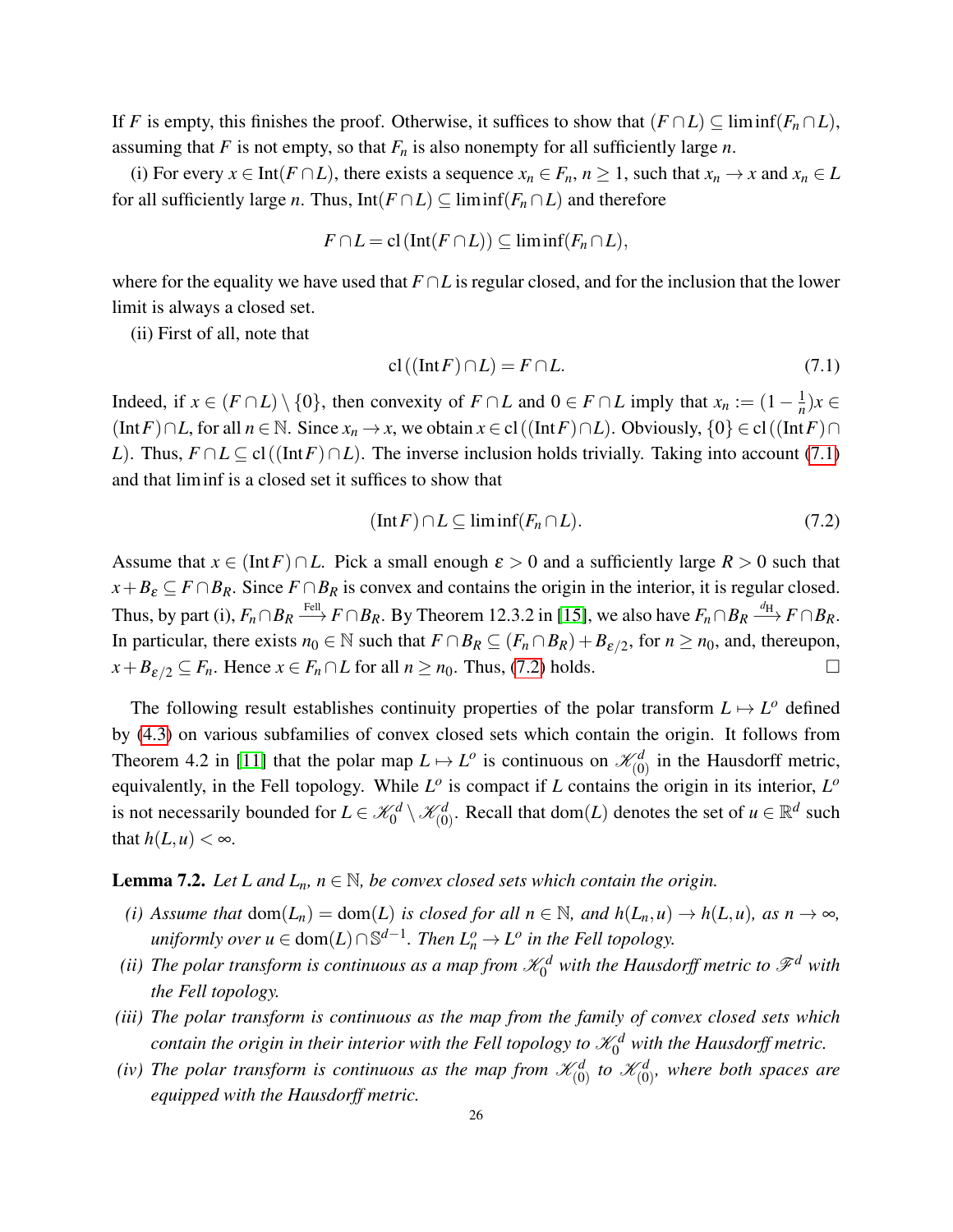*Proof.* (i) Consider a sequence  $(x_{n_k})_{k \in \mathbb{N}}$  such that  $x_{n_k} \in L_{n_k}^o$ ,  $k \in \mathbb{N}$ , and  $x_{n_k} \to x$ , as  $k \to \infty$ . Assume that  $x \notin L^o$ . If  $h(L, x) = \infty$ , that is  $x \in (\text{dom}(L))^c$ , then also  $x_{n_k} \in (\text{dom}(L))^c$  for all sufficiently large *k*, since the complement to dom(*L*) is open. Hence,  $x_{n_k} \in (\text{dom}(L_{n_k}))^c$  and  $h(L_{n_k}, x_{n_k}) = \infty$ , meaning that  $x_{n_k} \notin L_{n_k}^o$ . Assume now that  $h(L, x) < \infty$  and  $h(L_{n_k}, x_{n_k}) < \infty$  for all k. If  $u, v \in \text{dom}(L) \cap \mathbb{S}^{d-1}$ , then  $h(L, u) = \langle x, u \rangle$  for some  $x \in L$ , so that

$$
h(L, u) = \langle x, u - v \rangle + \langle x, v \rangle \le ||x|| ||u - v|| + h(L, v).
$$

Hence, the support function of *L* is Lipschitz on dom(*L*)∩S *<sup>d</sup>*−<sup>1</sup> with the Lipschitz constant at most  $c_L := \sup_{u \in \text{dom}(L) \cap \mathbb{S}^{d-1}} h(L, u) < \infty$ . Since we assume  $x \notin L^o$ , we have  $h(L, x) \geq 1 + \varepsilon$  for some  $\varepsilon > 0$ . The uniform convergence assumption yields that, for all sufficiently large k,

$$
h(L_{n_k},x_{n_k}) \ge h(L,x_{n_k})-\varepsilon/4 \ge h(L,x)-\varepsilon/4-c_L||x_{n_k}-x|| \ge 1+\varepsilon/2
$$

for all sufficiently large *k*, meaning that  $x_{n_k} \notin L_{n_k}^o$ , which is a contradiction. Hence, lim sup  $L_n^o \subseteq L^o$ .

Let  $x \in L^o$ . Then  $h(L, x) \leq 1$ , so that  $h(L_n, x) \leq 1 + \varepsilon_n$ , where  $\varepsilon_n \downarrow 0$  as  $n \to \infty$ . Letting  $x_n :=$  $x/(1+\varepsilon_n)$ , we have that  $x_n \in L_n^o$  and  $x_n \to x$ . Thus,  $L^o \subseteq \liminf L_n^o$ .

(ii) If all sets  $(L_n)$  and *L* are compact, then dom $(L) = \mathbb{R}^d$ , the convergence in the Hausdorff metric is equivalent to the uniform convergence of support functions on S<sup>d-1</sup>, see Lemma 1.8.14 in [\[14\]](#page-34-3). Thus,  $L_n^o$  $\stackrel{\text{FeII}}{\longrightarrow} L^o$  by part (i).

(iii) Assume that  $L_n \stackrel{\text{FeII}}{\longrightarrow} L$ . In view of Lemma [7.1\(](#page-24-0)i),  $L_n \cap B_R \stackrel{\text{FeII}}{\longrightarrow} L \cap B_R$ , for every fixed  $R > 0$ , and, therefore,  $L_n \cap B_R \stackrel{d_H}\longrightarrow L \cap B_R$  by Theorem 1.8.8 in [\[14\]](#page-34-3). Fix a sufficiently small  $\varepsilon > 0$  such that  $B_{\varepsilon} \subseteq L$ . Then  $B_{\varepsilon/2} \subseteq L_n$ , for all sufficiently large *n*. By part (ii),  $(L_n \cap B_R)^o \xrightarrow{\text{Fell}} (L \cap B_R)^o$ . Since  $(L_n \cap B_R)^o$  ⊆  $B_{(\varepsilon/2)^{-1}}$ , for all sufficiently large *n*,  $(L_n \cap B_R)^o$  <u><sup>d<sub>H</sub></u></sup>  $(L \cap B_R)^o$ , again by Theorem 1.8.8</u> in [\[14\]](#page-34-3). Finally, note that

$$
d_H(L_n^o, L^o) \le d_H(L_n^o, (L_n \cap B_R)^o) + d_H((L_n \cap B_R)^o, (L \cap B_R)^o) + d_H((L \cap B_R)^o, L^o)
$$
  
=  $d_H(L_n^o, \text{conv}(L_n^o \cup B_{R^{-1}})) + d_H((L_n \cap B_R)^o, (L \cap B_R)^o) + d_H(\text{conv}(L^o \cup B_{R^{-1}}), L^o)$   
 $\le R^{-1} + d_H((L_n \cap B_R)^o, (L \cap B_R)^o) + R^{-1},$ 

where we have used that  $(A_1 \cap A_2)^o = \text{conv}(A_1^o \cup A_2^o)$  $B_R^o = B_{R^{-1}}.$ 

(iv) Follows from (iii), since the Fell topology on  $\mathcal{K}_{(0)}^d$  coincides with the topology induced by the Hausdorff metric.

A random closed set *X* is a measurable map from a probability space to  $\mathcal{F}^d$  endowed with the Borel  $\sigma$ -algebra generated by the Fell topology. This is equivalent to the assumption that  $\{X \cap L \neq \emptyset\}$  is a measurable event for all compact sets *L*. The distribution of *X* is uniquely determined by its capacity functional

$$
T_X(L) = \mathbf{P}\{X \cap L \neq \varnothing\}, \quad L \in \mathscr{C}^d.
$$

A sequence  $(X_n)_{n \in \mathbb{N}}$  of random closed sets in  $\mathbb{R}^d$  converges in distribution to a random closed set *X* (notation  $X_n \stackrel{d}{\longrightarrow} X$ ) if the corresponding probability measures on  $\mathscr{F}^d$  (with the Fell topology)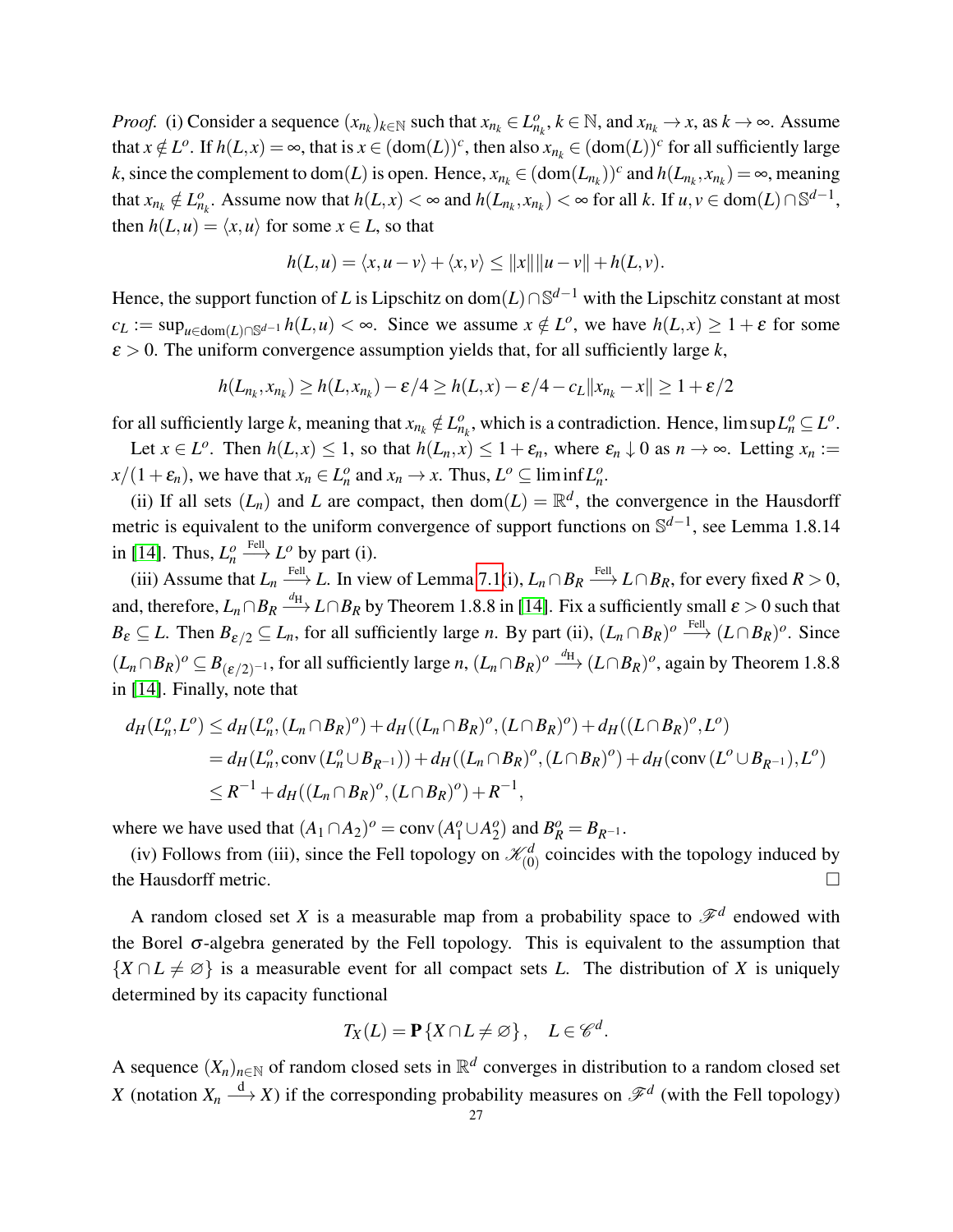weakly converge. By Theorem 1.7.7 in [\[12\]](#page-34-6), this is equivalent to the pointwise convergence of capacity functionals

<span id="page-27-1"></span>
$$
T_{X_n}(L) \to T_X(L) \quad \text{as } n \to \infty \tag{7.3}
$$

for all  $L \in \mathscr{C}^d$  which satisfy

$$
\mathbf{P}\{X \cap L \neq \varnothing\} = \mathbf{P}\{X \cap \text{Int}L \neq \varnothing\},\tag{7.4}
$$

that is,  $T_X(L) = T_X(\text{Int }L)$ . The latter condition means that the family  $\{F \in \mathcal{F}^d : F \cap L \neq \emptyset\}$  is a continuity set for the distribution of *X*, and we also say that *L* itself is a continuity set. It suffices to impose [\(7.3\)](#page-27-1) for sets *L* which are regular closed or which are finite unions of balls of positive radii; these families constitute so called convergence determining classes, see Corollary 1.7.14 in [\[12\]](#page-34-6).

<span id="page-27-0"></span> ${\bf L}$ emma 7.3. A sequence of random closed sets  $(X_n)_{n\in\mathbb{N}}$  in  $\mathbb{R}^d$  converges in distribution to a random  $c$ losed set  $X$  if there exists a sequence  $(L_m)_{m\in\mathbb{N}}$  of compact sets such that  $\mathrm{Int}L_m\uparrow\mathbb{R}^d$  and  $(X_n\cap L_m)$  $(L_m) \stackrel{d}{\longrightarrow} (X \cap L_m)$  *as n*  $\rightarrow \infty$  *for each m*  $\in \mathbb{N}$ *.* 

*Proof.* We will check [\(7.3\)](#page-27-1). Fix an  $L \in \mathcal{C}^d$  such that  $T_X(L) = T_X(\text{Int }L)$ . Pick  $m \in \mathbb{N}$  so large that *L<sup>m</sup>* contains *L* in its interior. We have that

$$
T_{X\cap L_m}(L)=\mathbf{P}\left\{X\cap L_m\cap L\neq\varnothing\right\}=\mathbf{P}\left\{X\cap L_m\cap\mathrm{Int}\,L\neq\varnothing\right\}=T_{X\cap L_m}(\mathrm{Int}\,L).
$$

Since  $(X_n \cap L_m) \stackrel{d}{\longrightarrow} (X \cap L_m)$ , as  $n \to \infty$ , we have that

$$
T_{X_n}(L) = \mathbf{P}\{X_n \cap L \neq \emptyset\} = \mathbf{P}\{X_n \cap L_m \cap L \neq \emptyset\}
$$
  
 
$$
\rightarrow \mathbf{P}\{X \cap L_m \cap L \neq \emptyset\} = \mathbf{P}\{X \cap L \neq \emptyset\} = T_X(L),
$$

meaning that  $X_n \stackrel{d}{\longrightarrow}$  $\stackrel{d}{\longrightarrow} X.$ 

For a random closed set *X*, the functional

$$
I_X(L) = \mathbf{P}\{L \subseteq X\}, \quad L \in \mathscr{B}(\mathbb{R}^d),
$$

is called the inclusion functional of *X*. While the capacity functional determines uniquely the distribution of *X*, this is not the case for the inclusion functional, e.g., if *X* is a singleton with a nonatomic distribution.

Let  $\mathscr E$  be the family of all convex regular closed subsets of  $\mathbb R^d$  (including the empty set), and let  $\mathscr{E}'$  denote the family of closed complements to all sets from  $\mathscr{E}$ . The whole space also belongs to the family  $\mathscr E$ . Recall that a nonempty convex closed set is regular closed if and only if its interior is not empty.

<span id="page-27-2"></span>**Lemma 7.4.** *The map*  $F \mapsto \text{cl}(F^c)$  *is a bicontinuous (in the Fell topology) bijection between*  $\mathscr E$ and  $\mathscr{E}'$ .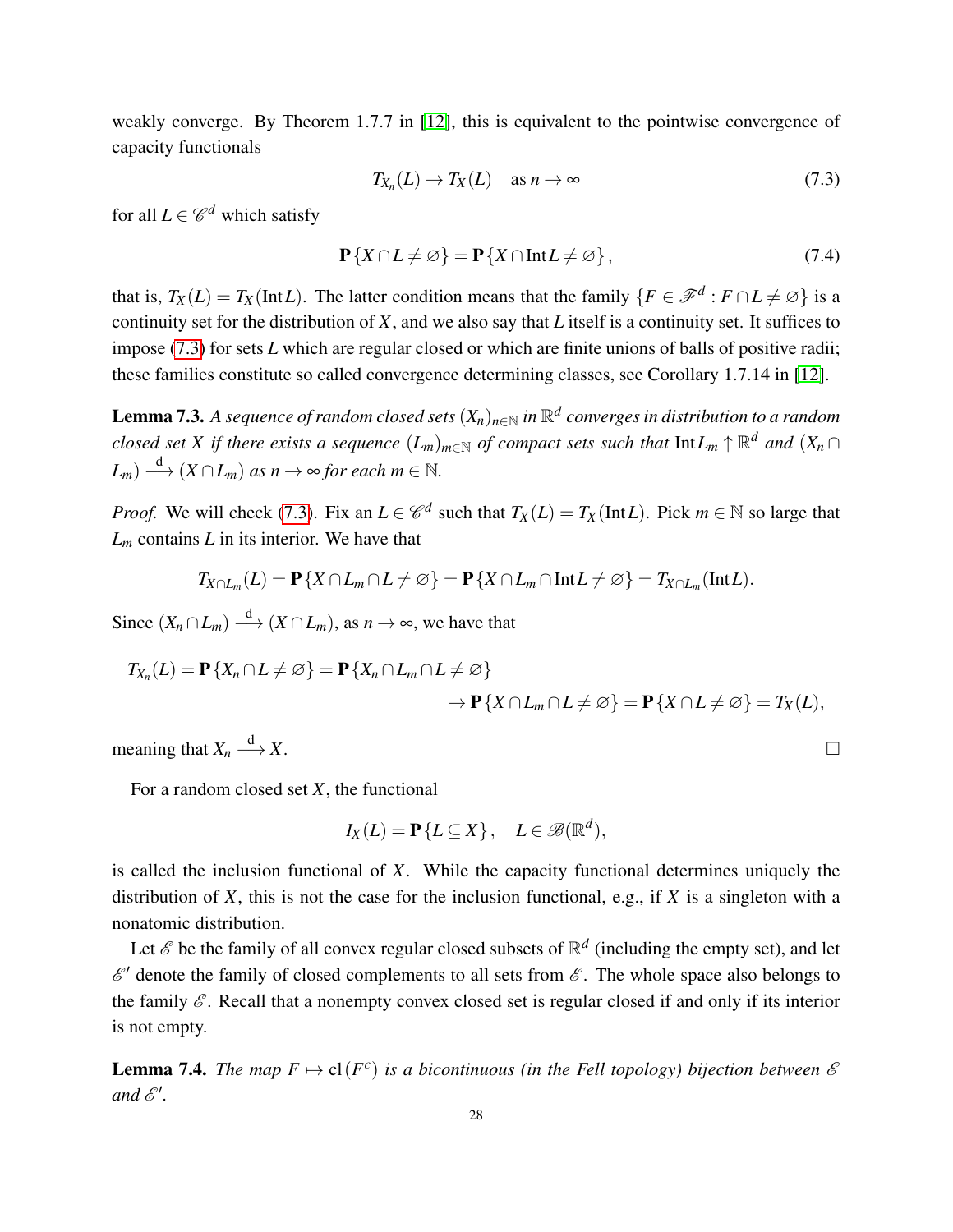*Proof.* The map  $F \mapsto \text{cl}(F^c)$  is self-inverse on  $\mathscr E$ , hence a bijection. Let us prove continuity.

Assume that  $F_n \stackrel{\text{FeII}}{\longrightarrow} F$ . Let  $\text{cl}(F^c) \cap G \neq \varnothing$  for an open set *G*. Then  $F \neq \mathbb{R}^d$  and  $F^c \cap G \neq \varnothing$ , meaning that *G* is not a subset of *F*. Take  $x \in G \backslash F$ . There exists an  $\varepsilon > 0$  such that  $x + B_{\varepsilon} \subseteq G$  and  $(x + B_{\varepsilon}) \cap F = \emptyset$ . Since  $F_n$  converges to *F*, we have that  $(x + B_{\varepsilon}) \cap F_n = \emptyset$ , for sufficiently large *n*. Thus,  $F_n^c \cap G \neq \emptyset$ , which means that  $cl(F_n^c) \cap G \neq \emptyset$ , for sufficiently large *n*. This argument also applies if  $F_n$  converges to the empty set. Suppose that  $cl(F^c) \cap L = \emptyset$  for a compact nonempty set *L* (in this case *F* is necessarily nonempty). By compactness,  $cl(F^c) \cap (L + B_{\varepsilon}) = \emptyset$ , for a sufficiently small  $\varepsilon > 0$ . Therefore,

<span id="page-28-0"></span>
$$
L + B_{\varepsilon} \subseteq (\text{cl}(F^{c}))^{c} = \text{Int} F. \tag{7.5}
$$

By convexity of *F*, it is possible to replace *L* with its convex hull, so assume that *L* is convex. Pick a large  $R > 0$  such that  $L + B_{\varepsilon} \subseteq \text{Int} B_R$ . From Lemma [7.1\(](#page-24-0)i) and using the same reasoning as in the proof of part (iii) of Lemma [7.2](#page-25-0) we conclude that

$$
F_n \cap B_R \xrightarrow{d_H} F \cap B_R, \quad n \to \infty.
$$

Thus,  $(F \cap B_R) \subseteq (F_n \cap B_R) + B_{\varepsilon/2}$  for all sufficiently large *n*. In conjunction with [\(7.5\)](#page-28-0) this yields  $L + B_{\varepsilon} \subseteq (F_n \cap B_R) + B_{\varepsilon/2}$  for sufficiently large *n*. Since *L* and  $F_n \cap B_R$  are convex, we conclude that  $L \subseteq \text{Int}(F_n \cap B_R) \subseteq \text{Int}F_n$ . Hence,  $L \cap cl(F_n^c) = \emptyset$  for all sufficiently large *n*. This observation completes the proof of continuity of the direct mapping.

It remains to prove continuity of the inverse mapping. Assume that  $cl(F_n^c) \xrightarrow{Fell} cl(F^c)$ , as  $n \to \infty$ , with  $F_n, F \in \mathscr{E}$ . If  $F \cap G \neq \emptyset$  for an open set *G*, then  $(\text{Int } F) \cap G \neq \emptyset$  and also  $cl(F^c) \neq \mathbb{R}^d$ . Take a point  $x \in (\text{Int } F) \cap G$ . Then  $x \notin cl(F^c)$ , so that  $x \notin cl(F_n^c)$ , for all sufficiently large *n*, meaning that *x*  $\in$  *F*<sub>*n*</sub> and *G*  $\cap$  *F*<sub>*n*</sub>  $\neq \emptyset$ , for all sufficiently large *n*.

Now assume that  $F \cap L = \emptyset$  for a nonempty compact set *L*. We aim to show that  $F_n \cap L = \emptyset$ , for all sufficiently large *n* (note that  $F = \emptyset$  is allowed). By compactness of *L*, for sufficiently small  $\varepsilon > 0$ , we have  $F \cap (L + B_{\varepsilon}) = \emptyset$ . Thus,

$$
L + B_{\varepsilon} \subseteq F^c \subseteq cl(F^c).
$$

Pick again a sufficiently large  $R > 0$  such that  $L + B_{\varepsilon} \subseteq B_R$ . By Lemma [7.1\(](#page-24-0)i)  $|c1(F_n^c) \cap B_R| \xrightarrow{d_H}$  $(cl(F<sup>c</sup>) \cap B_R)$ , and therefore  $(cl(F<sup>c</sup>) \cap B_R) \subseteq (cl(F<sup>c</sup><sub>n</sub>) \cap B_R) + B_{\varepsilon/2}$  for all sufficiently large *n*. Thus,  $L + B_{\varepsilon} \subseteq (cl(F_n^c) \cap B_R) + B_{\varepsilon/2}$ , which implies  $L \subseteq F_n^c$ . Therefore,  $L \cap F_n = \emptyset$  and the proof is  $\Box$ complete.  $\Box$ 

The following result establishes the convergence in distribution of random convex closed sets with values in  $\mathscr E$  from the convergence of their inclusion functionals. It provides an alternative proof and an extension of Proposition 1.8.16 in [\[12\]](#page-34-6), which establishes this fact for random sets with values in  $\mathcal{K}_{(0)}^d$ .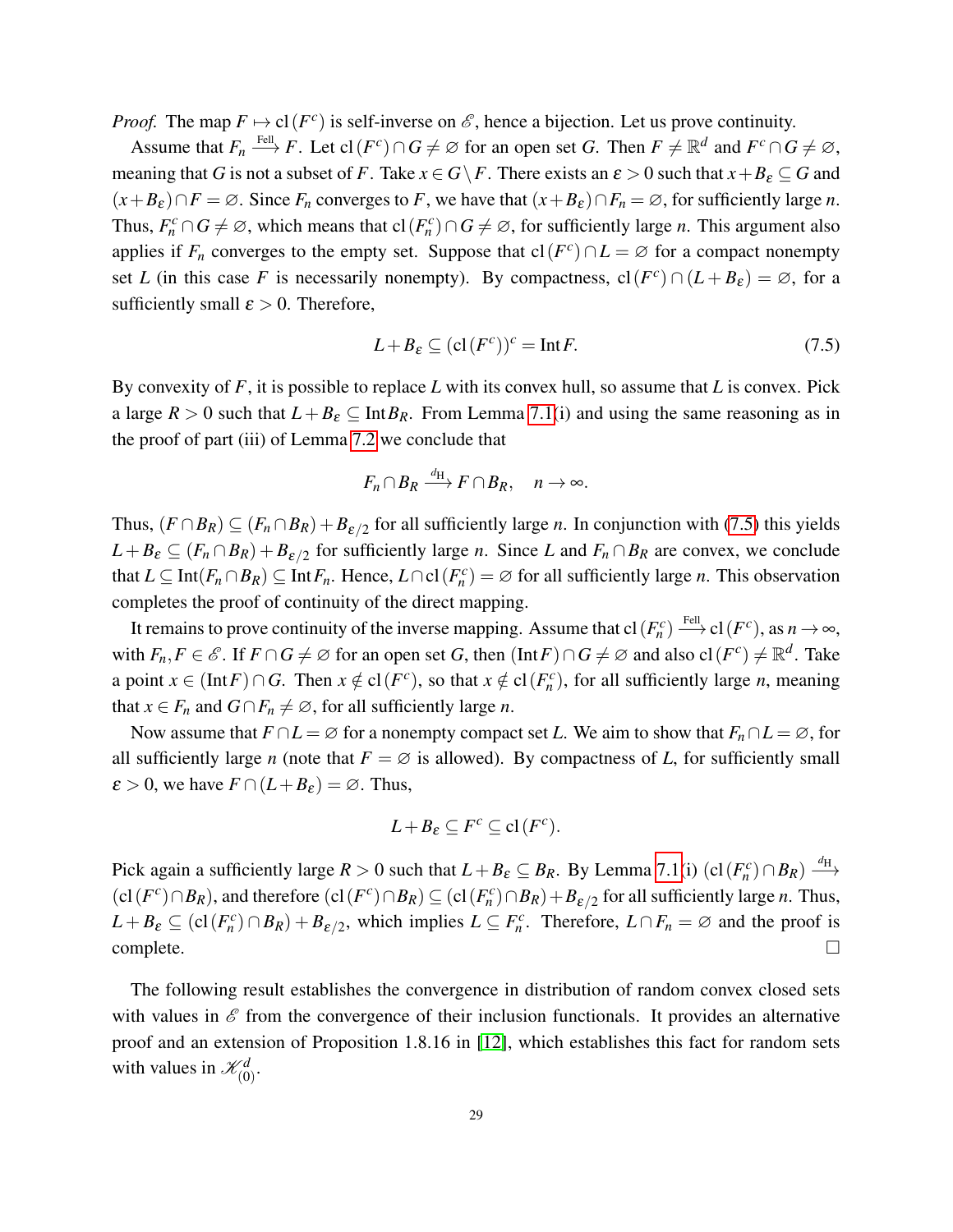<span id="page-29-0"></span>**Theorem 7.5.** Let X and  $X_n$ ,  $n \in \mathbb{N}$  be random closed sets in  $\mathbb{R}^d$  which almost surely take values *from the family*  $\mathcal{E}$  *of regular convex closed sets (including the empty set). If* 

<span id="page-29-3"></span>
$$
\mathbf{P}\{L \subseteq X_n\} \to \mathbf{P}\{L \subseteq X\} \quad \text{as} \quad n \to \infty \tag{7.6}
$$

*for all regular closed*  $L \in \mathscr{K}^{d}$  *such that* 

<span id="page-29-2"></span>
$$
\mathbf{P}\{L \subseteq X\} = \mathbf{P}\{L \subseteq \text{Int}X\},\tag{7.7}
$$

*then*  $X_n \xrightarrow{d} X$ *, as n*  $\rightarrow \infty$ *.* 

*Proof.* In view of Lemma [7.4](#page-27-2) it suffices to prove that  $cl(X_n^c) \xrightarrow{d} cl(X^c)$ , as  $n \to \infty$ . Furthermore, since regular closed compact sets constitute a convergence determining class, see Corollary 1.7.14 in [\[12\]](#page-34-6), it suffices to check that

<span id="page-29-4"></span>
$$
\mathbf{P}\{\mathrm{cl}\,(X_n^c)\cap L\neq\varnothing\}\to\mathbf{P}\{\mathrm{cl}\,(X^c)\cap L\neq\varnothing\}\quad\text{as}\quad n\to\infty,\tag{7.8}
$$

for all regular closed  $L \in \mathscr{C}^d$ , which are continuity sets for cl( $X^c$ ). The latter means that

<span id="page-29-1"></span>
$$
\mathbf{P}\{\mathrm{cl}(X^c)\cap L=\varnothing\}=\mathbf{P}\{\mathrm{cl}(X^c)\cap\mathrm{Int}L=\varnothing\}.\tag{7.9}
$$

Fix a regular closed set  $L \in \mathscr{C}^d$  such that [\(7.9\)](#page-29-1) holds. Since

$$
\mathbf{P}\{\mathrm{cl}\,(X^c)\cap L=\varnothing\}=\mathbf{P}\{L\subseteq\mathrm{Int}\,X\}\quad\text{ and }\quad\mathbf{P}\{\mathrm{cl}\,(X^c)\cap\mathrm{Int}\,L=\varnothing\}=\mathbf{P}\{\mathrm{Int}\,L\subseteq\mathrm{Int}\,X\}\,,
$$

we conclude that

$$
\mathbf{P}\{L\subseteq X\}\leq \mathbf{P}\{\text{Int }L\subseteq \text{Int }X\}=\mathbf{P}\{L\subseteq \text{Int }X\}\leq \mathbf{P}\{L\subseteq X\}.
$$

Thus, *L* satisfies [\(7.7\)](#page-29-2).

Let  $(\varepsilon_k)_{k \in \mathbb{N}}$  be a sequence of positive numbers such that  $\varepsilon_k \downarrow 0$ , as  $k \to \infty$ , and

$$
\mathbf{P}\{L+B_{\varepsilon_k}\subseteq X\}=\mathbf{P}\{L+B_{\varepsilon_k}\subseteq\text{Int}X\}\,,\quad k\in\mathbb{N}.
$$

Sending  $n \rightarrow \infty$  in the chain of inequalities

$$
\mathbf{P}\left\{L+B_{\varepsilon_k}\subseteq X_n\right\}\leq \mathbf{P}\left\{L\subseteq\mathrm{Int}X_n\right\}=\mathbf{P}\left\{\mathrm{cl}\left(X_n^c\right)\cap L=\varnothing\right\}\leq \mathbf{P}\left\{L\subseteq X_n\right\},\
$$

and using [\(7.6\)](#page-29-3), we conclude that

<span id="page-29-5"></span>
$$
\mathbf{P}\{L + B_{\varepsilon_k} \subseteq X\} \le \liminf_{n \to \infty} \mathbf{P}\{\text{cl}(X_n^c) \cap L = \varnothing\} \le \limsup_{n \to \infty} \mathbf{P}\{\text{cl}(X_n^c) \cap L = \varnothing\} \le \mathbf{P}\{L \subseteq X\}.
$$
\n(7.10)

Since

$$
\mathbf{P}\{L+B_{\varepsilon_k}\subseteq X\}\uparrow \mathbf{P}\{L\subseteq \text{Int}X\}=\mathbf{P}\{L\subseteq X\}\quad \text{as}\quad k\to\infty,
$$

the desired convergence [\(7.8\)](#page-29-4) follows upon sending  $k \to \infty$  in [\(7.10\)](#page-29-5).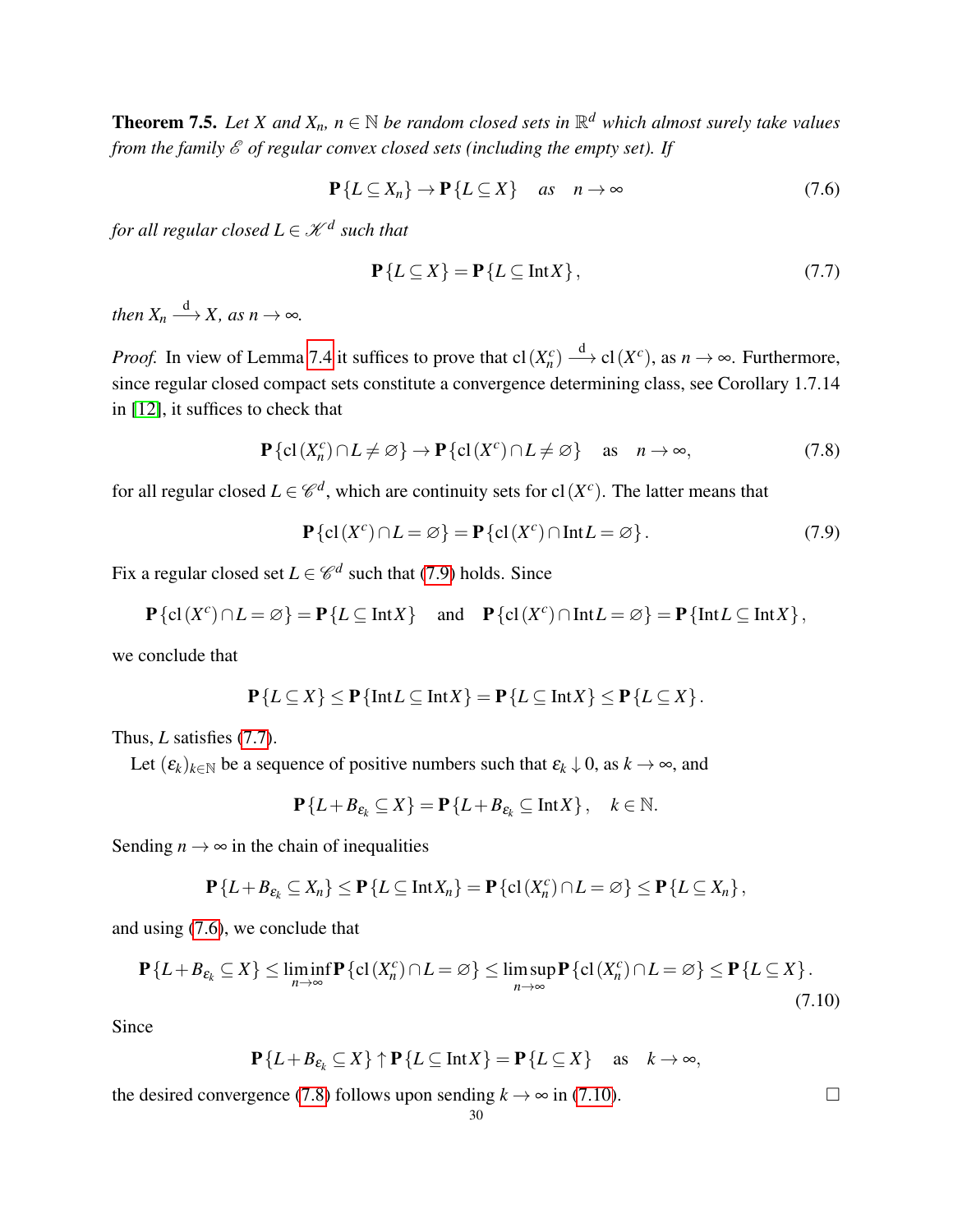If *F* is an arbitrary closed set, then, in general, the convergence  $X_n \stackrel{d}{\longrightarrow} X$  does not imply the convergence of  $X_n \cap F$  to  $X \cap F$ . The latter is equivalent to the convergence of the capacity functionals of  $X_n \cap F$  on sets  $L \in \mathscr{C}^d$  such that

$$
\mathbf{P}\{(X\cap F)\cap L\neq\varnothing\}=\mathbf{P}\{(X\cap F)\cap\mathrm{Int}L\neq\varnothing\}.
$$

At a first glance, the aforementioned implication looks plausible since the capacity functional of  $X_n \cap F$  on *L* is just the capacity function of  $X_n$  on  $F \cap L$ . However, from the convergence  $X_n \stackrel{d}{\longrightarrow} X$ we can only deduce the convergence of their capacity functionals on sets *F* ∩*L* under condition that

$$
\mathbf{P}\{X\cap F\cap L\neq\varnothing\}=\mathbf{P}\{X\cap\mathrm{Int}(F\cap L)\neq\varnothing\}.
$$

This latter is too restrictive if *F* has empty interior. The following result relies on an alternative argument in order to establish convergence in distribution of random sets intersected with a deterministic convex closed set containing the origin.

<span id="page-30-0"></span>**Lemma 7.6.** *Let X* and  $X_n$ ,  $n \in \mathbb{N}$ , be random convex closed sets. Assume that  $P\{0 \in X\}$  =  $P\{0 \in \text{Int } X\} > 0$  and  $P\{0 \in X_n\} = P\{0 \in \text{Int } X_n\} > 0$  for all sufficiently large n. Assume that [\(7.6\)](#page-29-3) holds for all  $L \in \mathcal{K}^d$  satisfying [\(7.7\)](#page-29-2). Let F be a convex closed set which contains the origin. *Then*

<span id="page-30-2"></span>
$$
\mathbf{P}\{X_n \cap F \cap L \neq \emptyset, 0 \in X_n\} \to \mathbf{P}\{X \cap F \cap L \neq \emptyset, 0 \in X\} \quad \text{as} \quad n \to \infty \tag{7.11}
$$

*for each compact set L in* R *d such that*

<span id="page-30-3"></span>
$$
\mathbf{P}\{(X \cap F) \cap L \neq \varnothing, 0 \in X\} = \mathbf{P}\{(X \cap F) \cap \text{Int}L \neq \varnothing, 0 \in X\}.
$$
 (7.12)

*Proof.* Define the following auxiliary random closed sets

$$
Y_n := \begin{cases} X_n, & \text{if } 0 \in \text{Int} X_n, \\ \varnothing, & \text{if } 0 \notin \text{Int} X_n; \end{cases} \quad \text{and} \quad Y := \begin{cases} X, & \text{if } 0 \in \text{Int} X, \\ \varnothing, & \text{if } 0 \notin \text{Int} X. \end{cases}
$$

By construction, random closed sets  $Y_n$  and  $Y$  are almost surely regular closed. Let us show with the help of Theorem [7.5,](#page-29-0) that  $Y_n \stackrel{\text{d}}{\longrightarrow} Y$ , as  $n \to \infty$ . Let *L* be a nonempty compact set such that

<span id="page-30-1"></span>
$$
\mathbf{P}\{L \subseteq Y\} = \mathbf{P}\{L \subseteq \text{Int}Y\}.
$$
\n(7.13)

The latter is equivalent to

$$
\mathbf{P}\{L\subseteq X,0\in \mathrm{Int}X\}=\mathbf{P}\{L\subseteq \mathrm{Int}X,0\in \mathrm{Int}X\},\
$$

and, since  $P\{0 \in X\} = P\{0 \in \text{Int } X\}$ , to

$$
\mathbf{P}\{L\subseteq X, 0\in X\} = \mathbf{P}\{L\subseteq \text{Int}X, 0\in \text{Int}X\}.
$$

Finally, by convexity of *X* we see that [\(7.13\)](#page-30-1) is the same as

$$
\mathbf{P} \{\mathrm{conv}\,(L \cup \{0\}) \subseteq X\} = \mathbf{P} \{\mathrm{conv}\,(L \cup \{0\}) \subseteq \mathrm{Int}X\}.
$$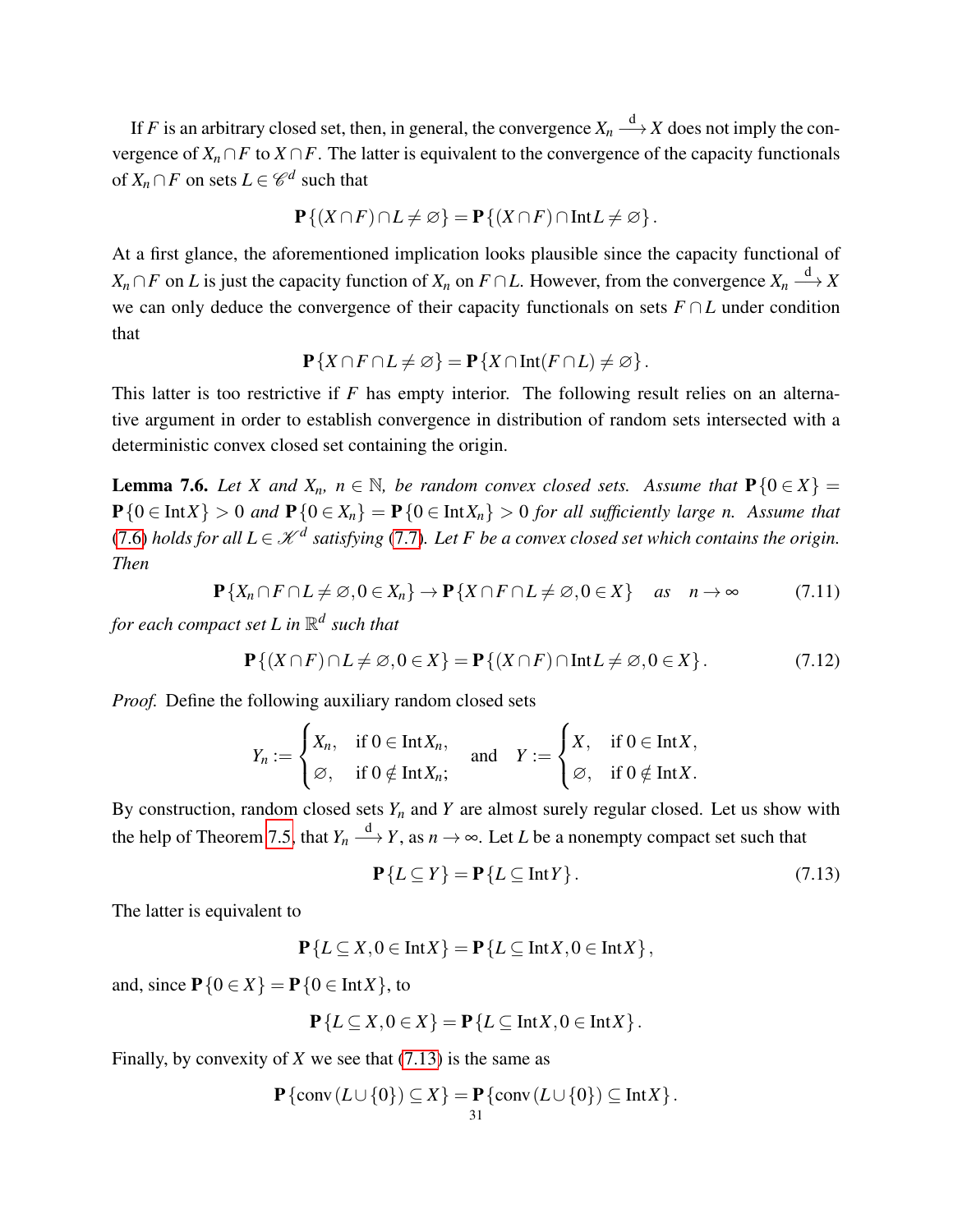Thus, if a nonempty compact set *L* and satisfies [\(7.13\)](#page-30-1), then conv $(L \cup \{0\}) \in \mathcal{K}^d$  satisfies [\(7.7\)](#page-29-2) and we can use [\(7.6\)](#page-29-3) to conclude that

$$
\mathbf{P}\{L \subseteq Y_n\} = \mathbf{P}\{L \subseteq X_n, 0 \in X_n\} = \mathbf{P}\{\text{conv}\left(L \cup \{0\}\right) \subseteq X_n\}
$$
  
\n
$$
\rightarrow \mathbf{P}\{\text{conv}\left(L \cup \{0\}\right) \subseteq X\} = \mathbf{P}\{L \subseteq X, 0 \in X\} = \mathbf{P}\{L \subseteq Y\} \text{ as } n \to \infty.
$$

Theorem [7.5](#page-29-0) yields that  $Y_n \stackrel{d}{\longrightarrow} Y$ , as  $n \to \infty$ . Note that *Y* is a.s. either empty or contains 0 in the interior. Thus,  $Y \cap F$  is a.s. either empty (thus, regular closed) or *Y* contains 0 in the interior. In both cases Lemma [7.1](#page-24-0) is applicable and by continuous mapping theorem  $Y_n \cap F \stackrel{d}{\longrightarrow} Y \cap F$ . The latter means that

$$
\mathbf{P}\{(Y_n \cap F) \cap L \neq \varnothing\} \to \mathbf{P}\{(Y \cap F) \cap L \neq \varnothing\} \quad \text{as} \quad n \to \infty
$$

for all *L* such that

$$
\mathbf{P}\{(Y\cap F)\cap L\neq\varnothing\}=\mathbf{P}\{(Y\cap F)\cap\mathrm{Int}L\neq\varnothing\}.
$$

By definition of  $Y_n$  and  $Y$ , this is the same as [\(7.11\)](#page-30-2) for *L* satisfying [\(7.12\)](#page-30-3).

The next result follows either from Lemma [7.6](#page-30-0) or from Lemma [7.1](#page-24-0) and continuous mapping theorem.

<span id="page-31-1"></span>**Corollary 7.7.** *Let X and*  $X_n$ *,*  $n \in \mathbb{N}$ *, be random convex closed sets, whose interiors almost surely contain the origin.* If  $X_n \stackrel{d}{\longrightarrow} X$ *, as n*  $\to \infty$ *, then*  $X_n \cap F \stackrel{d}{\longrightarrow} X \cap F$ *, as n*  $\to \infty$ *, for each convex closed set F which contains the origin.*

The following result is used in the proof of Theorem [4.1](#page-10-1) in order to establish convergence in distribution of (not necessarily convex) random closed sets by approximating them with convex ones.

<span id="page-31-0"></span>Lemma 7.8. Let  $(X_n)_{n\in\mathbb{N}}$  be a sequence of random closed sets in  $\mathbb{R}^d$ . Assume that  $Y^-_{m,n}\subseteq X_n\subseteq Y^+_{n,m}$ a.s. for all  $n,m\in\mathbb{N}$  and sequences  $(Y_{n,m}^-)_{n\in\mathbb{N}}$  and  $(Y_{n,m}^+)_{n\in\mathbb{N}}$  of random closed sets. Further, assume *that, for each*  $m \in \mathbb{N}$ *:* 

- (i) the random closed set  $Y_{n,m}^+$  converges in distribution to a random closed set  $Y_m^+$ , as  $n \to \infty$ ;
- (ii) *there exists a random closed set*  $Y_m^-$  *such that*

<span id="page-31-2"></span>
$$
\mathbf{P}\left\{Y_{m,n}^{-} \cap L \neq \emptyset, 0 \in Y_{m,n}^{-}\right\} \to \mathbf{P}\left\{Y_{m}^{-} \cap L \neq \emptyset, 0 \in Y_{m}^{-}\right\} \quad \text{as} \quad n \to \infty \tag{7.14}
$$

*for all*  $L \in \mathscr{C}^d$  *which are continuity sets for*  $Y_m^-$ *.* 

*Further assume that*  $P$  { $0 \in Y_m^-\}$   $\to$  1*, and that*  $Y_m^+ \downarrow Z$ ,  $Y_m^- \uparrow Z$  *a.s., as m*  $\to \infty$ *, in the Fell topology* for a random closed set Z. Then  $X_n \stackrel{\text{d}}{\longrightarrow} Z$ , as  $n \to \infty$ .

*Proof.* Since the family of regular closed compact sets constitute a convergence determining class, see Corollary 1.7.14 in [\[12\]](#page-34-6), it suffices to check that the capacity functional of  $X_n$  converges to the capacity functional of *Z* on all compact sets *L*, which are regularly closed and are continuity sets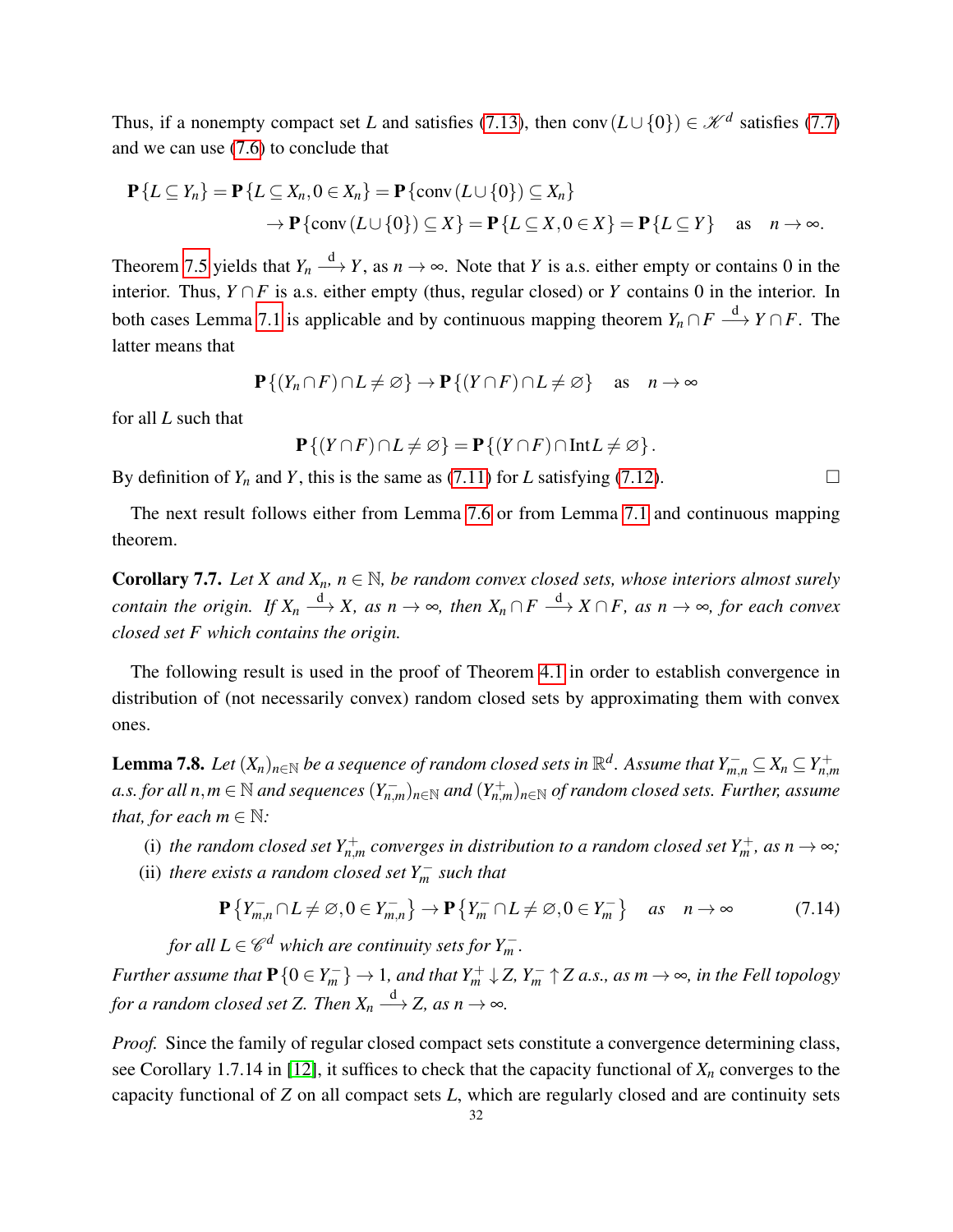for *Z*. There exist sequences  $(L_k^-)$  $\binom{k}{k}$  and  $\binom{k}{k}$ *k* ) of compact sets, which are continuity sets for *Z* and all  $(Y_m^-)$  and  $(Y_m^+)$ , respectively, and such that  $L_k^ \frac{1}{k} \uparrow$  Int*L* and  $L_k^+$  $k$ <sup>+</sup> ↓ *L* as  $k \to \infty$ . These sets can be chosen from the families of inner and outer parallel sets to *L*, see p. 148 in [\[14\]](#page-34-3).

Then

$$
\mathbf{P}\left\{Y_{n,m}^{-}\cap L_{k}^{-}\neq\varnothing,0\in Y_{m,n}^{-}\right\}\leq\mathbf{P}\left\{X_{n}\cap L\neq\varnothing\right\}\leq\mathbf{P}\left\{Y_{n,m}^{+}\cap L_{k}^{+}\neq\varnothing\right\}.
$$

Passing to the limit, as  $n \to \infty$ , yields that

$$
\mathbf{P}\left\{Y_m^-\cap L_k^-\neq\emptyset, 0\in Y_m^-\right\}\leq \liminf_{n\to\infty} \mathbf{P}\left\{X_n\cap L\neq\emptyset\right\}
$$
  

$$
\leq \limsup_{n\to\infty} \mathbf{P}\left\{X_n\cap L\neq\emptyset\right\} \leq \mathbf{P}\left\{Y_m^+\cap L_k^+\neq\emptyset\right\}.
$$

Note that the a.s. convergence of  $Y_m^{\pm}$  to *Z* implies the convergence in distribution. Sending  $m \to \infty$ and using that  $P\{0 \in Y_m^- \} \to 1$ , we conclude

$$
\mathbf{P}\left\{Z\cap L_{k}^{-}\neq\varnothing\right\}\leq\liminf_{n\to\infty}\mathbf{P}\left\{X_n\cap L\neq\varnothing\right\}\leq\limsup_{n\to\infty}\mathbf{P}\left\{X_n\cap L\neq\varnothing\right\}\leq\mathbf{P}\left\{Z\cap L_{k}^{+}\neq\varnothing\right\}.
$$

Finally, sending  $k \to \infty$  gives

$$
\mathbf{P}\{Z\cap\mathrm{Int}L\neq\varnothing\}\leq\liminf_{n\to\infty}\mathbf{P}\{X_n\cap L\neq\varnothing\}\leq\limsup_{n\to\infty}\mathbf{P}\{X_n\cap L\neq\varnothing\}\leq\mathbf{P}\{Z\cap L\neq\varnothing\}\,,
$$

which completes the proof since  $P\{Z \cap L \neq \emptyset\} = P\{Z \cap Int L \neq \emptyset\}.$ 

<span id="page-32-0"></span>**Proposition 7.9.** *Let*  $\Psi_n := \{(X_1, \xi_1), \ldots, (X_n, \xi_n)\}\$ ,  $n \in \mathbb{N}$ , be a sequence of binomial point pro*cesses on*  $(\mathscr{K}_0^d\setminus\{0\})\times\mathbb{R}^d$  *obtained by taking independent copies of a pair*  $(X,\xi)$ *, where X is a random convex closed set and* ξ *is a random vector in* R *d , which may depend on X. Furthermore,* Let  $\Psi := \{(Y_i, y_i), i \geq 1\}$  be a locally finite Poisson process on  $(\mathscr{K}_0^d \setminus \{0\}) \times \mathbb{R}^d$  with the intensity *measure*  $\mu$ *. Then*  $n^{-1}\Psi_n := \{(n^{-1}X_i, \xi_i): i = 1, \ldots, n\}$  converges in distribution to  $\Psi$  *if and only if the following convergence takes place*

<span id="page-32-1"></span>
$$
n\mathbf{P}\left\{n^{-1}X \not\subseteq L,\xi \in B\right\} = n\mathbf{P}\left\{(n^{-1}X,\xi) \in \mathscr{A}_L^c \times B\right\} \to \mu(\mathscr{A}_L^c \times B) \quad \text{as } n \to \infty,\tag{7.15}
$$

for every  $\mu$ -continuous set  $\mathscr{A}_{L}^{c}\times B\subseteq (\mathscr{K}_{0}^{d}\setminus\{0\})\times\mathbb{R}^{d},$  where

$$
\mathscr{A}_L := \{ A \in \mathscr{K}_0^d \setminus \{0\} : A \subseteq L \},\
$$

and  $L \in \mathscr{K}_0^d \setminus \{0\}$  is an arbitrary convex compact set containing the origin and which is distinct *from* {0}*.*

*Proof.* By a simple version of the Grigelionis theorem for binomial point processes (see, e.g., Proposition 11.1.IX in [\[2\]](#page-34-13) or Corollary 4.25 in [\[8\]](#page-34-14) or Theorem 4.2.5 in [\[12\]](#page-34-6)),  $n^{-1}\Psi_n \stackrel{d}{\longrightarrow} \Psi$  if and only if

<span id="page-32-2"></span>
$$
\mu_n(\mathscr{A}\times B) := n\mathbf{P}\left\{ (n^{-1}X,\xi) \in \mathscr{A}\times B \right\} \to \mu(\mathscr{A}\times B) \quad \text{as } n \to \infty,
$$
 (7.16)

for all Borel  $\mathscr A$  in  $\mathscr K_0^d\setminus\{0\}$  and Borel *B* in  $\mathbb R^d$ , such that  $\mathscr A\times B$  is a continuity set for  $\mu$ .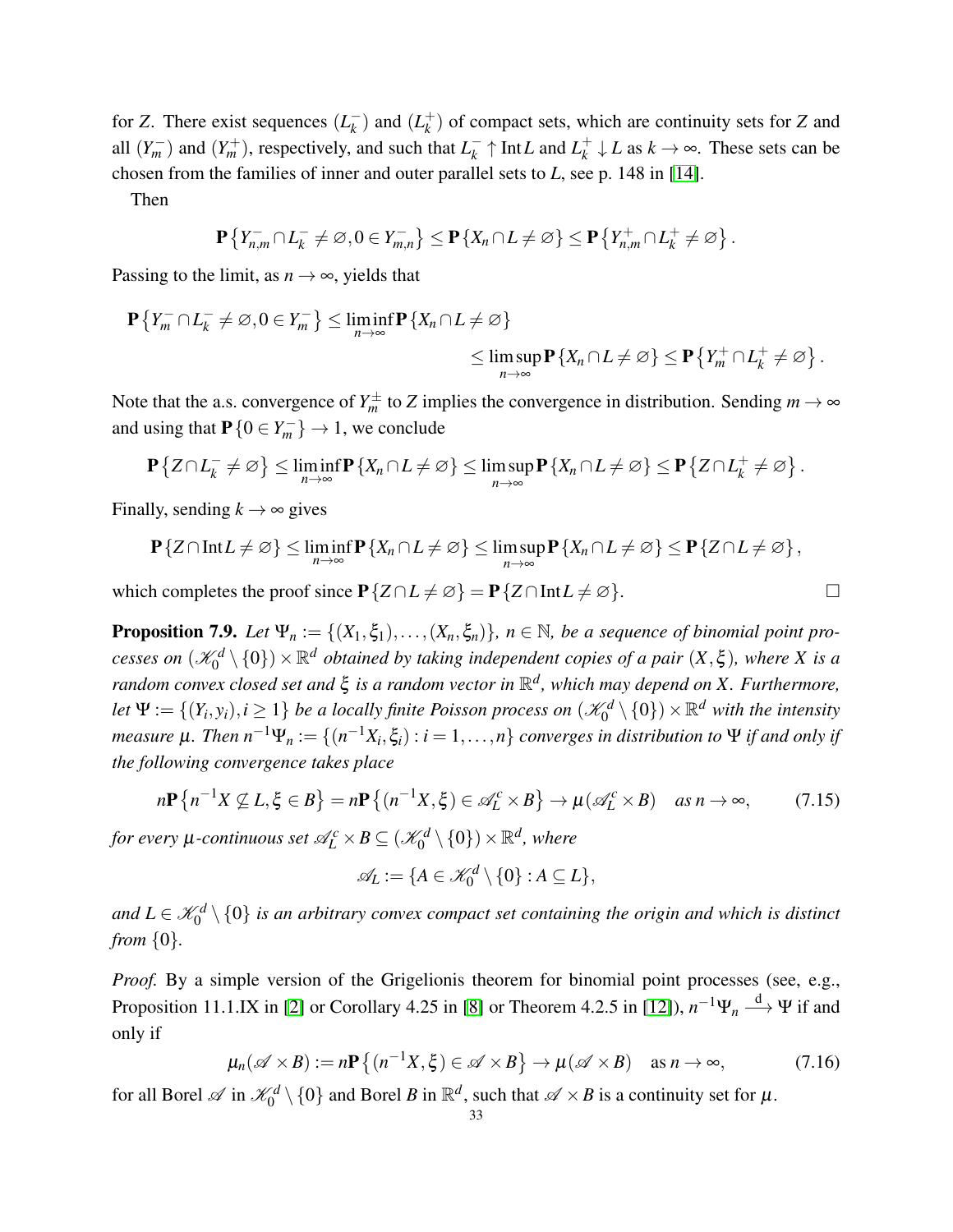Thus, we need to show that convergence [\(7.16\)](#page-32-2) follows from [\(7.15\)](#page-32-1). In other words, we need to show that the family of sets of the form  $\mathcal{A}_L^c \times B$  is the convergence determining class.

Fix some  $\varepsilon > 0$  and let  $L_0 := B_\varepsilon \subseteq \mathbb{R}^d$  be the closed centred ball of radius  $\varepsilon$ . It is always possible to ensure that  $\mathscr{A}_{L_0}^c\times B$  is a continuity set for  $\mu$ . For each Borel  $\mathscr{A}$  in  $\mathscr{K}_0^d\setminus\{0\}$ , put

$$
\tilde{\mu}_n(\mathscr{A}\times B):=\frac{\mu_n((\mathscr{A}\cap\mathscr{A}_{L_0}^c)\times B)}{\mu_n(\mathscr{A}_{L_0}^c\times\mathbb{R}^d)},\quad n\geq 1,
$$

and define  $\tilde{\mu}$  by the same transformation applied to  $\mu$ . Then  $\tilde{\mu}_n$  is a probability measure on  $(\mathscr{K}_0^d \setminus$  $\{0\}$ )  $\times \mathbb{R}^d$ , and so on  $\mathcal{K}^d \times \mathbb{R}^d$ . Thus,  $\mu_n$  defines the distribution of a random convex closed set  $Z_n \times {\{\zeta_n\}}$  in  $\mathscr{K}^d \times \mathbb{R}^d$ , which we can regard as a subset of  $\mathscr{K}^{d+1}$ .

Assume that we have shown that  $\tilde{\mu}_n$  converges in distribution to  $\tilde{\mu}$ , as  $n \to \infty$ . Then, [\(7.15\)](#page-32-1) implies [\(7.16\)](#page-32-2). Indeed, it obviously suffices to assume in (7.16) that  $\mathscr A$  is closed in the Hausdorff metric and is such that  $\mathscr{A} \times B$  is a  $\tilde{\mu}$ -continuous set. Then there exists an  $\varepsilon > 0$  such that each *A*  $\in \mathscr{A}$  is not a subset of  $L_0 = B_{\varepsilon}$ . Then  $\mathscr{A} \cap \mathscr{A}_{L_0}^c = \mathscr{A}$ , so that

$$
\frac{\mu_n(\mathscr{A}\times B)}{\mu_n(\mathscr{A}_{L_0}^c\times\mathbb{R}^d)}=\tilde{\mu}_n(\mathscr{A}\times B)\quad\rightarrow\quad\tilde{\mu}(\mathscr{A}\times B)=\frac{\mu(\mathscr{A}\times B)}{\mu(\mathscr{A}_{L_0}^c\times\mathbb{R}^d)}\quad\text{as }n\rightarrow\infty.
$$

Since the denominators also converge in view of [\(7.15\)](#page-32-1) we obtain [\(7.16\)](#page-32-2).

In order to check that  $\tilde{\mu}_n$  converges in distribution to  $\tilde{\mu}$  we shall employ Theorem 1.8.14 from [\[12\]](#page-34-6). According to the cited theorem  $\tilde{\mu}_n$  converges in distribution to  $\tilde{\mu}$  if and only if  $\tilde{\mu}_n(\mathscr{A}_L \times B) \to$  $\tilde{\mu}(\mathscr{A}_L \times B)$  for all  $L \in \mathscr{K}^d$  and convex compact *B* in  $\mathbb{R}^d$  such that  $\mathscr{A}_L \times B$  is a continuity set for  $\tilde{\mu}$  and  $\tilde{\mu}(\mathscr{A}_L \times B) \uparrow 1$  if *L* and *B* increase to the whole space. The latter is clearly the case, since Ψ has a locally finite intensity measure, hence, at most a finite number of its points intersects the complement of the centred ball  $B_r$  in  $\mathbb{R}^{d+1}$  for any  $r > 0$ . For the former, note that, for every  $L \in \mathcal{K}^d \setminus \{0\},\$ 

$$
\tilde{\mu}_{n}(\mathscr{A}_{L} \times B) = \frac{\mu_{n}(\mathscr{A}_{L_{0}}^{c} \times B) - \mu_{n}((\mathscr{A}_{L}^{c} \cap \mathscr{A}_{L_{0}}^{c}) \times B)}{\mu_{n}(\mathscr{A}_{L_{0}}^{c} \times \mathbb{R}^{d})} = \frac{\mu_{n}((\mathscr{A}_{L}^{c} \cup \mathscr{A}_{L_{0}}^{c}) \times B) - \mu_{n}(\mathscr{A}_{L}^{c} \times B)}{\mu_{n}(\mathscr{A}_{L_{0}}^{c} \times \mathbb{R}^{d})}
$$
\n
$$
= \frac{\mu_{n}((\mathscr{A}_{L} \cap \mathscr{A}_{L_{0}})^{c} \times B) - \mu_{n}(\mathscr{A}_{L}^{c} \times B)}{\mu_{n}(\mathscr{A}_{L_{0}}^{c} \times \mathbb{R}^{d})} = \frac{\mu_{n}(\mathscr{A}_{L}^{c} \cap L_{0} \times B) - \mu_{n}(\mathscr{A}_{L}^{c} \times B)}{\mu_{n}(\mathscr{A}_{L_{0}}^{c} \times \mathbb{R}^{d})}
$$
\n
$$
\to \frac{\mu(\mathscr{A}_{L \cap L_{0}}^{c} \times B) - \mu(\mathscr{A}_{L}^{c} \times B)}{\mu(\mathscr{A}_{L_{0}}^{c} \times \mathbb{R}^{d})} = \tilde{\mu}(\mathscr{A}_{L} \times B) \quad \text{as } n \to \infty,
$$

where the convergence in the last line follows from  $(7.15)$ . The proof is complete.

#### ACKNOWLEDGEMENT

AM was supported by the National Research Foundation of Ukraine (project 2020.02/0014 "Asymptotic regimes of perturbed random walks: on the edge of modern and classical probability"). IM was supported by the Swiss National Science Foundation, Grant No. IZ73Z0 152292.